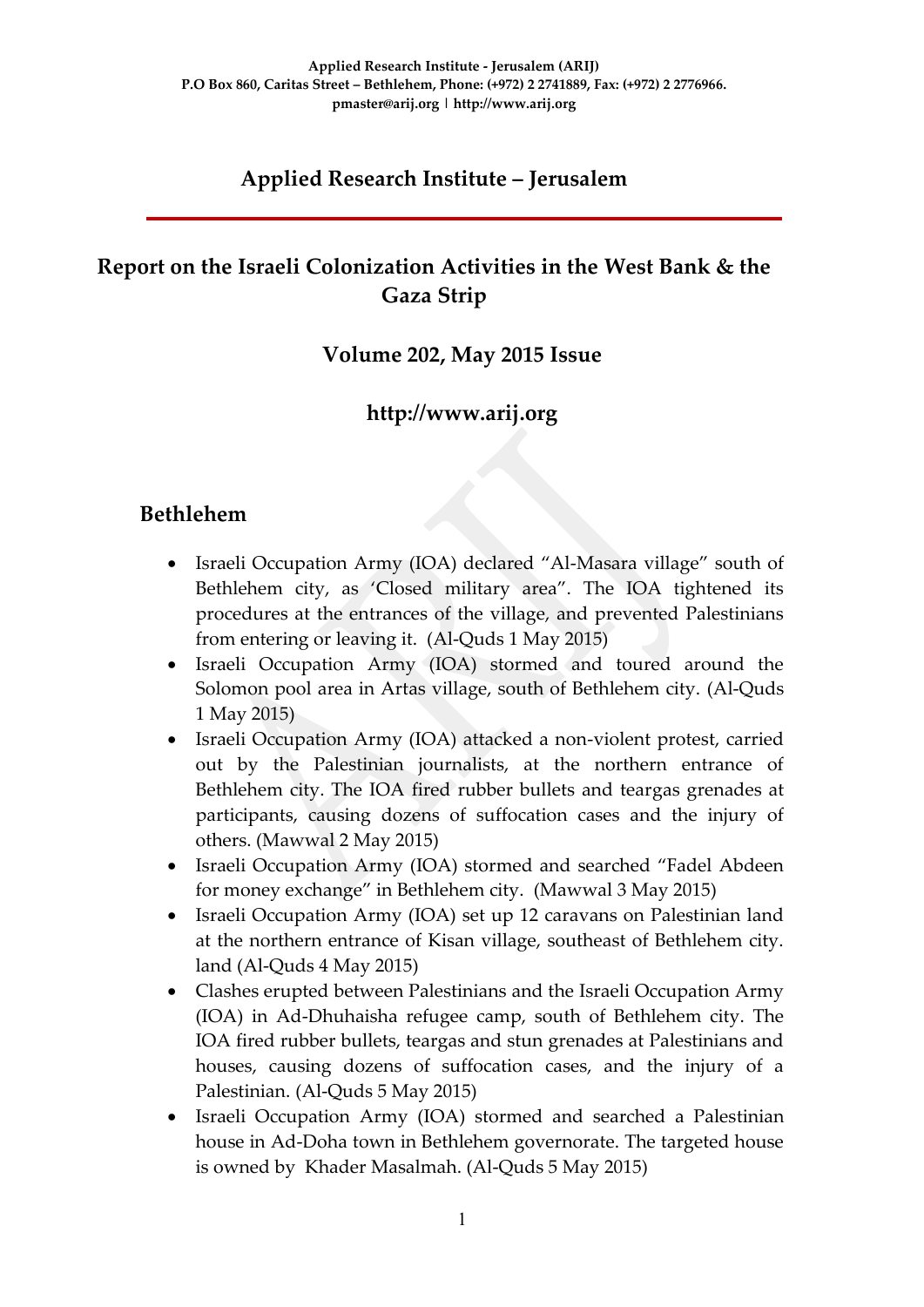- Clashes erupted between Palestinians and the Israeli Occupation Army (IOA) at As-Saf street and Wadi Ma'ale area in Bethlehem city. The IOA fired teargas grenades at Palestinians and houses, causing dozens of suffocation cases. (Al-Quds 5 May 2015)
- Israeli Occupation Army (IOA) stormed and searched dozens of Palestinian houses in Beit Jala town, west of Bethlehem city, and took photos for the houses from the inside and outside. (RB2000 5 May 2015)
- Israeli Occupation Army (IOA) stormed and searched a Palestinian house in Beit Sahour town, east of Bethlehem city. The targeted house is owned by Ra'fat Qusta Issa. (Mawwal 7 May 2015)
- Israeli Occupation Army (IOA) demolished a 80 square meters barracks (garage) at Um Rukba area in Al Khader village, southwest of Bethlehem city. The targeted barracks is owned by Jamal Al Abed. (Al-Quds 7 May 2015)
- Israeli Occupation Army (IOA) attacked the weekly non-violent protest against the segregation wall and settlements in Al Masara village, south of Bethlehem city. The IOA assaulted the participants, and prevented them from leaving or entering the village after declared it as "close military zone". (Maannews 8 May 2015)
- Israeli Occupation Army (IOA) stormed and toured in Solomon pool area in Artas village, south of Bethlehem city. (Shasha News 9 May 2015)
- Clashes erupted between Palestinians and the Israeli Occupation Army (IOA) in Harmalah village, east of Bethlehem city. (Shasha News 9 May 2015)
- Israeli Occupation Army (IOA) stormed and searched a Palestinian house and a commercial structure in areas in Bethlehem city. The targeted house and structure are owned by Omar Habib and Adel Ateq. (Orient FM 10 May 2015)
- Israeli Occupation Army (IOA) stormed and searched 5 Palestinian houses in Tequ village, southeast of Bethlehem city. The targeted houses are owned by: Jamel Ismail Al Badan and his two brother; Mohammad and Sameh, and Ali Mahmoud Abu Mufareh and his brother Hassan. (ARN 12 May 2015)
- Clashes erupted between Palestinians and the Israeli Occupation Army (IOA) in Tequ village, southeast of Bethlehem city. The IOA fire teargas grenades at Palestinians, causing dozens of suffocation cases. During the clashes, the IOA closed all the entrance of the village and prevented Palestinians from leaving or entering the village. (Al-Quds 13 May 2015)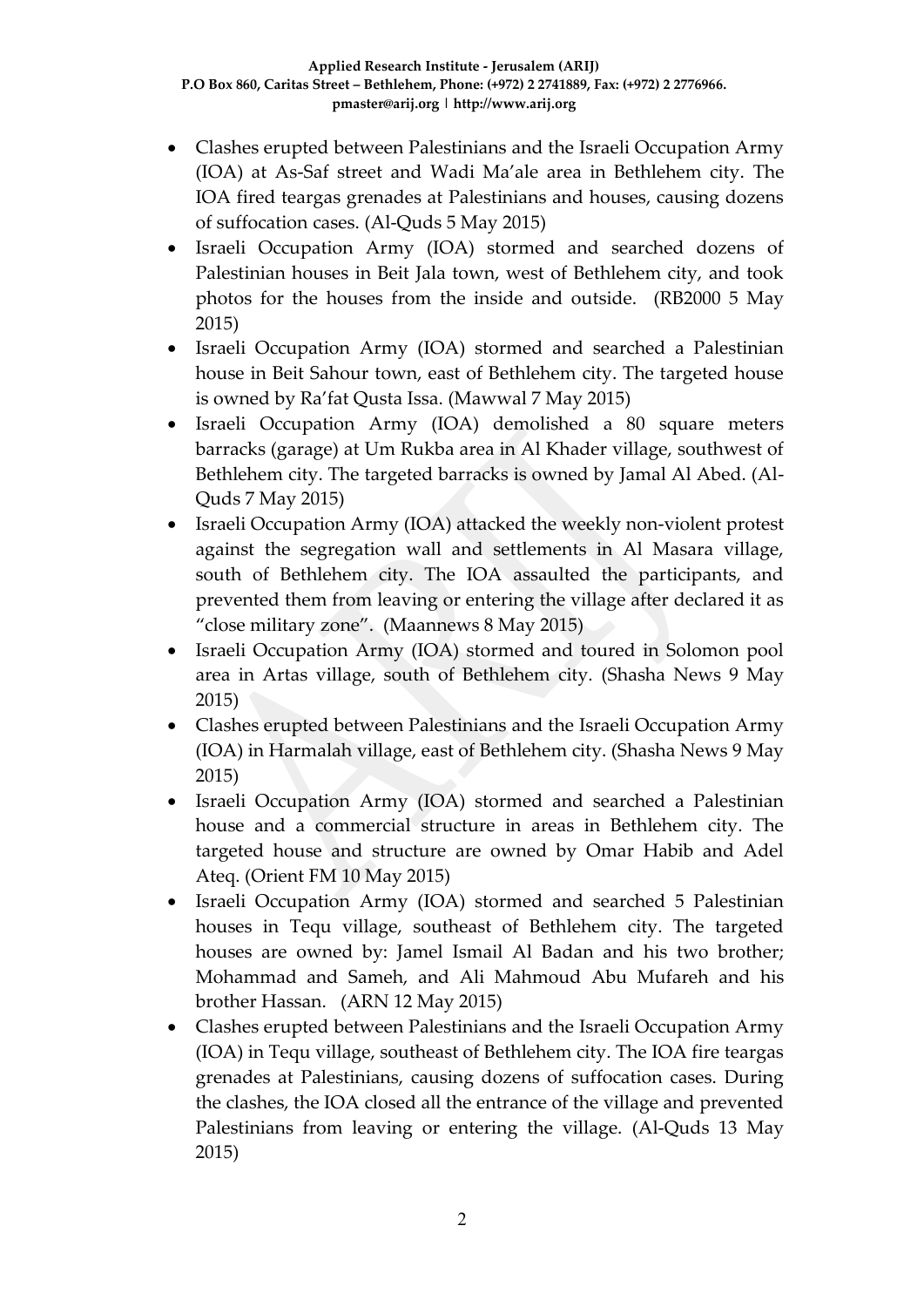- Israeli Occupation Army (IOA) handed out military orders to demolish a 60 square meter animal shed and to stop the construction in three Palestinian houses, in Khallet Sakariya village, southwest of Bethlehem city. (Maannews 13 May 2015)
- Clashes erupted between Palestinians and the Israeli Occupation Army (IOA) at the northern entrance of Bethlehem city. The IOA fired live bullets and teargas grenades, causing dozens of suffocation cases and the injury of a Palestinian. During the clashes, the IOA arrested a Palestinian. (PNN 14 May 2015)
- Israeli Occupation Army (IOA) intensified its presence in Um Rukba area in Al Khader village and around Solomon pool in Artas village, in Bethlehem governorate. Clashes erupted between Palestinians and the IOA in the aforementioned areas. (Al-Quds 15 May 2015)
- Clashes erupted between Palestinians and the Israeli Occupation Army (IOA) at the western entrance of Tequ village, southeast of Bethlehem city. The IOA fired rubber bullets and teargas grenades at Palestinians and houses, causing dozens of suffocation cases. (Al-Quds 15 May 2015)
- Israeli civil administration revealed a plan to construct roundabout in the central of a small Israeli bypass road at Um Rukba area in Al Khader village. To implement this plan, the Israeli Authorities will confiscate tens dunums of Palestinian land. (Al-Quds 15 May 2015)
- Israeli settlers living in Bat Ayin settlement hurled stones at a Palestinian vehicle at Al Jab'a -Nahhalin road, southwest of Bethlehem city. As a result, two Palestinians were injured. (Al-Quds 16 May 2015)
- Israeli settlers living in Bat Ayin settlement set fire in 25 dunums of agricultural land in Hillet Akdees area in Al Jab'a village, southwest of Bethlehem city, causing the torch of more than 250 olive trees. The targeted land and trees are owned by: Mahoud Ali Abed AL Majed Hamdan, Na'em Ahmed Abed Al Majed Hamdan and Mohammad Nour Abed Al Majed Hamdan. (RB2000 19 May 2015)
- Israeli Occupation bulldozers and Army stormed Wad Abu Hamra area, which located between Husan and Nahhalin villages, west of Bethlehem city, and razed 40 dunums of Palestinian agricultural land, owned by Mohammad Khalil Sabateen, Naseem Dyab Sabateen and his two brothers Mohammad and Suliman. (ARN 21 May 2015)
- Israeli Municipality of Jerusalem approved the construction of 90 housing units in Har Homa settlement, north of Bethlehem city. (PNN 21 May 2015)
- Israeli Occupation Army (IOA) attacked the weekly non-violent protest against the segregation wall and settlements in Al Masara village,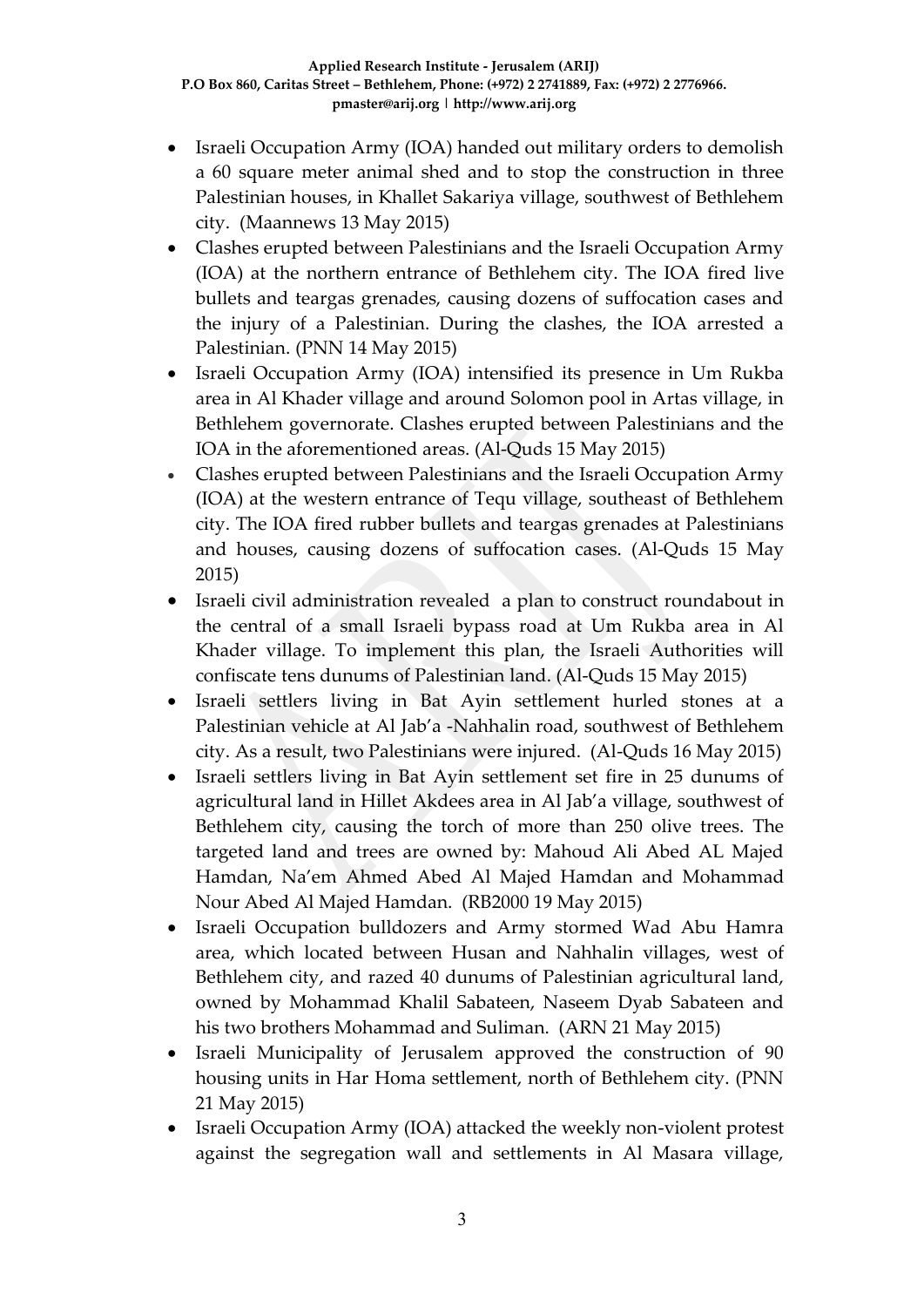south of Bethlehem city. The IOA declared the village as "closed military area". (Maannews 22 May 2015)

- Israeli Occupation Army (IOA) invaded and searched 4 Palestinian houses in Tequ village, southeast of Bethlehem city. The targeted houses are owned by: Ibrahim and Yousif Ash-Sha'ir, Majed Ash-Sha'ir and Radi Ash-Sha'ir. (RB2000 24 May 2015)
- Israeli settlers set fire in 10 dunums of Palestinian land in Al Kanesa area, in Husan village, southwest of Bethlehem city. (RB2000 25 May 2015)
- Israeli Occupation Army (IOA) closed road between Bethlehem and Hebron cities to allow Israeli settlers to carried out their bicycle marathon. (Maannews 25 May 2015)
- Clashes erupted between Palestinians and the Israeli Occupation Army (IOA) near Ayda refugee camp, north of Bethlehem city. The IOA fired teargas grenades at Palestinians and houses, causing dozens of suffocation cases. (Al-Quds 27 May 2015)
- Israeli settlers living Betar Illit settlement hurled stones at Palestinian vehicles traveling at the Israeli bypass road near Husan village, west of Bethlehem city. (Al-Quds 29 May 2015)
- Israeli Occupation Army (IOA) raided and toured in several neighborhoods in Ad-Dhuhaisha refugee camp, south of Bethlehem city. Clashes erupted between Palestinians and the IOA, where the IOA fired teargas grenades at Palestinian houses, causing dozens of suffocation cases. (Al-Quds 30 May 2015)
- Israeli Occupation Army (IOA) assaulted and injured Ahmed Khalil Salaah from Al Khader village, southwest of Bethlehem city, after stopping him at a sudden checkpoint erected by the IOA near Qaber Hilwah area, east of Beit Sahour town, east of Bethlehem city. (Al-Quds 31 May 2015)

## **Jenin**

- Israeli Occupation Army (IOA) detained and questioned three Palestinian shepherds while they were near the evacuation site of Homesh, southwest of Jenin governorate. The Palestinians were identified as: Ismail Hilmi Kin'an, Yousif Abu 'Aon and his son Mohammad. (Wafa 1 May 2015)
- Israeli Occupation Army (IOA) invaded and searched dozens of Palestinian houses in Yabad town, west of Jenin city, and questioned the residents. (Al-Quds 2 May 2015)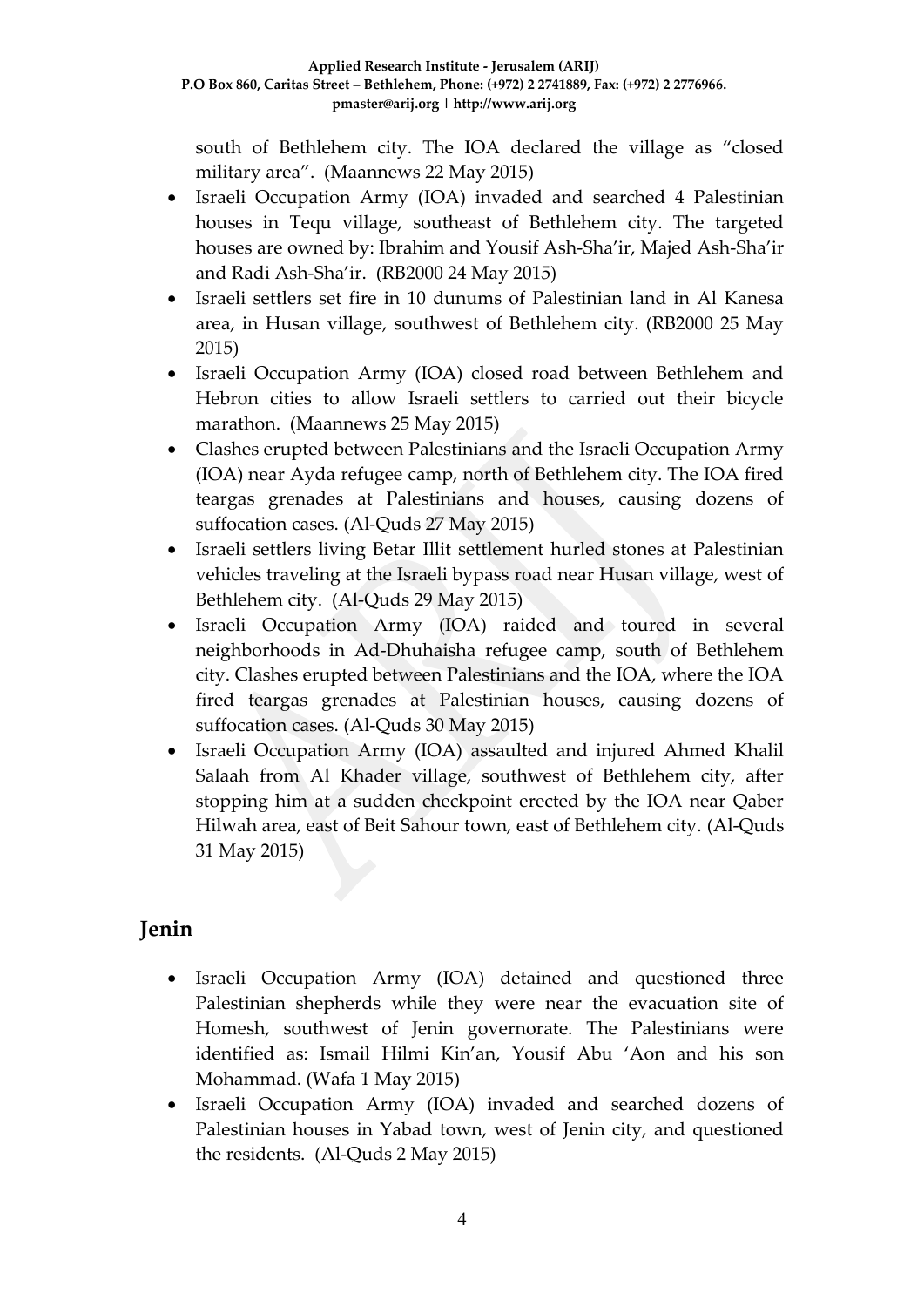- Israeli Occupation Army (IOA) raided and searched 7 Palestinian houses in Jenin city and Jenin refugee camp, and questioned the residents. The targeted houses are owned by: Hisham Ar-Rakh, Majdi Amjad 'Arqawi, and Nimir Abu Qandel and his four sons (Fida, Yousif, Mohammad and Ahmed. During the operation, the IOA confiscated two ID cards owned by Mahmoud and Ahmed Shilbi. The IOA also, arrested Majdi 'Arqawi and Ayman Rakh. (PNN 5 May 2015)
- Israeli Occupation Army (IOA) stormed and toured in several areas and neighborhoods in Yabed town, west of Jenin city. The IOA erected a military checkpoint at the main entrance of the town, stopped and searched Palestinian vehicles and checked ID cards. (Wafa & RB2000 8 May 2015)
- Israeli Occupation Army (IOA) invaded and searched areas in Arraba village, southwest of Jenin city. (Wafa 8 May 2015)
- Israeli Occupation Army (IOA) erected a military checkpoint at the entrance of Fahma village in Jenin governorate. (Al-Quds 8 May 2015)
- Israeli Occupation Army (IOA) stormed and searched a Palestinian house in Beir Al-Basha village in Jenin governorate. The targeted house is owned by Abed Al Ghani Medhat Ghawadra. (ARN 13 May 2015)
- Israeli Occupation Army (IOA) raided and searched several areas and neighborhoods in Al 'Araqa village, west of Jenin city. (ARN 13 May 2015)
- Israeli Occupation bulldozers razed Palestinian agricultural land in the Israeli military base of "Dotan" near Arraba village, southwest of Jenin city. (Wattan 13 May 2015)
- Clashes erupted between Palestinians and the Israeli Occupation Army (IOA) in Ash-Shuhada village, south of Jenin city. The IOA fired teargas and stun grenades at Palestinians, causing dozens of suffocation cases. The IOA also, stormed and searched a commercial structure owned by Shadi and Nizar Zayoud. (Al-Quds 17 May 2015)
- Israeli Occupation Army (IOA) stormed Yabad town, west of Jenin city, and erected a military checkpoint at the entrance of the town. As a result, clashes erupted between Palestinians and the IOA, where the IOA fired teargas grenades, causing dozens of suffocation cases. (Al-Quds 18 May 2015)
- Israeli Occupation Army (IOA) raided and searched a Palestinian house in Raba village in Jenin governorate, and questioned the residents. The targeted house is owned by Adnan Faez Bzour. (Pal Today 20 May 2015)
- Israeli Occupation Army (IOA) stormed and toured in several areas and neighborhoods in Az-Zababda village in Jenin governorate. The IOA also, erected a military checkpoint near the American –Arab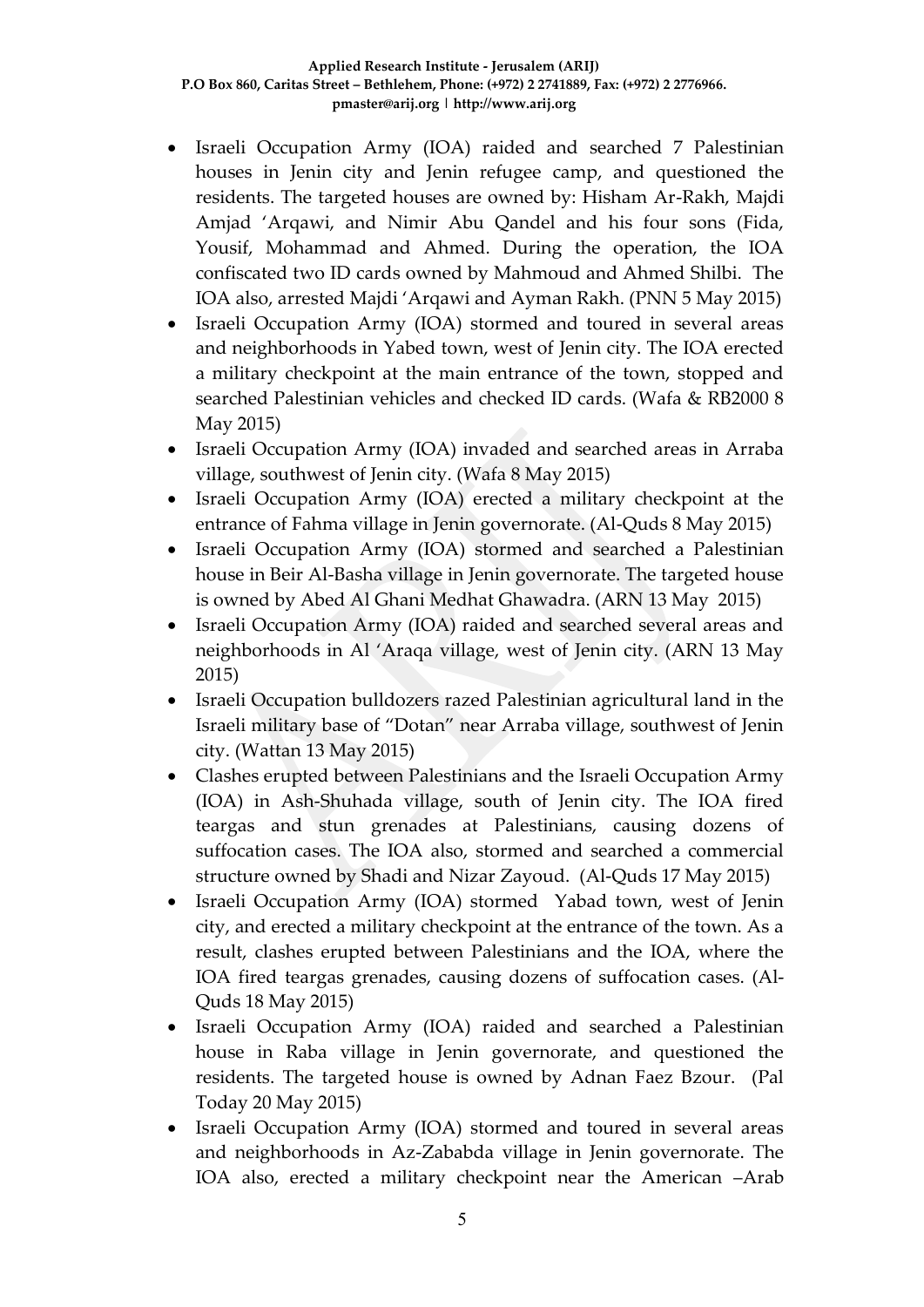University. The IOA stopped and searched Palestinian vehicles and checked ID cards. (Pal Info 20 May 2015)

- Israeli Occupation Army (IOA) stormed a Palestinian house in Jenin refugee camp in Jenin city. The targeted house is owned by Ghassan As-Sa'di. (RB2000 21 May 2015)
- Israeli Occupation Army (IOA) stormed and toured in several areas and neighborhoods in Yabad town, west of Jenin city. (RB2000 22 May 2015)
- Israeli Occupation Army (IOA) raided and toured in Raba village southeast of Jenin city. (RB2000 22 May 2015)
- Israeli Occupation Army (IOA) decided to close Al-Jalama military checkpoint, north of Jenin city, on the  $24<sup>th</sup>$  of May 2015. (Wattan 24 May 2015)
- Clashes erupted between Palestinians and the Israeli Occupation Army (IOA) in Jab'a village, southwest of Jenin city. The IOA fired teargas and stun grenades at Palestinians and houses, causing dozens of suffocation cases. During the clashes, the IOA stormed and searched a Palestinian house owned by Mohammad Fathi Ash-Shinar. (Shasha News 26 May 2015)
- Israeli Occupation Army (IOA) stormed and toured in several areas and neighborhood in Al Yamun village, west of Jenin city. (Safa 28 May 2015)
- Israeli Occupation Army (IOA) stormed and searched several neighborhoods in Al Yamun village, northwest of Jenin city. (Wafa 29 May 2015)
- Israeli Occupation Army (IOA) invaded and searched a Palestinian house owned by Jamel As-Sa'di in Jenin refugee camp, west of Jenin city. (Wafa 29 May 2015)
- Israeli Occupation Army (IOA) stormed a number of greenhouses in Sahil Marj Bani Ameer area, west of Jenin city. (ARN 31 May 2015)

## **Jerusalem**

- Israeli Occupation Army (IOA) and undercover Army stormed Ein Al-Louza neighborhood in Silwan town in Jerusalem city. The IOA fired stun grenades at Palestinians and houses. (SilwanIC 2 May 2015)
- Israeli settlers escorted by the Israeli Occupation Army (IOA) stormed Al-Aqsa mosque in Jerusalem city and toured in its courtyard. (Al-Quds 3 May 2015)
- Construction in Ramat Shlomo to Receive Final Approval. Five years after first announcement, Jerusalem neighborhood poised to receive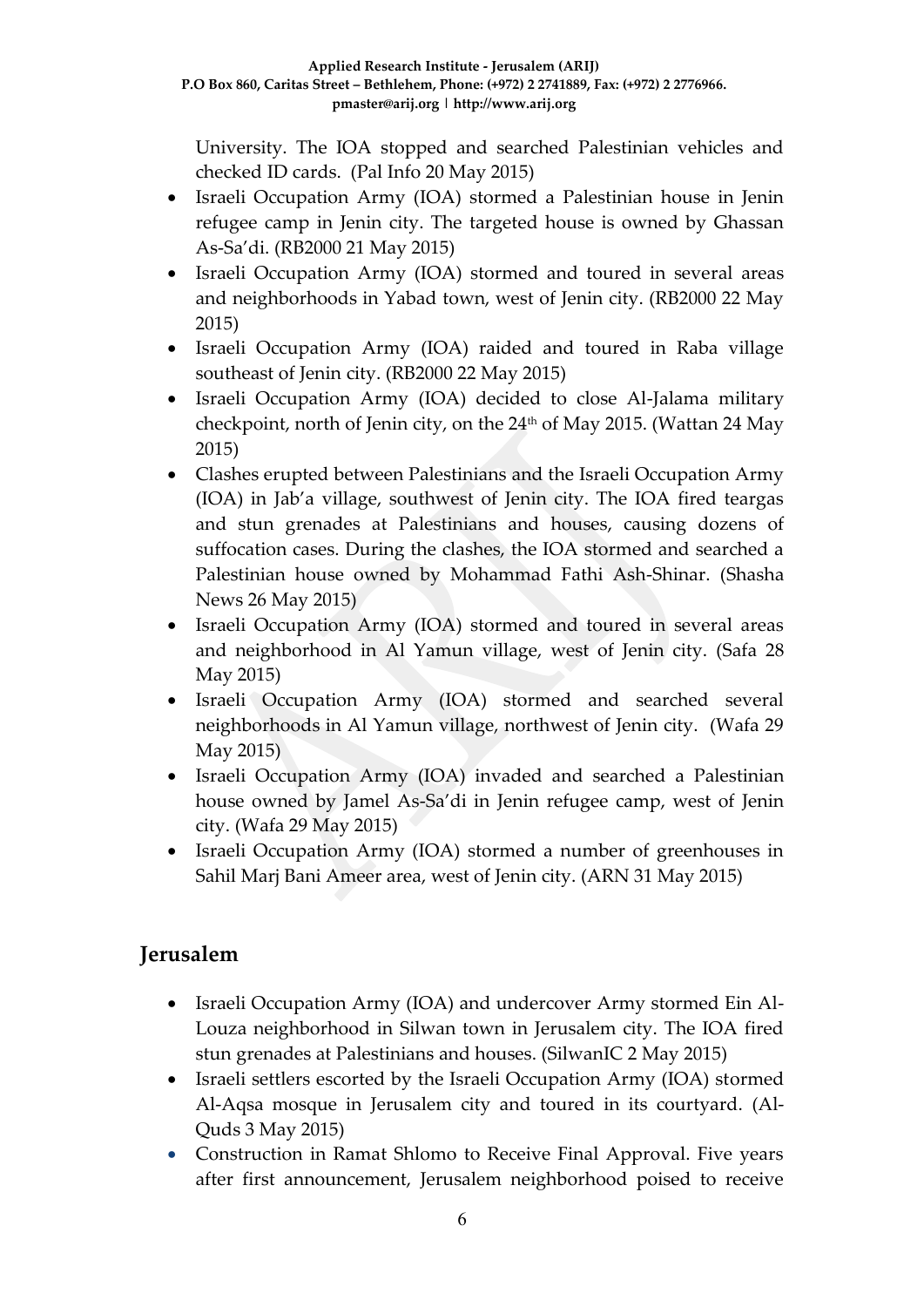approval for 1,500 new housing units. Five years after plans to begin construction for 1,500 homes in the Ramat Shlomo neighborhood of Jerusalem were first introduced, they are finally being implemented. According to a *Channel Ten* report on Sunday, the plans have finally moved to the next political level for approval. The project will come under discussion on Wednesday and the District Committee for Planning and Building is expected to share its objections. Still, with past obstacles, such as the construction of Route 21, completed, quick approval is anticipated. First mentioned in 2010, the building in Ramat Shlomo faced an intense setback when the United States declared their opposition to the move; Ramat Shlomo lies over the 1949 Armistice Lines. Adding to the **[crisis in](http://www.israelnationalnews.com/News/News.aspx/136488)** Israel-US relations was the fact that the 1,500 units were approved just as US Vice President Joe Biden was flying to Israel on an official visit. At the time, US Secretary of State Hillary Clinton made an **[angry phone call](http://www.israelnationalnews.com/News/News.aspx/136512)** to Prime Minister Binyamin Netanyahu, berating him for announcing the building plans, and demanding they be canceled. The US **[again condemned](http://www.israelnationalnews.com/News/News.aspx/163264)  [construction](http://www.israelnationalnews.com/News/News.aspx/163264)** at Ramat Shlomo in 2012, when another bureaucratic hurdle on the way to actual construction was cleared. Ramat Shlomo, despite being described by some as a "Jewish settlement in east Jerusalem", is in fact located in northern Jerusalem, between Ramot and the Har Hotzvim Industrial Park. Although Netanyahu called for immediate approval for construction of 1,500 new housing units in Ramat Shlomo in 2013, no building ever took place. [\(Israel National](http://www.israelnationalnews.com/News/News.aspx/194904#.VUcdWCGqqko)  [News](http://www.israelnationalnews.com/News/News.aspx/194904#.VUcdWCGqqko) 3 May 2015)

- Israeli Occupation Army (IOA) closed Qalandiya military checkpoint, north of Jerusalem city. (Al-Quds 3 May 2015)
- A Palestinian was injured after the Israeli Occupation Army (IOA) opened fire at him while he was near the train station in Jerusalem city. (Raya 4 April 2015)
- Israeli Occupation Army (IOA) erected an iron gate at the only entrance of Az-Za'ayem village, east of Jerusalem city. (Maannews 4 May 2015)
- Israel Police leave East Jerusalem hotel after 13-year stay. Cliff Hotel became center of legal battle after owners launched legal battle to get their hotel returned. After more than a decade, the Border Police have left the Cliff Hotel in the East Jerusalem village of Abu Dis and removed the adjacent checkpoint that restricted movement in the area. The hotel's Palestinian owners are already dreaming of renovating and reopening it. The hotel, on the eastern border of Jerusalem, was opened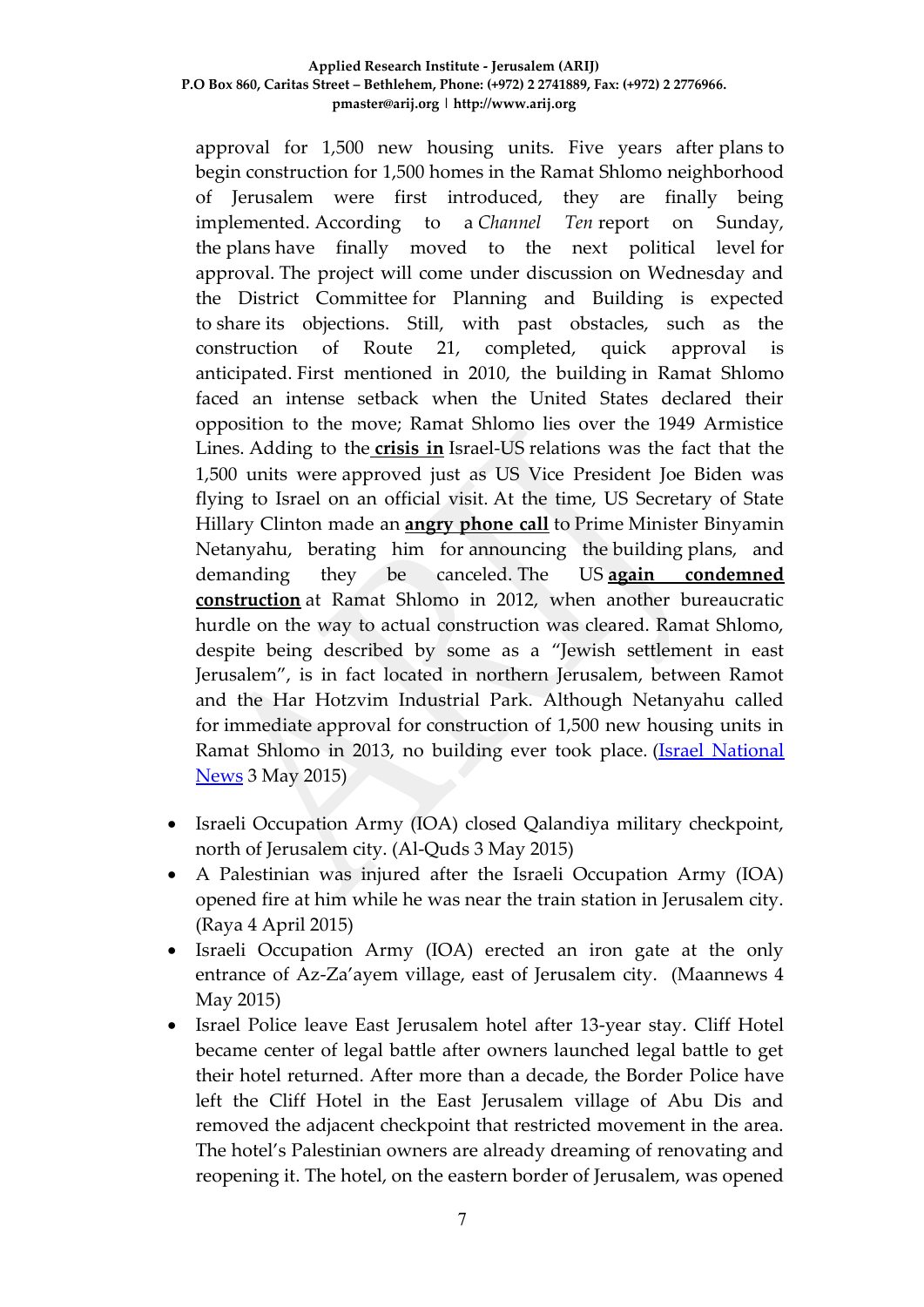in 1961 by the Ayyad family that lived nearby. When East Jerusalem was annexed in 1967, the municipal border was drawn between the family home and the hotel. The hotel continued to function undisturbed until 2002, when it was seized by the police on security grounds. Later, the state claimed that the hotel had become state property under the Absentee Property Law, even though the family had never abandoned the hotel or left their own home 200 yards away. The hotel continued to act as a base for the Border Police, which also set up a checkpoint that restricted Palestinian movement near a small Jewish enclave called Kidmat Zion, which was established nearby. The Ayyad family launched a legal battle against the seizure that went on for years, and eventually became a struggle in principle against the implementation of the Absentee Property Law in East Jerusalem. Two weeks ago, the Supreme Court upheld the law's application in Jerusalem but with draconian restrictions. With regard to the Cliff Hotel specifically, even before ruling on the case the court ordered an appeals committee to reevaluate the seizure of the building; the committee ordered the hotel be returned to its Palestinian owners. The state wants to continue using the roof of the building, where a system of sophisticated security cameras is installed to monitor the area. Security officials said Sunday that, given the available technology, there is no longer a reason to use the entire hotel as a base. Ali Ayyad, one of the hotel's owners, said he could not believe the border policemen were gone. "If they will really let me back in, we are renovating, fixing everything and reopening the hotel," he said. "People won't believe how quickly we'll do it." ([Haaretz](http://www.haaretz.com/news/israel/.premium-1.654811) 4 May 2015)

- Clashes erupted between Palestinians and the Israeli Occupation Army (IOA) in Al Issawiya town in Jerusalem city, after the IOA put cement blocks on one dunums of Palestinian land threatened of confiscation in the town. The IOA fired teargas and stun grenades at Palestinians. (Sama News 5 May 2015)
- Israeli settlers escorted by the Israeli Occupation Army (IOA) stormed Al-Aqsa mosque in Jerusalem city and toured in its courtyard. During the operation, the IOA assaulting Palestinian women while they were in the mosque. Noted that an Israeli court ruled to allow Yahud Galik to enter Al Aqda mosque. (NBPRS & Wattan 5 May 2015)
- Amar Ahmed (2 years) was killed after an Israeli settler hit him by his vehicle in At-Tur town in Jerusalem city. (Pal Info 5 May 2015)
- Israeli settlers escorted by the Israeli Occupation Army (IOA) stormed Al-Aqsa mosque in Jerusalem city and toured in its courtyard, and tried to perform Talmudic rituals. (Pal Info 6 May 2015)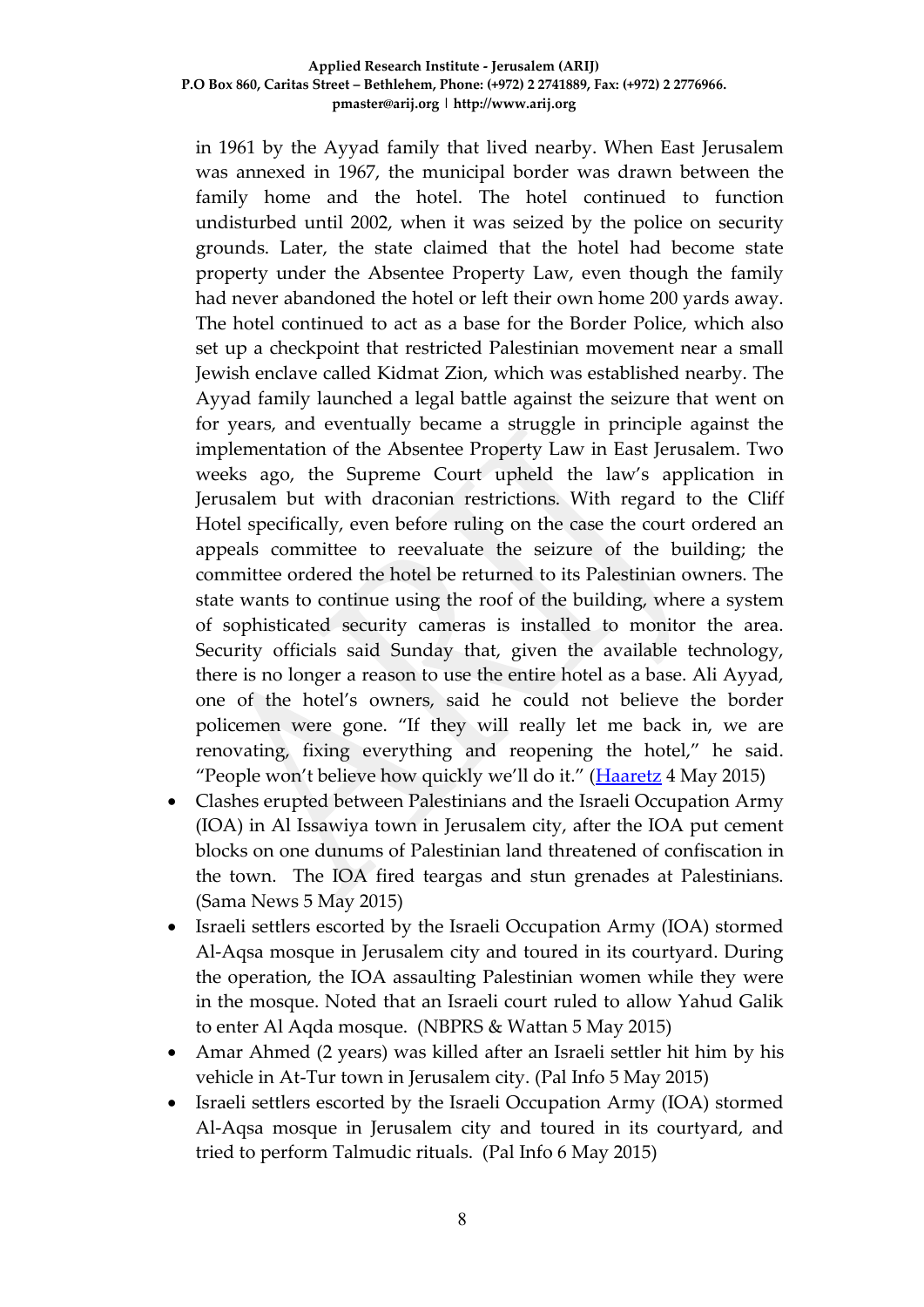- Israeli settlers occupied three Palestinian houses owned by Abu Nab family in Maragha neighborhood in Silwan town in Jerusalem city. (Al-Quds 6 May 2015)
- Israeli settlers escorted by the Israeli Occupation Army (IOA) stormed Al Aqsa mosque in Jerusalem city and toured in its courtyard. (Safa 7 May 2015)
- Israeli Occupation Authorities handed out military orders to demolish three Palestinian houses in Jabal Al Baba area, east of Al –Eaziriya town, east of Jerusalem city. The targeted houses are owned by Ahmed Tarabeen, Mahmoud Jahaleen and Salem Jahaleen. (Maannews 7 May 2015)
- Israel approves 900 homes in contested East Jerusalem area. Decision by planning panel comes as PM Netanyahu puts final touches on rightwing, religious coalition. Israel has approved construction of 900 homes in annexed East Jerusalem, a watchdog said Thursday, shortly after Prime Minister Benjamin Netanyahu formed a new right-wing religious coalition whose members strongly advocate a Jewish presence in the contested area.. The new homes will be built in the East Jerusalem neighborhood of Ramat Shlomo following a decision late Wednesday by the city's district planning committee, Peace Now spokeswoman Hagit Ofran told *AFP*. "They've approved the request, and now they're allowed to build," she said. In March 2010, the interior ministry announced a plan to build 1,600 homes in Ramat Shlomo, an ultra-Orthodox Jewish neighborhood in mainly Arab east Jerusalem. That announcement came as US Vice President Joe Biden was visiting Israel, provoking fierce American opposition and souring relations with Washington for months. In November 2013, the plan passed a further stage of approval, but construction was held up because the planning committee said new roads must be built first, Peace Now said. "The plan (for 900 units) has been approved even though they don't have the roads," Ofran said. The plan was approved as Netanyahu was in the final stages of piecing together a coalition government that will include the far-right Jewish Home, which strongly backs settlement building and opposes a Palestinian state. In his reelection campaign in March, Netanyahu vowed to step up settlement construction in East Jerusalem, which Israel captured in 1967 and later annexed in a move never recognized by the international community.  $(AFP 7 May 2015)$  $(AFP 7 May 2015)$
- Israeli Occupation Authorities stormed the office of "Health Work Committee" in Shufat town, north of Jerusalem city, and handed the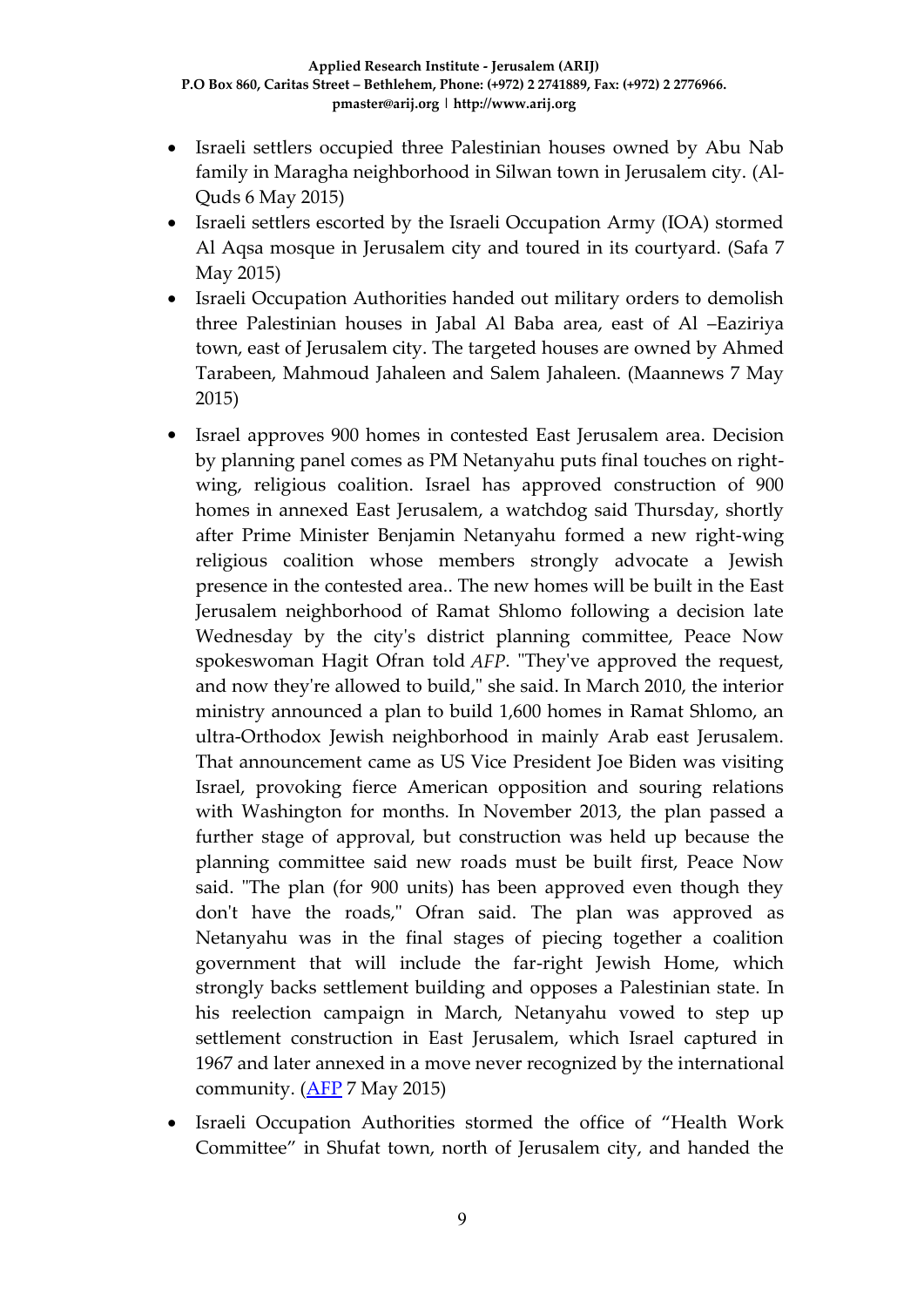employees an order to close the office for one year and to confiscate all its contents. (PNN 7 May 2015)

- Clashes erupted between Palestinians and the Israeli Occupation Army (IOA) in Al Issawiya town in Jerusalem city. The IOA fired rubber bullets and stun grenades at Palestinians. (Maannews 8 May 2015)
- Clashes erupted between Palestinians and the Israeli Occupation Army (IOA) at Beir Ayoub neighborhood in Silwan town in Jerusalem city. The IOA fired rubber bullets and teargas grenades at Palestinians. (Maannews 8 May 2015)
- Israeli security police assaulted Natali Abed Rabo (18 years) while she was riding the light rail in Jerusalem city. The Israeli Army came to the area, and arrested Natali Abed Rabo. (SilwanIC 8 May 2015)
- Israeli Occupation bulldozers demolish a part of a Palestinian building consist of 2 floors (8 apartments, build on 1000 square meters) in Beit Hanina town, north of Jerusalem city. The targeted building is owned by Hussen Alqam. (Al-Quds 8 May 2015)
- Israeli settlers escorted by the Israeli Occupation Army (IOA) stormed Al-Aqsa mosque in Jerusalem city and toured in its courtyard. (Al-Quds 10 May 2015)
- Israeli Occupation Army (IOA) closed Hizma military checkpoint, north of Jerusalem city. (ARN 10 May 2015)
- Israeli settlers escorted by the Israeli Occupation Army (IOA) stormed Al Aqsa mosque in Jerusalem city and toured in its courtyard. (Pal Today 11 May 2015)
- Israeli court orders demolition of 8 Palestinian buildings. Residents in the Semiramis neighborhood of East Jerusalem, located in the seam zone area near Qalandiya checkpoint, must demolish the buildings themselves by Aug. 1 after the court ruled that the properties have been owned by Jewish Israelis since 1971. The court also imposed a fine of 49,000shekels(\$12,667)on the owners. The buildings consist of 23 apartments housing 107 people. One of the residents, Akram Abu Shalbak, told Ma'an that a hearing was held Friday, but the verdict was announced Sunday. A group of Palestinians bought a tract of land in 2002 in the neighborhood, with all parties registering the property with official bodies without any obstacles, he added. Israel then confiscated 10,000 square meters of the land when construction of the separation wall began, with the owners going court to appeal against the annexation. At that time, no Jewish organizations or individuals had claimed any rights to ownership of the land, Abu Shalbak said. In 2004, the owners constructed eight residential apartment buildings and in 2010 a group of Israeli settlers claimed they had owned the land since 1971, producing documents to prove their ownership. The group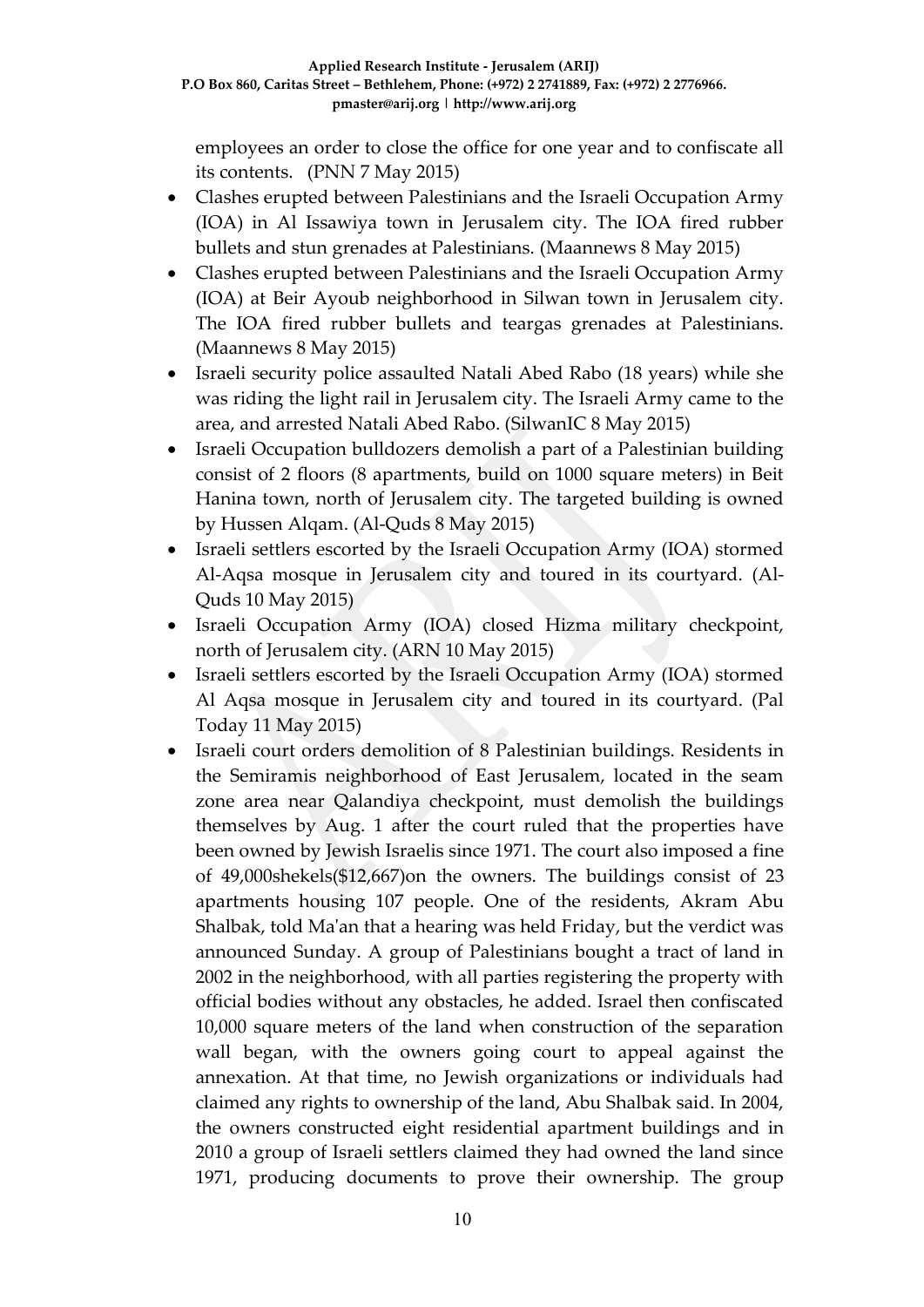received support from Arieh King, head of the Israel Land Fund, a group which works to settle Jews in Palestinian neighborhoods. The owners of the apartments are Kamil Abd al-Qadir, Akram Abu Shalbak, Hamdi al-Rajabi, Jabir Khader, Ismail Khadir, Jamal Abu Leil, Omar Maaluf, Najih al-Rajabi, Muhammad Abu Shalbak and Said Abu Shalbak. (Maannews 11 May 2015)

- Israeli settlers escorted by the Israeli Occupation Army (IOA) stormed Al-Aqsa mosque in Jerusalem city and toured in its courtyard. (PNN 12 May 2015)
- Clashes erupted between Palestinians and the Israeli Occupation Army (IOA) near Qalandiya military checkpoint, north of Jerusalem city. The IOA fired teargas grenades, causing dozens of suffocation cases. (PNN 13 April 2015)
- Israeli settlers escorted by the Israeli Occupation Army (IOA) stormed Al-Aqsa mosque in Jerusalem city and toured in its courtyards. At the entrance of the mosque, the IOA prevented a Palestinian child from entering the mosque with her parents. (RB2000 13 May 2015)
- Israeli settlers escorted by the Israeli Occupation Army (IOA) stormed Al Aqsa mosque in Jerusalem city, and toured in its courtyard. (ARN 14 May 2015)
- Israeli Minster of Housing and Planning published tenders to construct 85 housing units in Giv'at Ze'ev settlement, north of Jerusalem city, and published tenders to market land in Jabal Al Mukabbir town, south of Jerusalem city, to construct 1500 hotel rooms. (Wafa 14 May 2015)
- Israeli Civil administration escorted by the Israeli Army stormed Abu Al-Nawar area, east of Al-Eaziriya town, east of Jerusalem city, and handed out about 34 Palestinian families evacuation orders to evacuate their houses and land within a month from the date of the orders. The Israeli Authorities claimed that the land of Abu Al-Nawar area (about 389 dunums) classified as "State land". (Al-Quds 15 May 2015)
- An Israeli development company for the Jewish quarter in the old city of Jerusalem put a tenders to transfer the ownership of 9 Palestinian neighborhoods to the settlers. [\(Al-Quds](http://www.alquds.com/news/article/view/id/558180) 15 May 2015)
- Clashes erupted between Palestinians and the Israeli Occupation Army (IOA) in Kafr Aqab village and Samiramer area, north of Jerusalem city, after the IOA stormed and searched a Palestinian house owned by Abu Ramilah family. (Al-Quds 17 May 2015)
- Dozens of Palestinians were injured after the Israeli Occupation Army (IOA) attacked a non-violent protest against the Israeli Flag demonstration; held by the Israeli settlers, in the old city of Jerusalem. The IOA assaulted the participants. (Maannews 17 May 2015)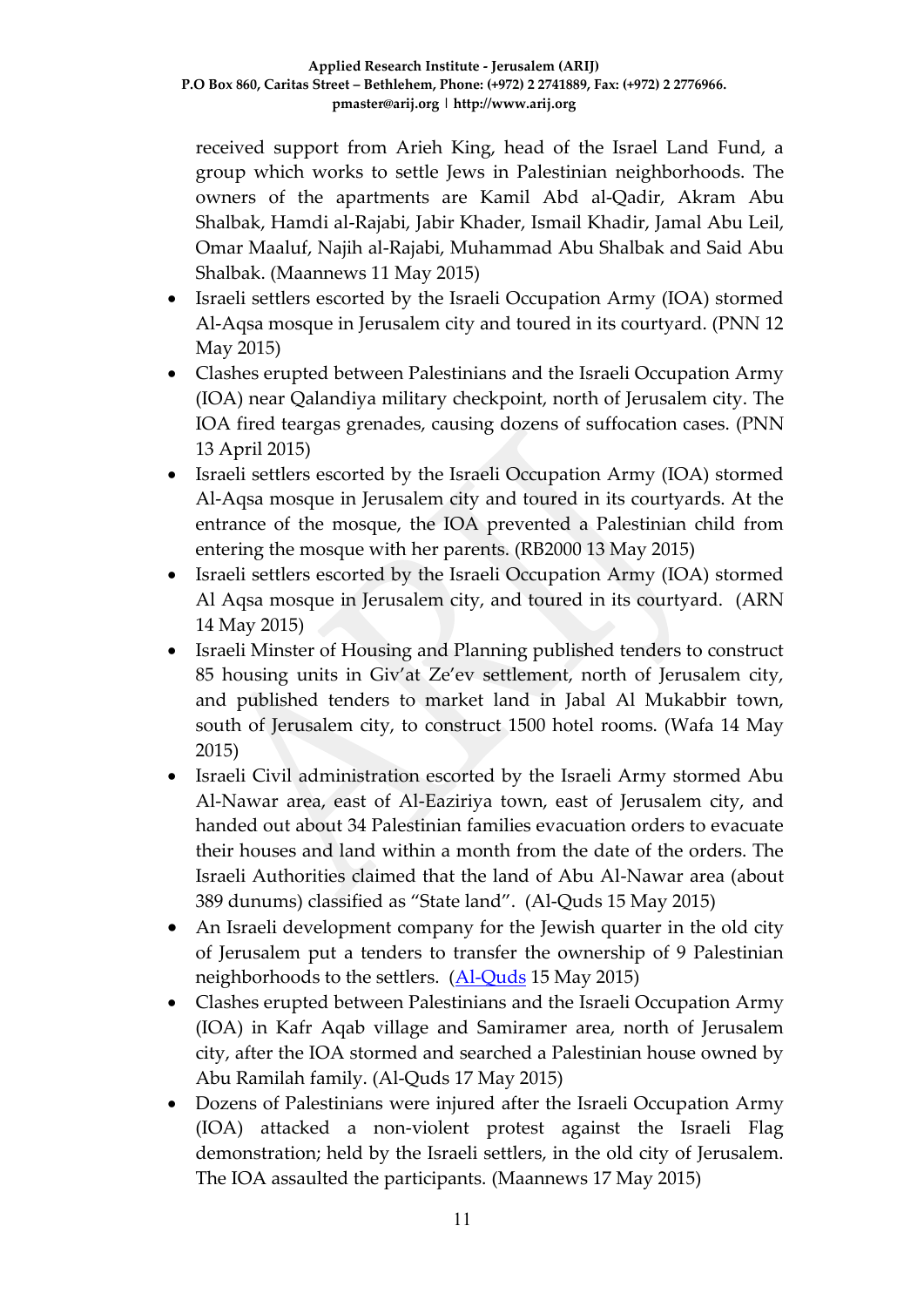- Israeli settlers escorted by the Israeli Occupation Army (IOA) stormed Al Aqsa mosque in Jerusalem city and toured in its courtyard, and performed Talmudic rituals at the entrance of the mosque. During the operation, the IOA arrested Mohammad Ibrahim. (Maannews 17 May 2015)
- Israeli settlers escorted by the Israeli Occupation Army (IOA) stormed Al Aqsa mosque in Jerusalem city and toured in its courtyard. During the operation, an Israeli settler attacked and injured a Palestinian while he was at the courtyard of the mosque, (Maannews 19 May 2015)
- Israeli Occupation bulldozers demolished an under-construction house and three commercial structures (200 square meters) in Ein Al Louza neighborhood in Silwan town in Jerusalem city. The targeted house and structures are owned by Anas Karama. During the operation, the Israeli Authorities handed out administrative orders to demolish two commercial structures. (Maannews & SilwanIC 19 May 2015)
- Israeli Municipality of Jerusalem handed out administrative orders to demolish a Palestinian house in Silwan town in Jerusalem city. The targeted house is owned by Khalid Zaytoun and inhabited by 11 family members. (Maannews 19 May 2015)
- Clashes erupted between Palestinians and the Israeli Occupation Army (IOA) in Jabal Al Mukabbir town, south of Jerusalem city. The IOA fired rubber bullets, teargas and stun grenades at Palestinians, causing dozens of suffocation cases. The IOA closed all the entrances of the town, and prevented Palestinians from entering or leaving it. (Safa 20 May 2015)
- Amran Omar Abu Dehem (41 years) from Jabal AL Mukabbir town, south of Jerusalem city, was killed after the Israeli Occupation Army (IOA) opened fire at him while he was in At-Tur town in Jerusalem city. (Maannews 20 May 2015)
- Israeli settlers escorted by the Israeli Occupation Army (IOA) stormed Al-Aqsa mosque in Jerusalem city and toured in its courtyard. (Wattan 20 May 2015)
- Israeli Occupation bulldozers demolished a 650 square meters Palestinian building (consist of three floors with 8 apartments), and a number of commercial structures in Silwan town in Jerusalem city. The targeted building is owned by Ahmed Fahme Abu Isninah. (SilwanIC 20 May 2015)
- Israeli settlers escorted by the Israeli Occupation Army (IOA) stormed Al Aqsa mosque in Jerusalem city and toured in its courtyard. (NBPRS 21 May 2015)
- Rightist NGO demands eviction of seven Palestinian families. Ateret Cohanim want to evict the Rajabi family from the house next door to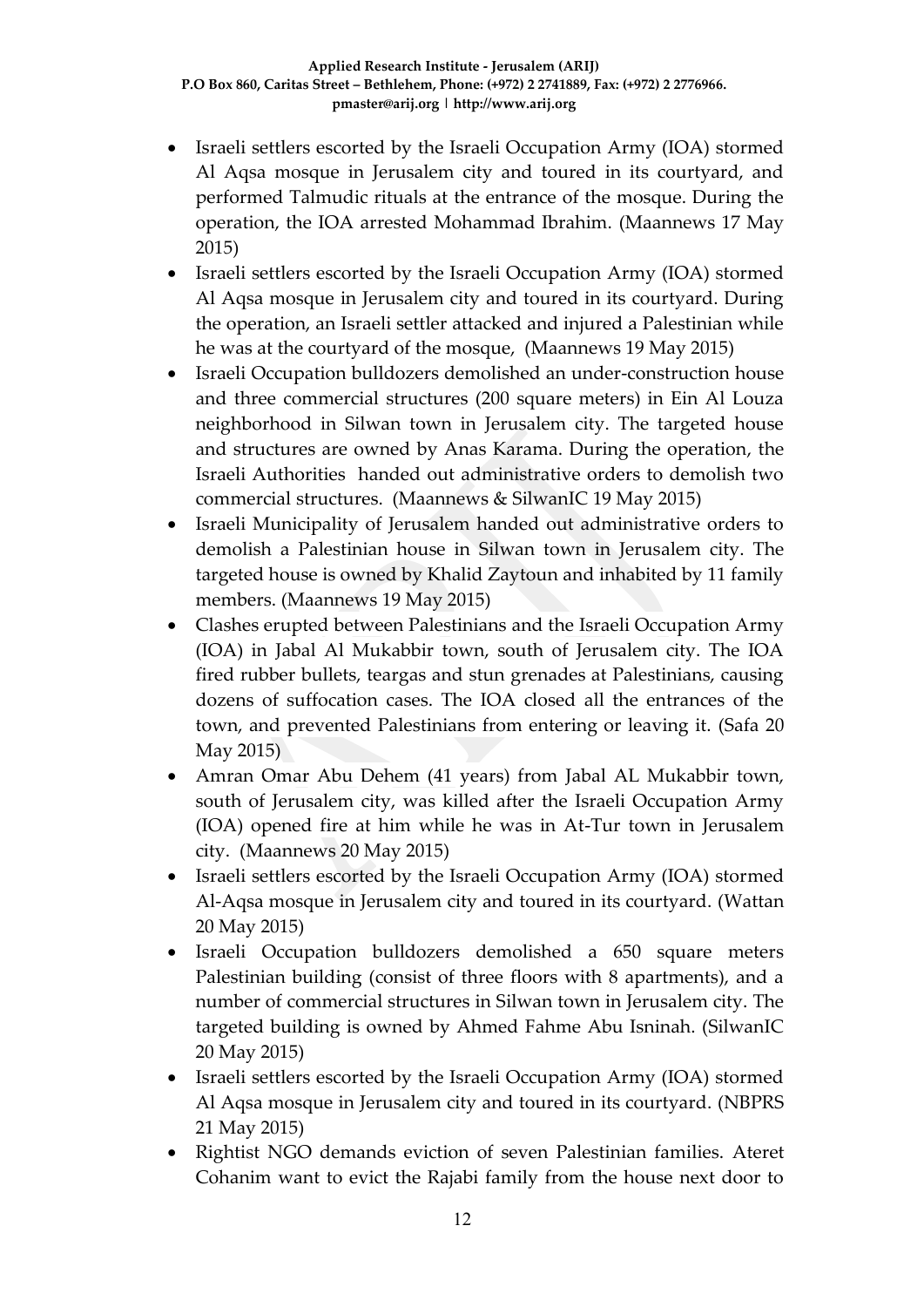one Jewish settlers entered two weeks ago. The Ateret Cohanim organization filed a lawsuit this week demanding the eviction of seven Palestinian families from a house in Silwan, as part of its ongoing effort to expand Jewish settlement in the East Jerusalem neighborhood. The suit, filed Tuesday, seeks to evict the Rajabi family from the house next door to the one Jewish settlers entered two weeks ago. It says the land on which the building sits is owned by a Jewish religious trust that purchased it 134 years ago. There are two main centers of Jewish settlement in Silwan. The larger one, run by the Elad organization, is next to the City of David national park, near the Old City walls. The second, run by Ateret Cohanim, is in the heart of Silwan, amid a large Palestinian population. The Jewish families there enter and leave their own houses only under armed escort, in convoys of armored cars. Ateret Cohanim maintains several buildings in this area, including Beit Yonatan, a multistory building where about 10 families live. Two weeks ago, following a lengthy legal battle, it was allowed to settle the Abu Nab building, which once housed a synagogue for the Yemenite Jewish community that lived there in the early 20th century. The new suit, which seeks to evict the Rajabi family, was filed on behalf of the Moshe Benvenisti religious trust. The trust, whose trustees are lawyers working with Ateret Cohanim, bought the land in question in 1881, as attested by a deed of purchase signed by an Ottoman sharia court. The Ottoman Empire controlled the area at the time. By law, Jews who owned property in East Jerusalem before it was conquered by Jordan during the 1948 War of Independence can get it back from the Administrator General's office, which inherited it from the Jordanian custodian of enemy property. In contrast, Palestinians who owned property in Israel before 1948 cannot reclaim it. This law has enabled Elad and Ateret Cohanim to gain control of many buildings in Silwan and other East Jerusalem neighborhoods. In 2002, the administrator general released several plots in the heart of Silwan to the trustees of the Moshe Benvenisti trust. Hundreds of Palestinian families currently live on these plots. The Rajabi building contains seven apartments that are home to some 40 people, including 28 children. The Rajabi family has lived there since 1966, and says it bought the building from the previous owner. "We have a paper [saying] that we bought it, with Jordanian government stamps," said Zuheir Rajabi, the family patriarch. "Let them return our house in Malha, and then we'll talk," he added, referring to a neighborhood in west Jerusalem. "I'll leave here only when I'm dead." [\(Haaretz](http://www.haaretz.com/news/israel/1.657457) 21 May 2015)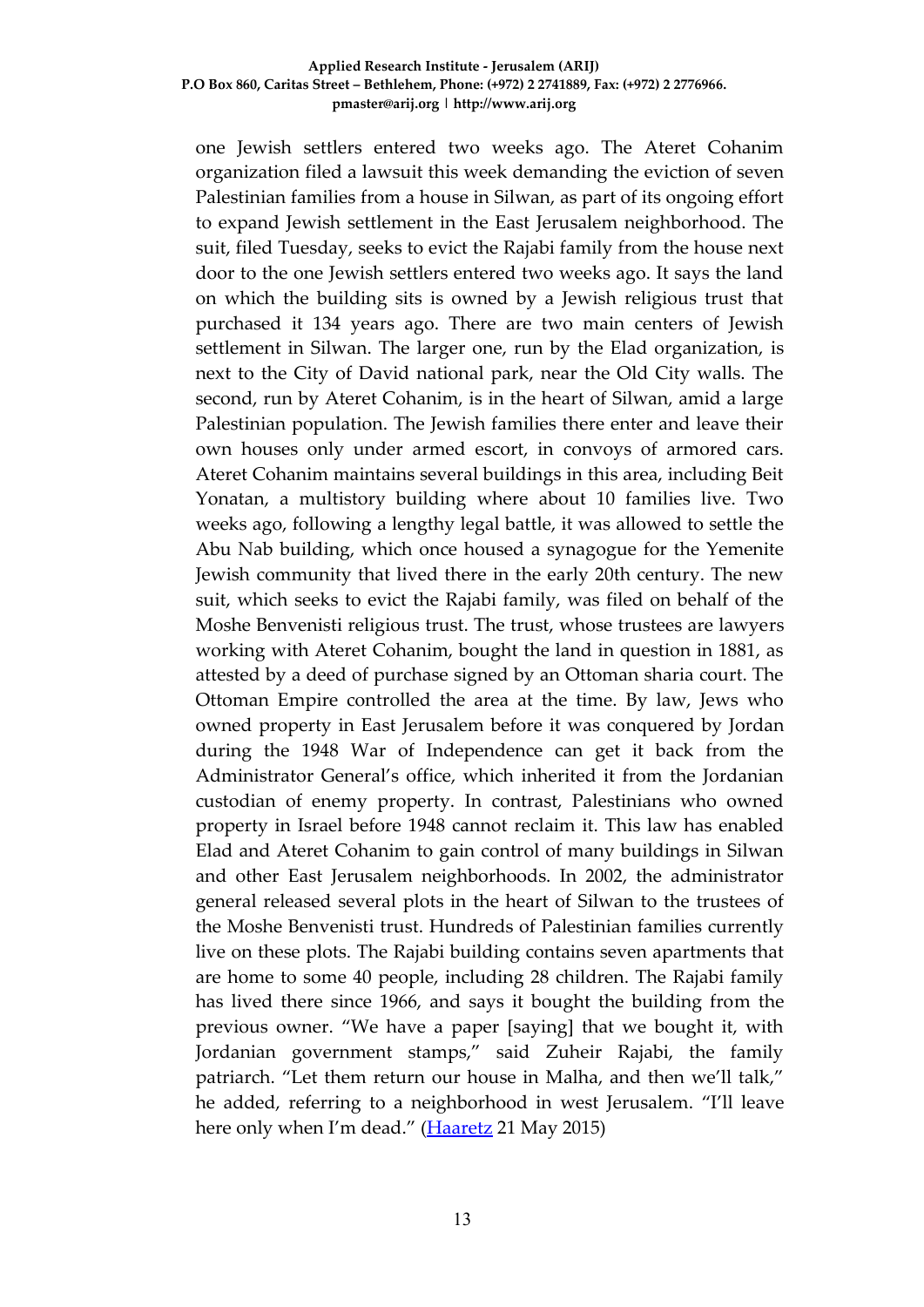- A Palestinian was injured after the Israeli Occupation Army (IOA0 opened fire at him during clashes that erupted between Palestinians and the IOA in Shufat refugee camp, north of Jerusalem city. (Al-Quds 22 May 2015)
- "Ataret Kuhanem" an Israeli company, seek to control over 5 dunums and 200 square meters of Palestinian land in Battun Al Hawa neighborhood in Silwan town in Jerusalem city. according to a plan published by the aforementioned company, they claimed that the targeted land owned by Jewish since 1881. Nowadays, there are 30-35 buildings in the targeted land. [\(SilwanIC](http://silwanic.net/?p=58785) 23 May 2015)
- Israeli settlers destroyed and closed a number of doors of Palestinian commercial stores in the old city of Jerusalem. (Wattan 24 May 2015)
- Israeli settlers escorted by the Israeli Occupation Army (IOA) stormed Al Aqsa mosque in the old city of Jerusalem and toured in its courtyard. (NBPRS 24 May 2015)
- Israeli Occupation Army (IOA) closed souq Al Qataneen in the old city of Jerusalem in the face of the Palestinians and allowed the Israeli settlers to toured the souq and to perform their rituals. (Wattan 24 May 2015)
- Israeli Occupation Army (IOA) forced the family of the Palestinian martyr Amran Omar Abu Adhem in Jabal Al Mukabbir town, south of Jerusalem city, to remove his photo from the building. (Maannews 25 May 2015)
- Israeli settlers escorted by the Israeli Occupation Army (IOA) stormed Al Aqsa mosque in Jerusalem city and toured in its courtyard. (Wattan 25 May 2015)
- Israeli Occupation Army (IOA) attacked a Palestinian vehicle in At-Tur town in Jerusalem city, and detained four Palestinians after assaulting and questioned them. (SilwanIC 26 May 2015)
- Israeli settlers escorted by the Israeli Occupation Army (IOA) stormed Al Aqsa mosque in Jerusalem city and toured in its courtyard. (Wafa 26 May 2015)
- Israeli settlers escorted by the Israeli Occupation Army (IOA) stormed Al-Aqsa mosque in Jerusalem city and toured in its courtyard. (ARN 27 May 2015)
- Jani Iskafi (15 years) was injured after an Israeli settler ran over him while he was riding his bicycle at Ras Al Amuod neighborhood in Silwan town in Jerusalem city. (Wafa 27 May 2015)
- Israeli Occupation bulldozers demolished an under construction Palestinians house (802 square meters) in Wadi Qaddum neighborhood in Silwan town in Jerusalem city. (SilwanIC 27 May 2015)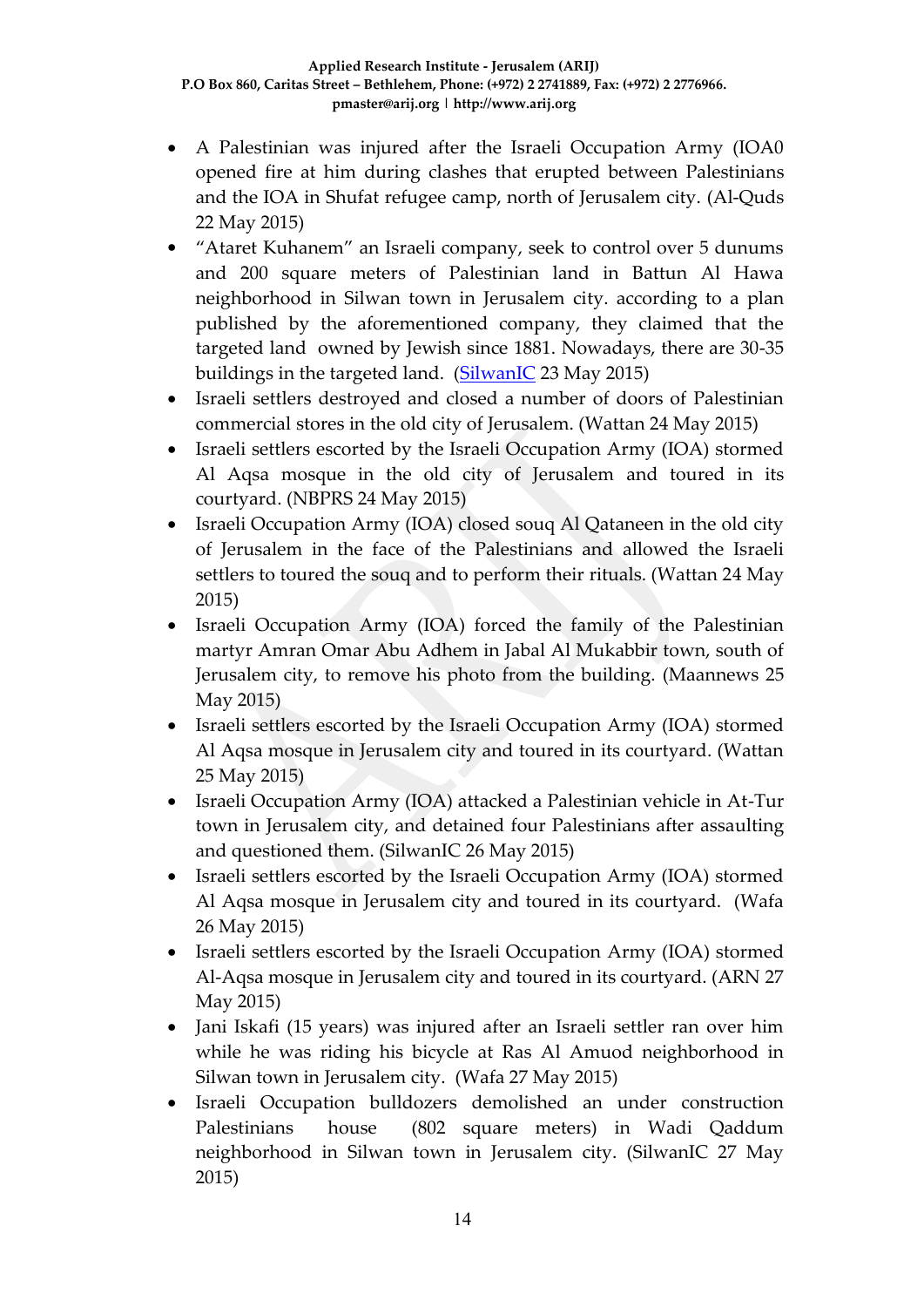- **Netanyahu allocates \$26m for settlement activities in Al-Buraq Wall.**  Israel's Prime Minister Benjamin Netanyahu yesterday passed a decision in favor of allocating 100 million shekels (\$25.8 million) towards investment in settlement activities in the vicinity of Al-Buraq Wall (also known as the Western Wall). During his weekly meeting with his cabinet Netanyahu said that during the last five years there has been a large increase in the numbers of visitors to Al-Buraq Wall, claiming that "the Western Wall belongs to all the people of Israel" and that the decision taken today "reflects our commitment together; my commitment as a son of Jerusalem, and the commitment of ministers to continue with the construction activities in Jerusalem." Only yesterday, Netanyahu appointed Zeev Elkin, a Likud member of the Knesset who is known to be close to the prime minister, as minister for Jerusalem affairs. Netanyahu repeated the statement he made last week about the intention of his new government to continue the construction work in the settlements in East Jerusalem, despite international demands to halt settlement activity, declaring "a united Jerusalem as the undivided capital of the State of Israel." Israeli Jewish settlers storm Al-Aqsa Mosque from the Maghribi door at Al-Buraq Wall almost daily. Extremist Jewish NGOs, rabbis and sometimes state officials have repeatedly called on settlers to storm the mosque and urged security officials to protect them. [\(Middle East Monitor](https://www.middleeastmonitor.com/news/middle-east/18870-netanyahu-allocates-26m-for-settlement-activities-in-al-buraq-wall) 27 May 2015)
- Israeli Occupation Army (IOA) put cement blocks and a military towers on Palestinian land in Jabal Al Mukabbir town, south of Jerusalem city. (SilwanIC 28 May 2015)
- Israeli Occupation Authorities handed out military order to confiscate 8 dunums and 200 square meters of Palestinian land in Al Issawiya town in Jerusalem city. The new order hold number T/11/02 (amendment no. 3, border change no. 2). (SilwanIC 28 May 2015)
- Clashes erupted between Palestinians and the Israeli Occupation Army (IOA) at the southwestern entrance of Al Issawiya town in Jerusalem city. The IOA fired rubber bullets, teargas and stun grenades, causing dozens of suffocation cases and the injury of five Palestinians. During the clashes, the IOA stopped and detained a Palestinian vehicle at the entrance of the village and assaulted the passenger. (Al-Quds 29 May 2015)
- Israeli settlers escorted by the Israeli Occupation Army (IOA) stormed Al Aqsa mosque in Jerusalem city, toured in its courtyard and tried to perform Talmudic rituals. (NBPRS 31 May 2015)

### **Hebron**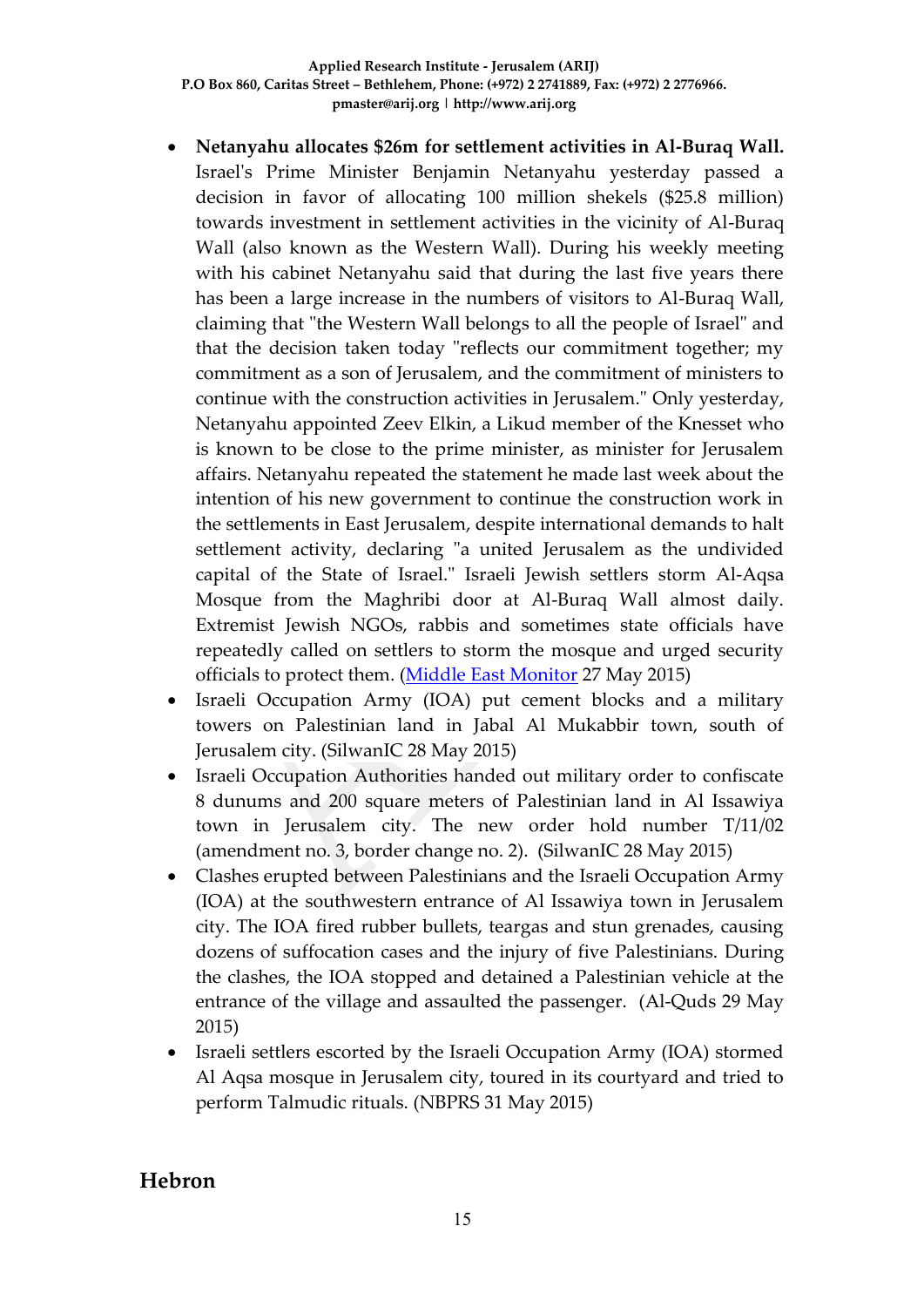- Israeli Occupation Army (IOA) assaulted the participants in a nonviolent protest against settlements in Hebron city. (Wafa 1 May 2015)
- Israeli Occupation Army (IOA) stormed and searched "Fadel Abdeen for money exchange" in Hebron city, and confiscated the computer device. (Wattan 3 May 2015)
- Israeli Occupation Army (IOA) attacked Palestinian farmers and activists while they were working in land at Um Al 'Araes area, southeast of Yatta town, south of Hebron city. The IOA prevented the Palestinians from working in the land and forced them to leave the area. (NBPRS 3 May 2015)
- Israeli Occupation Army (IOA) stormed and searched several Palestinian houses in Al-Arroub refugee camp, north of Hebron city. (Pal Info 4 May 2015)
- Israeli Occupation Army (IOA) stormed and toured in several areas and neighborhoods in Idhna, Yatta and Hebron cities. (PNN 5 May 2015)
- Israeli settlers hurled stones and empty bottles at a Palestinian house located in Wadi Al Haseen area, east of Hebron city, The targeted house is owned by Kayed Dana. (Wafa 5 May 2015)
- Israeli Court approves demolition of Palestinian village. The high Israeli court on Monday approved a request of the Israeli civil administration to demolish the tents and homes of Khirbet Susiya village near Hebron, leaving 450 people homeless. Nasr al-Nawajaa, a resident of the village, said the court decision was made "under the pretext that there is no infrastructure in the area." The head of the village's local council, Jihad al-Nawajaa, said that the "Israeli occupation wants to displace us from our land to build a park for settlers." "We have been here for over 30 years and will not leave," he added. "We have been repeatedly harassed, and our homes have been destroyed by occupation forces and settlers, but we will not leave." Al-Nawajaa explained that at the end of 2012, "we filed a request for the civil administration through an Israeli organization to approve the outline plan for the northern part of the village, and in December 2013 the Israeli court allowed us to apply for the outline plan for the southern part of the village. "But the civil administration rejected the proposed plans and punished the residents by issuing demolition orders to all buildings in Susiya." [\(Maannews](http://www.maannews.com/Content.aspx?id=765225) 5 May 2015)
- Israeli Occupation Army (IOA) erected sudden checkpoints at the northern entrance of Hebron city and at the entrances of Halhul and Sair towns in Hebron governorate. The IOA stopped and searched Palestinian vehicles and checked ID cards. (PNN 5 May 2015)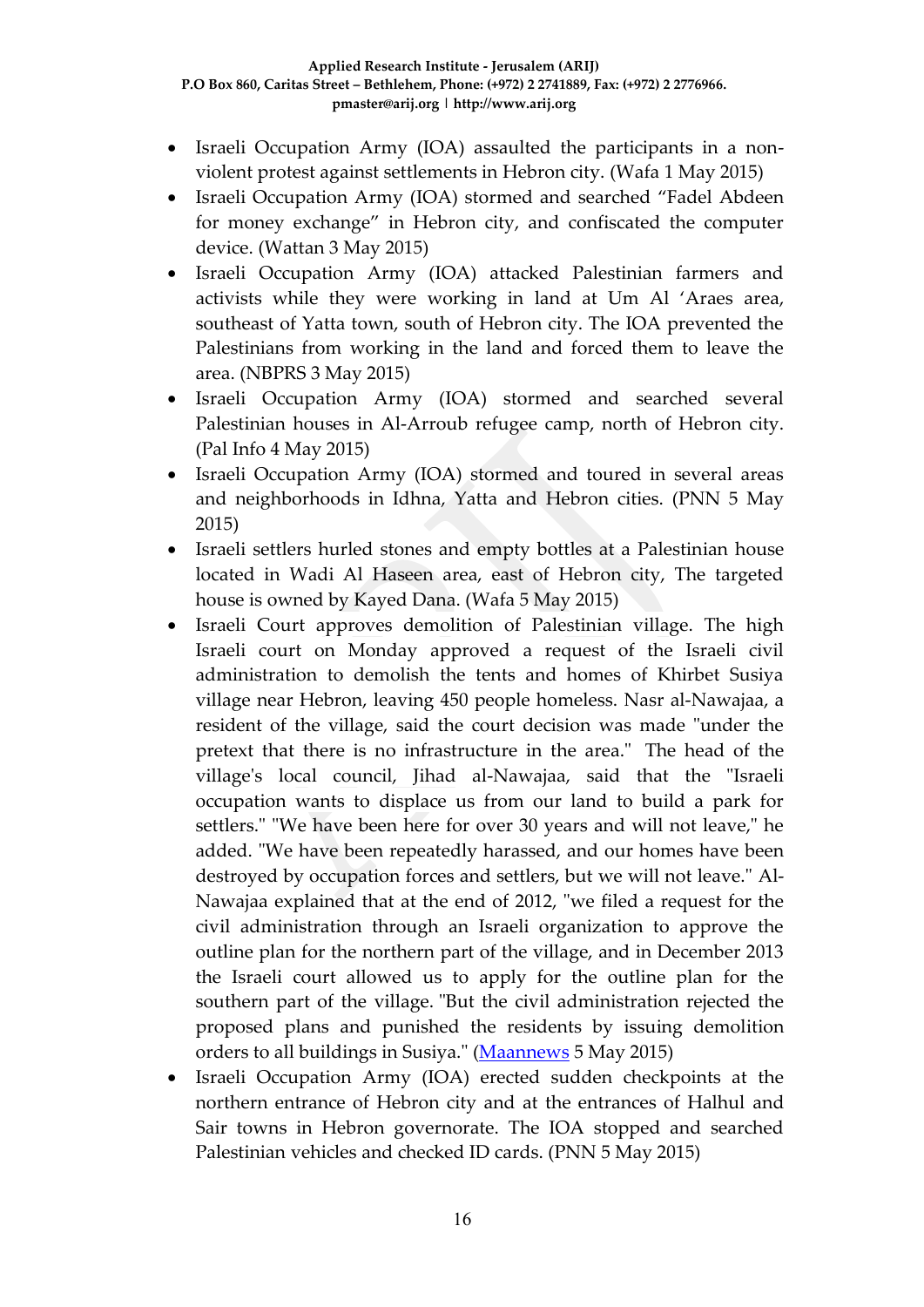- Israeli Occupation Bulldozers razed 12 dunums of Palestinian agricultural land, uprooted tens of trees, demolished water well and retaining wall in Soba area in Idhna town, west of Hebron city. The targeted land is owned by Thair Al Qawasmi. (Al-Quds 6 May 2015)
- **Israeli** Occupation Army (IOA) put a number of landmine around a water spring (Beir Abu Shaban) and put fence around 250 square meters of land in Um Lasfah area, east of Yatta town, south of Hebron city. (Wattan 7 May 2015)
- Israeli Occupation bulldozers destroyed the electricity network in Khirbet Um Sidra, south of Ar-Ramadin village, south of Hebron city. as a result, clashes erupted between Palestinians and the Israeli Occupation Army (IOA), where the IOA fired teargas and stun grenades, causing dozens of suffocation cases. During the clashes, the IOA arrested Muheeb Hassan Al-Zagharnah (17 years). (Raya 7 May 2015)
- Israeli Occupation Army (IOA) stormed Yatta and Ad-Dhahiriya towns in Hebron governorate, and tightened their procedures between the two towns. (Wafa 8 May 2015)
- Israeli settlers living in Susiya settlement destroyed 10 olive trees from Khirbet Susiya, east of Yatta town, south of Hebron city. The targeted trees are owned by Mohammad Musalam An-Nawa'ja. (Wafa 8 May 2015)
- Civil Administration maps Susiya residents fear imminent demolition. A Civil Administration representative accompanied by soldiers arrived this morning at the village of Khirbet Susiya in the South Hebron Hills, which is [facing the risk of imminent demolition.](http://www.btselem.org/press_releases/20150507_khirbet_susiya_facing_expulsion) The representative, known to the residents as Carlos, took photos and GPS measurements of village structures. Based on past experience, local residents fear that this action means the CA is preparing to demolish the village in the near future. Background, At any moment, the Civil Administration might demolish all homes in the [Khirbet](http://www.btselem.org/south_hebron_hills/susiya)  [Susiya,](http://www.btselem.org/south_hebron_hills/susiya) expelling the residents from their land. This follows a decision by Israel's High Court of Justice to not issue an interim order to prevent the demolition, given in a petition filed by the residents and Rabbis for Human Rights arguing that the CA rejected their master plan for unprofessional reasons, using a double standard and discriminating against Palestinians. This harsh, unlawful move is part of Israel's policy in Area C, intended to facilitate the takeover of Palestinian land for settlements, and the expulsion of Palestinian communities from Area C to Areas A and B in preparation for the annexation of lands to Israel. ([B' Tselem](http://www.btselem.org/press_releases/20150510_civil_administration_mapping_susiya) 10 May 2015)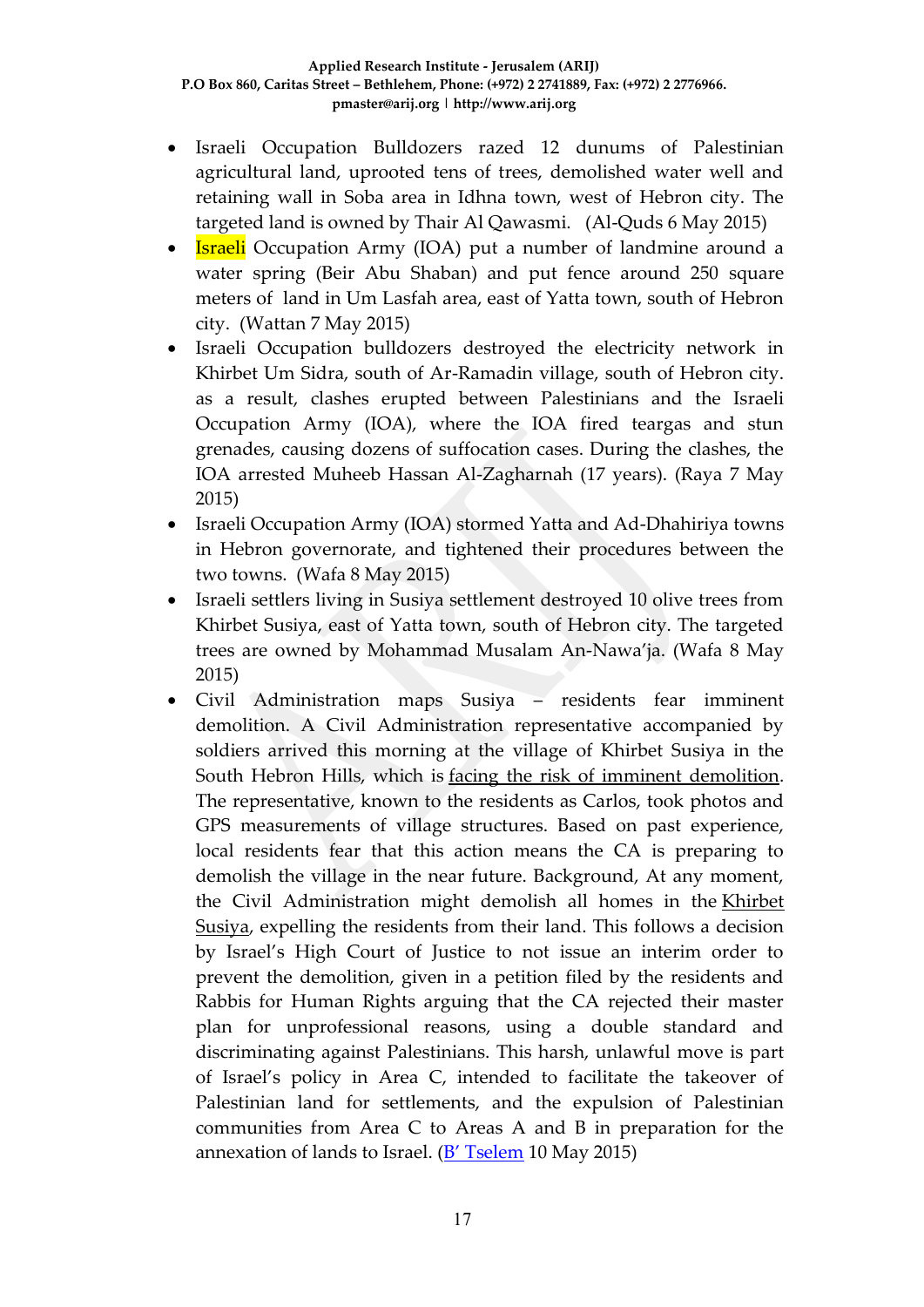- Israeli settlers living in Ramat Yeshe outpost hurled stones at Palestinians and houses in Tal Ar-Ramida neighborhood in Hebron city, chanted anti-Palestinian slogans and carried out provocative actions. (Wafa 10 May 2015)
- Clashes erupted between Palestinians and the Israeli Occupation Army (IOA) in Al Arroub refugee camp, north of Hebron city. The IOA fired teargas and stun grenades at Palestinians and houses. (Pal Info 12 May 2015)
- Israeli Occupation Army (IOA) carried out military trainings at Wad Al Jouz and Farsh Al Hawa areas in Hebron city. (PNN 12 May 2015)
- Israeli settlers uprooted 300 trees and remove a fence surrounded 100 dunums of land at the natural reserve in Zef area, northeast of Yatta town, south of Hebron city. (Wafa 12 May 2015)
- Israeli Occupation Authorities handed out military orders to demolish two residential tents in Susiya village, east of Yatta town south of Hebron city. The targeted tents are owned by Khalil Afani An-Nawa'ja. (RB2000 12 May 2015)
- Israeli Occupation Army (IOA) prevented the Palestinians from putting signs at the entrance of the Ibrahimi mosque in the old city of Hebron. (Wafa 13 May 2015)
- Israeli Occupation Army (IOA) tightened its procedures in the central of Hebron city. The IOA closed all the areas around the Ibrahimi mosque and prevented Palestinians from reaching it. (PNN 17 May 2015)
- Israeli settlers stormed a Palestinian house at Ash-Shuhada street in the old city of Hebron and destroyed its consists. (NBPRS 17 May 2015)
- Israeli settlers living in Asfar and Bani Kedeem settlements uprooted and stole 800 olive seedlings from Al Wasli area, east of Al Shuyukh village, north of Hebron city. The targeted seedlings are owned by Mohammad, Abed AL Qadir and Musa Abu Shanab Al Abadi(Al-Quds 17 May 2015)
- Israeli settlers assaulted Mervet Sad Abu Irmilah (37 years) in Tal Ar-Rumida neighborhood in Hebron city. As a result, Mrs. Abu Irmilah lose her baby. (RB2000 18 May 2015)
- An Israeli settler assaulted and injured Yousif Fawaz Qafshiya (10 years) while he was near the Ibrahimi mosque in the old city of Hebron. (Maannews 19 May 2015)
- Israeli settlers escorted by the Israeli Occupation Army (IOA) stormed and toured in several areas and neighborhoods in the old city of Hebron city, and carried out provocative actions. (Pal Info 20 May 2015)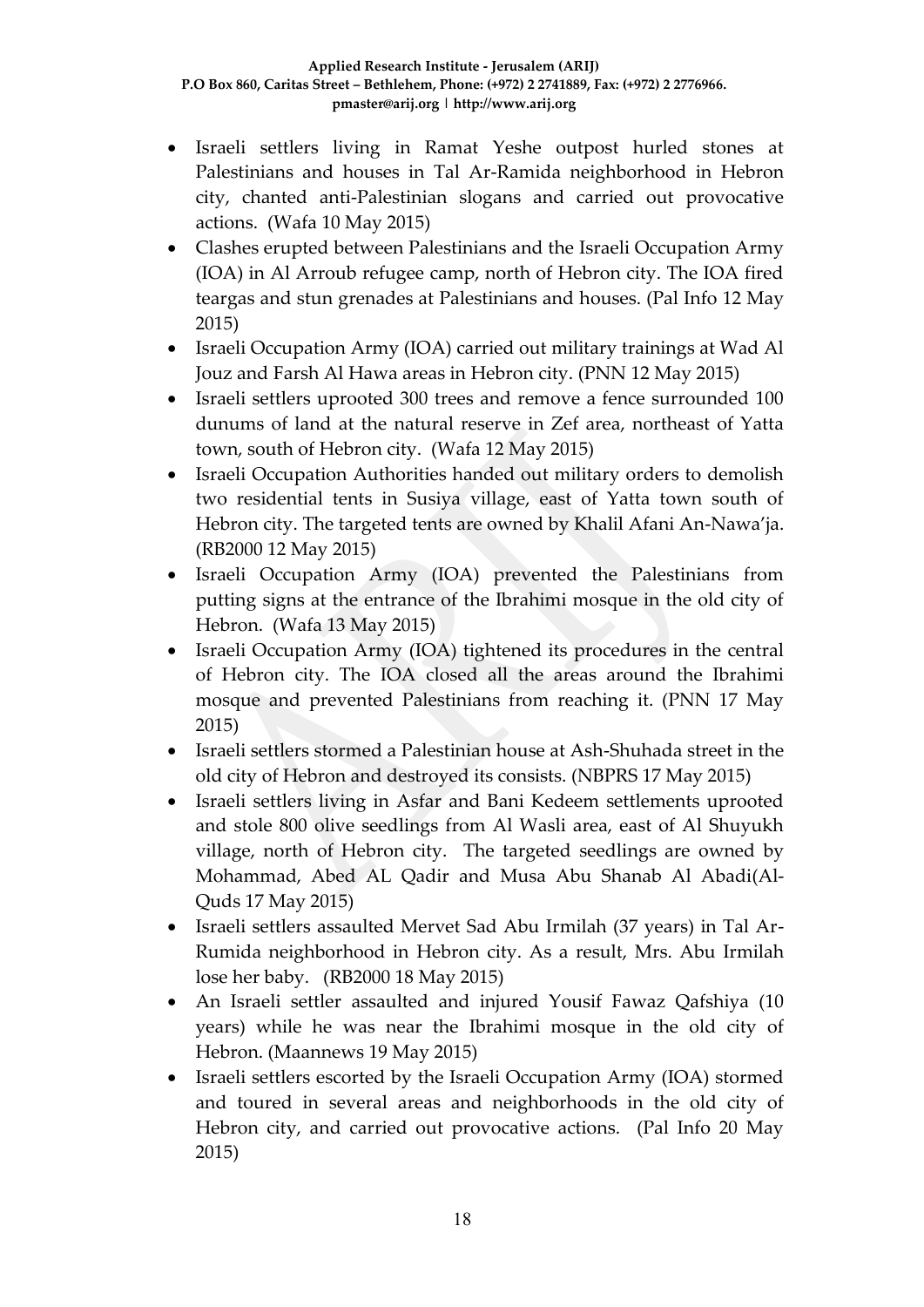- Clashes erupted between Palestinians and the Israeli Occupation Army (IOA) in Surif town, northwest of Hebron city, after the IOA stormed the town and put cement block around the landmine area. (Pal Info 21 May 2015)
- Israeli Occupation Army (IOA) stormed a Palestinian house in Jabal Al Rahma area in Hebron city. The targeted house is owned by Bara Khalid Al Madhoun. (Raya 21 May 2015)
- Israeli settlers assaulted and injured Arafat Shaher Al Fakhouri while he was near the Ibrahimi mosque in the old city of Hebron. (Pal Info 21 May 2015)
- Israeli Occupation Army (IOA) invaded and searched a Palestinian house owned by Rami Al Falah in Hebron city. (Wafa 22 May 2015)
- Israeli settlers stormed and toured in the old city of Hebron, carried out provocative actions and sprayed gas on the face of a Palestinian. (Al-Quds 22 May 2015)
- Israeli Occupation Army (IOA) stormed and toured several neighborhoods in Hebron city, Dura and BanI Na'im towns. (ARN 23 May 2015)
- Israeli settlers destroyed the front doors of a number of Palestinian commercial stores at Ash-Shuhada street in the old city of Hebron. (Al-Quds 23 May 2015)
- Israeli Occupation Army (IOA) erected military checkpoints at the entrance of Sair and Halhul towns in Hebron governorate. The IOA stopped and searched Palestinian vehicles and checked ID cards. (ARN 23 May 2015)
- Israeli Occupation Army (IOA) stormed Khallit al Ein area, east of Beit Ummer town, north of Hebron city. The IOA fired teargas grenades at Palestinians and houses, causing dozens of suffocation cases and the injury of Mariyam Mahmoud Abu Ayeash (60 years), Rahaf Ali Ayad Awad (10 years). (Al-Quds 24 May 2015)
- Israeli settlers living in Kiryat Arba settlement hurled stones at Palestinian houses in Wad Al Hassen area, east of Hebron city. (Wafa 24 May 2015)
- Israeli Occupation Army (IOA) handed out military orders to remove and destroyed the electricity network (length 800 meters) in Al Kum village, west of Hebron city. The IOA also, handed out a military order to demolish a water wells (4502 m3). (RB2000 25 May 2015)
- Israeli Occupation Army (IOA) handed out a military orders to demolish a 120 square meters Palestinian house at Wad Al Naqiya area, west of Idhna town, west of Hebron city. The targeted house is owned by Adnan Al Batran. (Maannews 26 May 2015)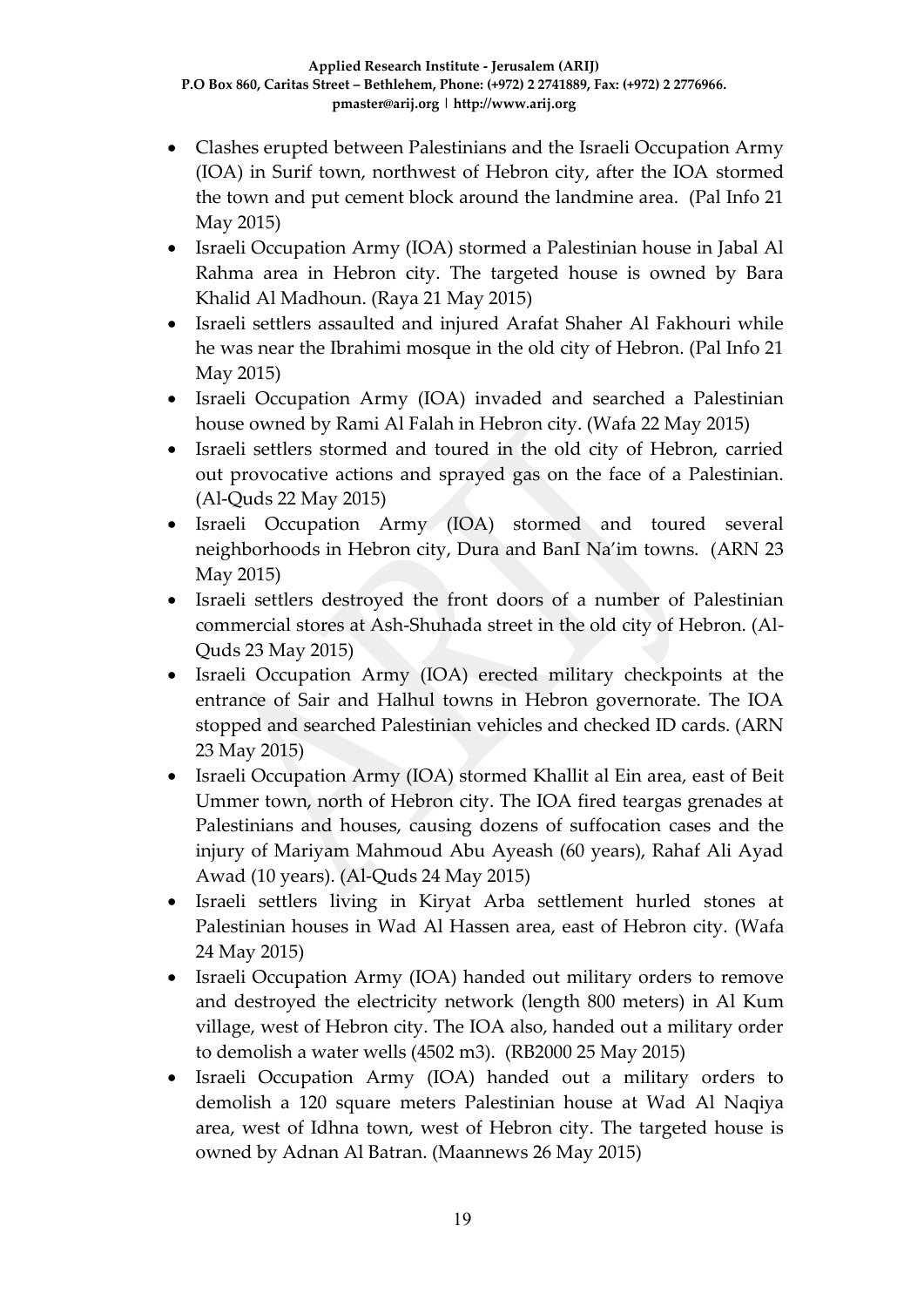- Israeli Occupation Army (IOA) handed out a military order to demolish a water well in Al Kum village, west of Hebron city. The targeted well is owned by Mohammad Abed AL Hafid Hamad Al Rejoub. (Wafa 26 May 2015)
- Israeli Occupation Army (IOA) closed "Al Yousifiya" gate; one of the Ibrahimi mosque gates, in the old city of Hebron city. (NBPRS 28 May 2015)
- Israeli Occupation Army (IOA) stormed and toured in several neighborhoods in Ad-Dhahiriya town, south of Hebron city. (RB2000 30 May 2015)
- Israeli Occupation Army (IOA) attacked a non-violent protest against the Israeli settlers violations in "Beit Al Baraka" building, which located near Al Arroub refugee camp, north of Hebron city. The IOA fired teargas and stun grenades at participants, causing dozens of suffocation cases. During the operation, the IOA arrested three Palestinians and two international activists. (Raya 30 May 2015)
- Israeli Occupation Army (IOA) stormed and searched dozens of Palestinian houses in Beit Ummer town, north of Hebron city. the IOA also, summoned Mohammad Hassan Issa Saleh Adi (22 years) to interview the Israeli Intelligence Police in Gush Etzion settlement bloc. During the operation, clashes erupted between Palestinians and the IOA, where the IOA fired rubber bullets, teargas and stun grenades at Palestinians and houses, causing dozens of suffocation cases. (Al-Quds 30 May 2015)
- Israeli settlers escorted by the Israeli Occupation Army (IOA) attacked three Palestinians; Fadi At-Tawel (22 years), Bilal Salah (21 years) and Hamada Abu Za'noun 922 years), in Tal Al-Ramida neighborhood in the central of Hebron city. (NBPRS 31 May 2015)
- Israeli settlers living in Ramat Yesh colonial neighborhoods in Hebron city, set fire in a Palestinian house, and hurled stones at it, in Tal Ar-Rumida neighborhood in the central of Hebron city. The targeted house is owned by Imad Awni Abu Shamsiya. (Al-Quds 31 May 2015)

# **Qalqilyah**

• Israeli Occupation Army (IOA) attacked the weekly non-violent protest against the segregation wall and settlements in Kafr Qaddum village, east of Qalqiliyah city. The IOA fired live and rubber bullets and teargas grenades, causing dozens of suffocation cases and the injury of two people. (Al-Quds 1 May 2015)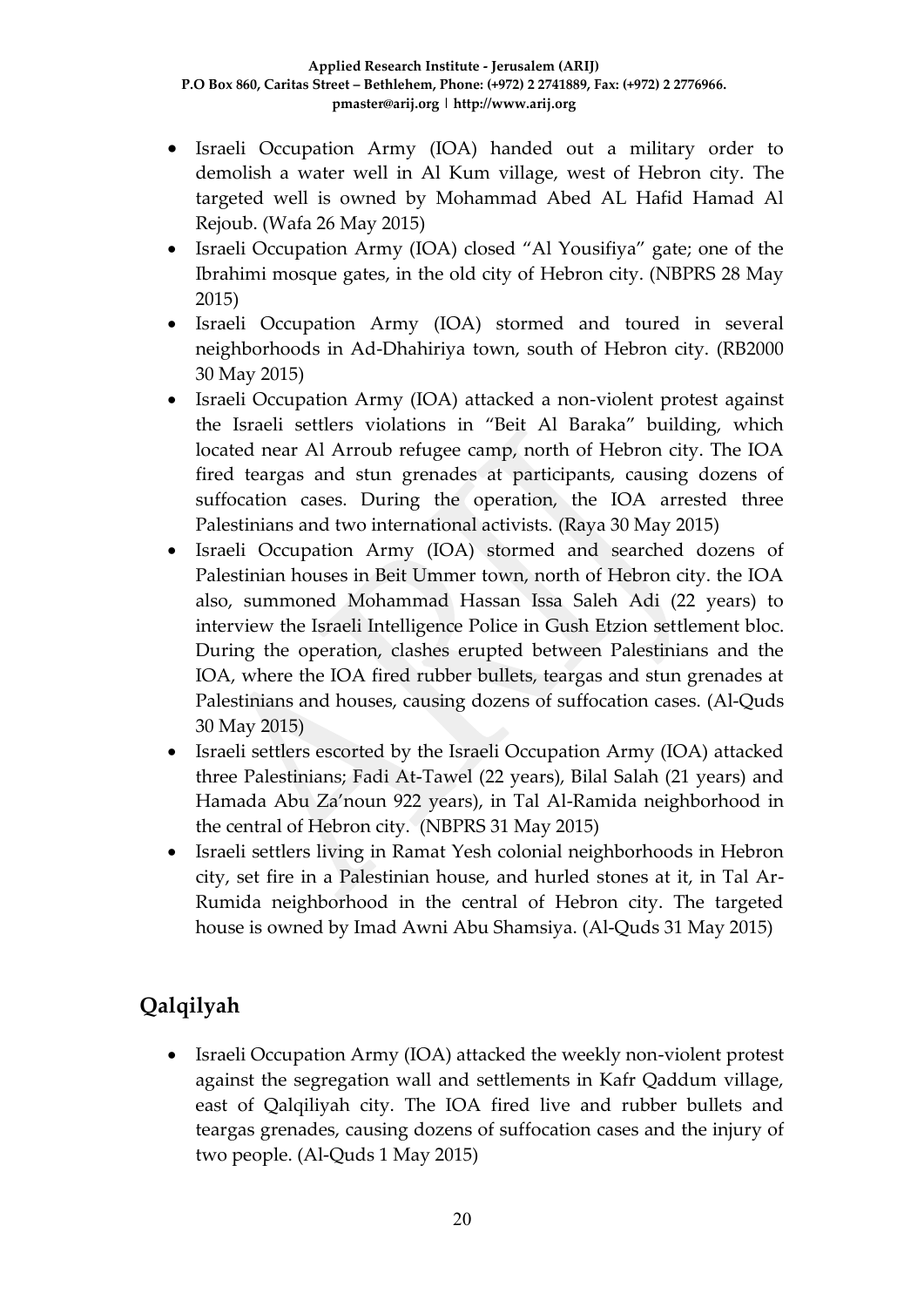- Israeli Occupation Army (IOA) stormed and searched dozens of Palestinian houses in Kafr Qaddum village, east of Qalqiliyah city. During the operation, the IOA assaulted Mahde Jum'a (30 years) after raiding his family house. (Maannews 6 May 2015)
- Israeli Occupation Army (IOA) raided the weekly non-violent protest against the Segregation wall and settlements in Kafr Qaddum village, east of Qalqiliyah city. The IOA fired rubber bullets, wastewater and teargas grenades at participants and houses, causing dozens of suffocation cases and the injury of 3 Palestinians and 3 international activists. (Al-Quds & Wafa 8 May 2015)
- Four Palestinians were injured and dozens suffered gas inhalation after the Israeli Occupation Army (IOA) attacked the weekly non-violent protest against the segregation wall and settlements in Kafr Qaddum village, east of Qalqilyah city. The IOA fired live and rubber bullets, teargas and stun grenades. (PNN 15 May 2015)
- Israeli Occupation Authorities decided to close a gate in northern of Qalqiliya which used by Palestinian farmers to access their land beyond the separation wall, for three days starting from the  $17<sup>th</sup>$  of May 2015. "We have been informed by the joint municipal council of four villages, Kafr Jammal, Kafr Zibad, Kafr Abbush and Kafr Sur, that the main route to our agricultural lands behind the wall through a gate in Falamya village will be closed by the Israeli occupation," a farmer from Kafr Jammal told Ma'an. Ashraf Abd al-Rahim added that farmers were told they could access their lands through another gate in the village of Jayyus. However, the Jayyus gate lies several kilometers to the south and farmers would have to take a long route of dirt roads, he said. The mayor of the joint municipal council of the Kafr villages Abd al-Ghani Murshid confirmed to Ma'an that the Palestinian civil liaison office had notified him that Israeli forces would shut down the Falamya gate for three days starting Sunday. He said that Israeli forces said farmers would be allowed to access their land through the Jayyus gate, which will be open for six hours a day. Locals told Ma'an that farmers and local organizations would stage a sit-in strike near the Falamya gate to protest the Israeli decision. The separation wall, the construction of which began in 2003, contributes to massive Israeli restrictions on Palestinians' freedom of movement within their internationally recognized territories. When completed, 85 percent of the wall will run inside the West Bank. In 2004, the International Court of Justice called on Israel to stop construction of the separation wall within the occupied West Bank.(Maannews 17 May 2015)
- Dozens of Palestinians suffered gas inhalation after the Israeli Occupation Army (IOA) attacked the weekly non-violent protest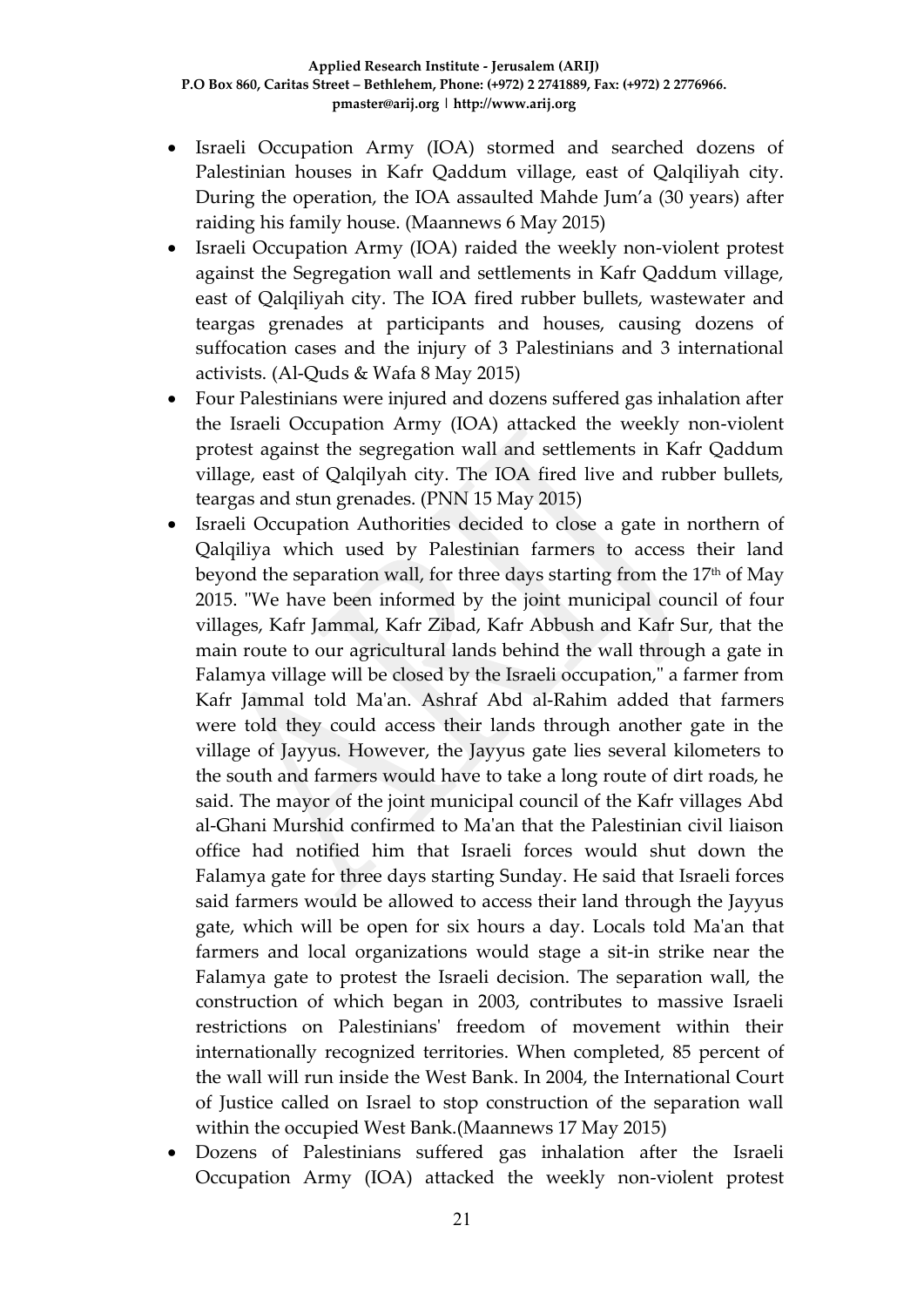against the segregation wall and settlements in Kafr Qaddum village, east of Qalqiliyah city. The IOA fired teargas and stun grenades at Palestinians. (Maannews 22 May 20150

- Four Palestinian workers were injured after the Israeli Occupation Army (IOA) opened fire at them while they were near Azun Al Atma village in Qalqiliyah governorate. (Wafa 26 May 2015)
- A 20 years old Palestinian was injured and dozens suffered gas inhalation, after the Israeli Occupation Army (IOA) attacked the weekly non-violent protest against the segregation wall and settlements in Kafr Qaddum village, east of Qalqiliyah city. The IOA fired live and rubber bullets, teargas and stun grenades at Palestinians and houses. During the operation, the IOA closed the entranced of the village and declared it as "closed military area", where they prevented Palestinians from entering or leaving the village. (Al-Quds 29 May 2015)

### **Tubas**

- Israeli Occupation Army (IOA) carried out military trainings in Al Baqi'a area in the northern of Jordan valley. As a result, tens of dunums of agricultural land were torched. (Wattan 4 May 2015)
- Clashes erupted between Palestinians and the Israeli Occupation Army (IOA) in Al Far'a refugee camp, south of Tubas city. The IOA fired live bullets and teargas grenades, causing the injury of Rabee Jamal Mubarak (22 years). During the clashes, the IOA arrested Ahmed Rashad Sawalmah (47 years). (Maannews 7 May 2015)
- Clashes erupted between Palestinians and the Israeli Occupation Army (IOA) in AL Far'a refugee camp, south of Tubas city, after the IOA stormed the camp. The IOA fired teargas grenades at Palestinian and houses. During the clashes, the IOA arrested two Palestinians; identified as: Sanad Mutaz Sawalmah (20 years) and Abed Ar-Rahman Ibrahim Abu Shuqir (35 years). (Maannews 19 May 2015)
- Israeli Occupation Army (IOA) handed out military orders to evacuate 4 Palestinian families from their houses in Wadi Ibziq area in the northern of Jordan valley on the 26<sup>th</sup> of May 2015, under the claim of military trainings. (Wafa 25 May 2015)

## **Ramallah**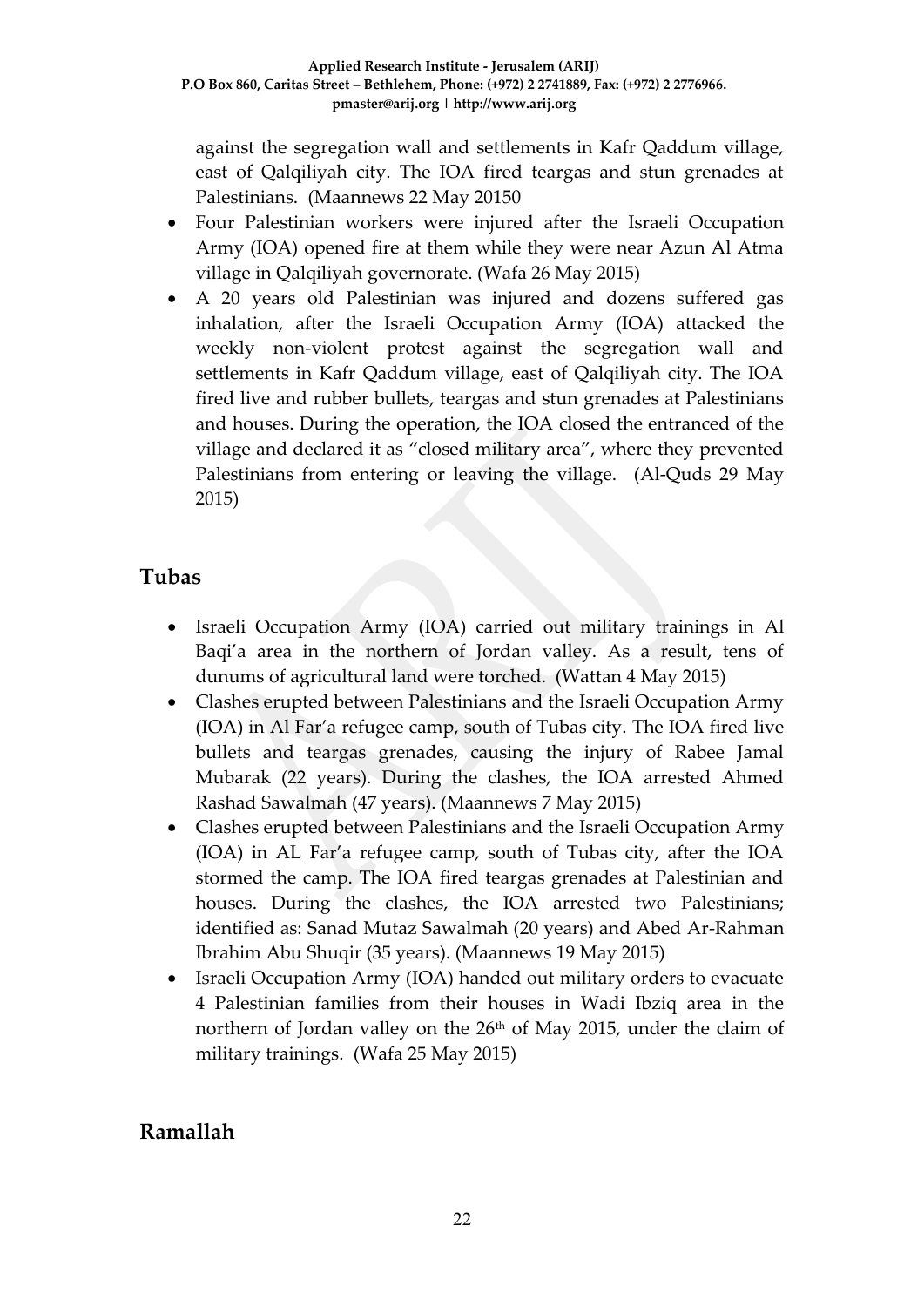- Clashes erupted between Palestinians and the Israeli Occupation Army (IOA) in Silwad village, northeast of Ramallah city. The IOA fired rubber bullets, teargas and stun grenades at Palestinians and houses, causing dozens of suffocation cases and the injury of others. During the clashes, the IOA assaulted An-Nahla family. The IOA also, closed the western entrance of the village and prevented Palestinians from entering or leaving the village. (Wattan 1 May 2015)
- Israeli Occupation Army (IOA) attacked the weekly non-violent protest against the segregation wall and settlements in Bilin village, northwest of Ramallah city. The IOA fired teargas and stun grenades at participants, causing dozens of suffocation cases and the injury of an international activist. The IOA fired teargas grenades at tens dunums of land planted with olive trees, causing the torch of trees. (Al-Quds 1 May 2015)
- Israeli Occupation Army (IOA) attacked the weekly non-violent protest against the segregation wall and settlements in Nilin village, northwest of Ramallah city. The IOA fired rubber bullets, teargas and stun grenades, causing dozens of suffocation cases. (Al-Quds 1 May 2015)
- Clashes erupted between Palestinians and the Israeli Occupation Army (IOA) in Beituniya town, south of Ramallah city. The IOA fired metal bullets, teargas and stun grenades, causing dozens of suffocation cases and the injury of a Palestinian. (Wafa 1 May 2015)
- Clashes erupted between Palestinians and the Israeli Occupation Army (IOA) in Al Jalazoun refugee camp, north of Ramallah city. The IOA fired rubber bullets and teargas grenades, causing dozens of suffocation and the injury of a Palestinian. (Wafa 1 May 2015)
- Dozens of Palestinians and international activists suffered gas inhalation, after the Israeli Occupation Army (IOA) attacked the weekly non-violent protest against the segregation wall and settlements in Nilin village, northwest of Ramallah city. The IOA fired teargas and stun grenades at participants and Palestinian houses. (Wafa 8 May 2015)
- Israeli Occupation Army (IOA) attacked the weekly non-violent protest against the Segregation wall and settlements in Bilin village, northwest of Ramallah city. The IOA fired rubber bullets, teargas and stun grenades at participants and houses, causing dozens of suffocation cases. (Al-Quds 8 May 2015)
- Dozens of Palestinians suffered gas inhalation after the Israeli Occupation Army (IOA) attacked the weekly non-violent protest against the segregation wall and settlements in An-Nabi Saleh village, north of Ramallah city. The IOA fired rubber bullets, teargas and stun grenades at Palestinians and houses. (Al-Quds 8 May 2015)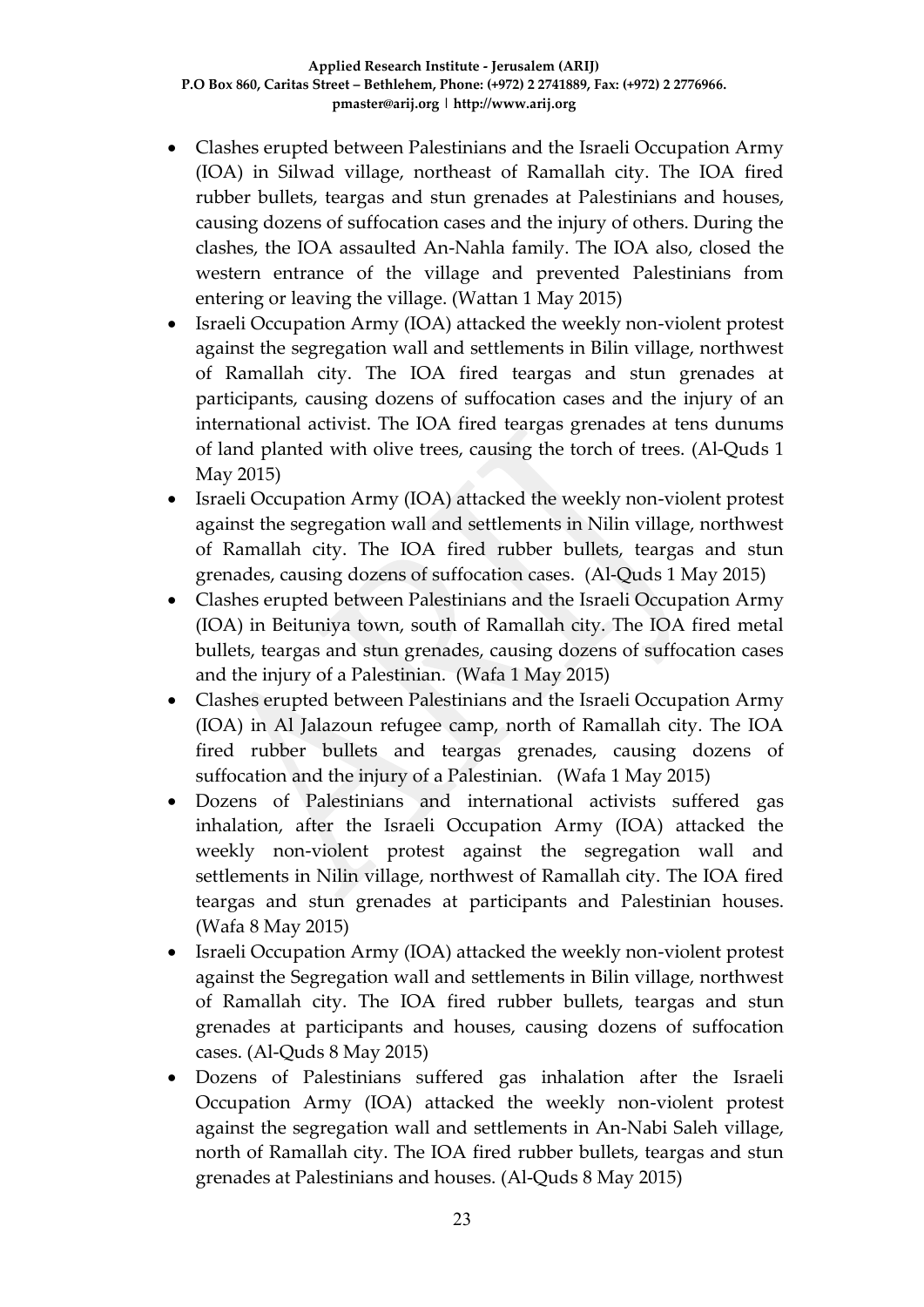- Clashes erupted between Palestinians and the Israeli Occupation Army (IOA) in Silwad village, northeast of Ramallah city. The IOA fire rubber bullets, teargas and stun grenades, causing dozens of suffocation cases and the injury of 5 people. (Al-Quds 8 May 2015)
- Israeli Occupation Army (IOA) erected a military checkpoint at the entrance of Ein Siniya village in Ramallah governorate. The IOA stopped and searched Palestinian vehicles, checked ID cards and questioned the residents. (Al-Quds 8 May 2015)
- Clashes erupted between Palestinians and the Israeli Occupation Army (IOA) in Silwad village, northeast of Ramallah city. The IOA fired teargas and stun grenades, causing dozens of suffocation cases. During the clashes, the IOA summoned Thalji Majdi Hamad (21 years) to interview the Israeli Intelligence Police, after storming his house in Silwad village. (Al-Quds 10 May 2015)
- Israeli Occupation bulldozers demolishes a barracks in Silwad village, northeast of Ramallah city. The targeted barracks is owned by Abdalla Tawfeq Hamad. (ARN 12 May 2015)
- Israeli Occupation Army (IOA) attacked the weekly non-violent protest against the segregation wall and settlements in Nilin village, northwest of Ramallah city. The IOA fired teargas grenades at participants, causing dozens of suffocation cases. (PNN 15 May 2015)
- Clashes erupted between Palestinians and the Israeli Occupation Army (IOA) near Pisagot settlement, east of Al Bireh city. The IOA fired live and rubber bullets and teargas grenades at Palestinians, causing dozens of suffocation cases and the injury of two people. During the clashes, the IOA arrested 10 Palestinian children. (Al-Quds 15 May 2015)
- Clashes erupted between Palestinians and the Israeli Occupation Army (IOA) near the Israeli Military base of "Ofar", near Beituniya town in Ramallah governorate. The IOA fired live and rubber bullets, and teargas grenades, causing dozens of suffocation cases and the injury of two people. (Al-Quds 15 May 2015)
- Israeli Occupation Army (IOA) attacked the weekly non-violent protest against the segregation wall and settlements in Bilin village, northwest of Ramallah city. The IOA fired rubber bullets, teargas and stun grenades at participants and Palestinian land and houses, causing dozens of suffocation cases, and the torch of tens of olive trees. (Al-Quds 15 May 2015)
- Dozens of Palestinians suffered gas inhalation after the Israeli Occupation Army (IOA) attacked the weekly non-violent protest against the segregation wall and settlements in An-Nabi Saleh village,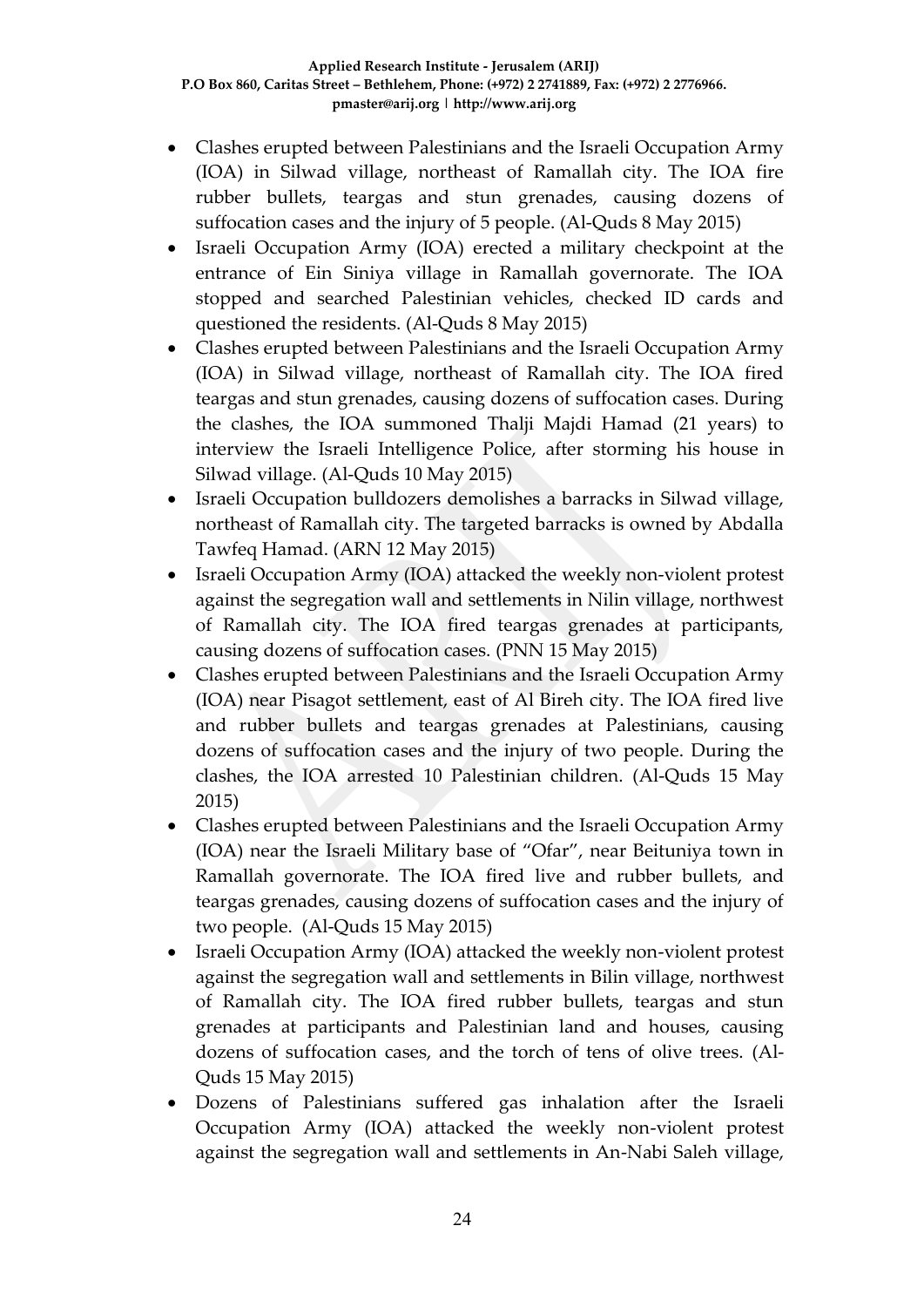north of Ramallah city. The IOA fired rubber bullets, teargas and stun grenades at participants. (Wafa 15 May 2015)

- Clashes erupted between Palestinians and the Israeli Occupation Army (IOA) at the western entrance of Silwad village, northeast of Ramallah city. The IOA fired At-Tutu and rubber bullets and teargas grenades, causing dozens of suffocation cases and the injury of 10 people. (Al-Quds 15 May 2015)
- Clashes erupted between Palestinians and the Israeli Occupation Army (IOA) in An-Nabi Saleh village, north of Ramallah city. The IOA fired teargas and stun grenades at Palestinians and houses. During the clashes, the IOA stormed a Palestinian house owned by Asmat Wajeh At-Tamimi (25 years) and summoned him to interview the Israeli Intelligence Police in Ofar military base. (RB2000 18 May 2015)
- Israeli Occupation Army (IOA) stormed and searched a number of Palestinian houses in Al Jalazoun refugee camp, north of Ramallah city. Clashes erupted between Palestinians and the IOA, where the IOA fired rubber bullets, teargas and stun grenades at Palestinians and houses, causing dozens of suffocation cases and the injury of a Palestinian. During the operation, the IOA arrested five Palestinians, identified as: Iyad As-Safi, Ibrahim Abed Al Majed, Ali As-Safi, Mohammad Samad'a, and Ali Malaka. (Wattan 21 May 2015)
- Dozens of Palestinians suffered gas inhalation after the Israeli Occupation Army (IOA) attacked the weekly non-violent protest against the segregation wall and settlements in Nilin village, northwest of Ramallah city. The IOA fired rubber bullets, teargas and stun grenades at participants. (Wafa 22 May 2015)
- Israeli Occupation Army (IOA) attacked the weekly non-violent protest against the segregation wall and settlements in Bilin village, northwest of Ramallah city. The IOA fired rubber bullets, teargas and stun grenades at participants, houses and land, causing dozens of suffocation cases, and the torch of tens dunums of agricultural land planted with olive trees owned by Mohammad Mustafah Abu Rahma and Ashraf Al Khateb. (Maannews 22 May 2015)
- Clashes erupted between Palestinians and the Israeli Occupation Army (IOA) in Silwad town, northeast of Ramallah city. The IOA fired rubber and Tutu bullets, teargas and stun grenades at Palestinians, causing dozens of suffocation cases and the injury of 7 people. (Maannews 22 May 2015)
- Israel To Confiscate 820 Dunams For New Settlements' Dumping Ground. The Israeli Authorities have decided to confiscate around 820 Dunams of privately owned Palestinian lands to establish new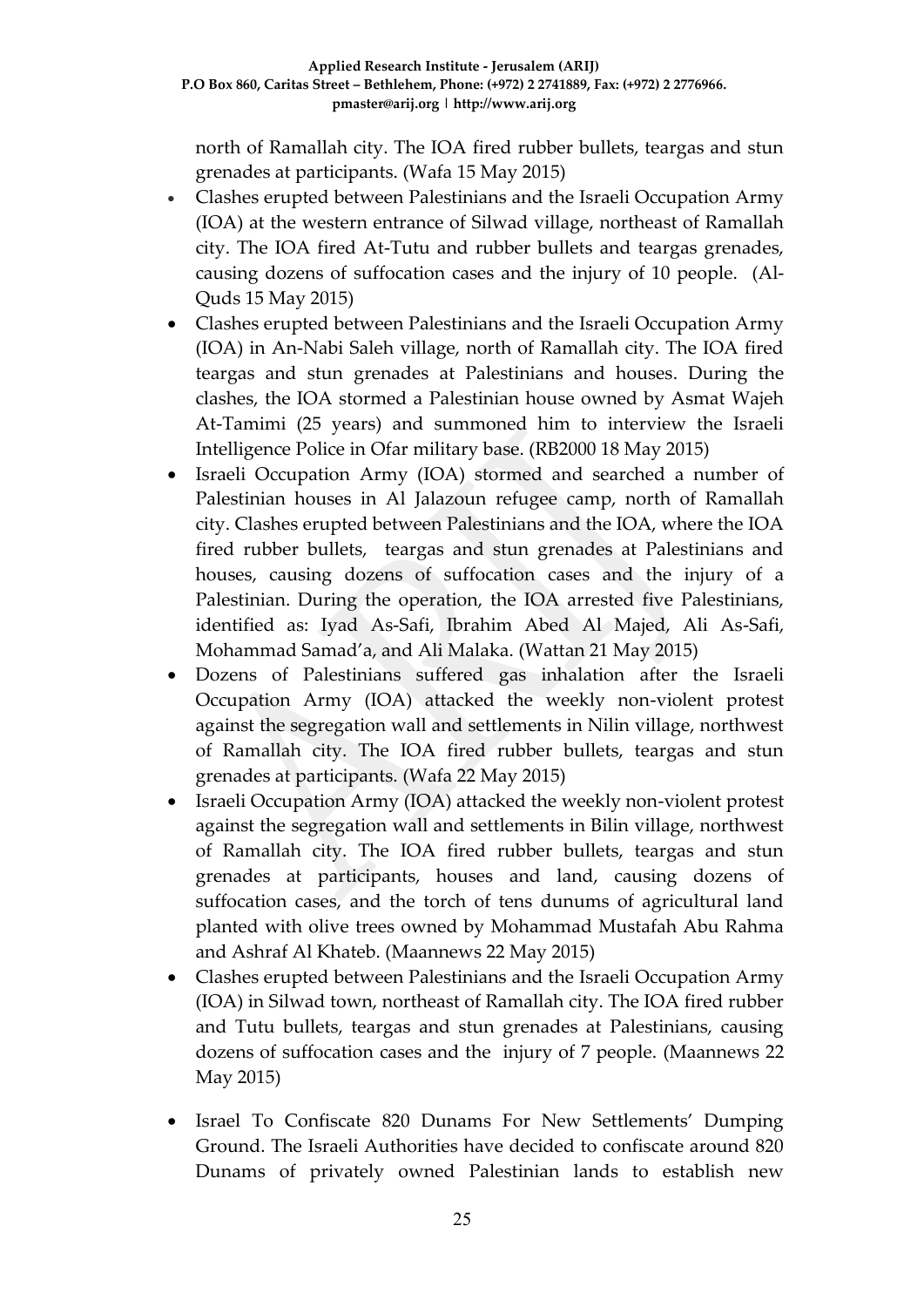dumping grounds for its illegal colonies, in the central West Bank, in the Ramallah district. More than 140 Palestinian families, from Rammoun and Dir Dibwan villages, own the lands that Israel plans to illegally confiscate to establish the new dumping grounds. The dump, according to the Israeli authorities, "would serve the settlements and the Palestinians in the area," but would be run completely by Israel and Palestinians would have no access to it. If the Israeli government manages to take control of the 820 Palestinian Dunams, the total impacted area from the new dumping grounds would be around 2000 Dunams, which would be contaminated by runoff and debris. These lands contain fertile soil and farmland, in addition to many water wells. The residents plant their lands with various crops, mainly wheat, and use parts of this land as grazing grounds for their livestock. Some of the land is slated for development as residential areas, but this would be impossible once Israel takes control of the land and turns it into a dump. (IMEMC 24 May 2015)

- Clashes erupted between Palestinians and the Israeli Occupation Army (IOA) in Nilin village, northwest of Ramallah city. The IOA fired teargas grenades at Palestinians and houses, causing dozens of suffocation cases. (Safa 27 May 2015)
- Israeli Occupation Army (IOA) attacked the weekly non-violent protest against the segregation wall and settlements in Bilin village, northwest of Ramallah city. The IOA fired rubber bullets, teargas and stun grenades at participates, houses and land, causing dozens of suffocation cases, and the torch of Palestinian agricultural lands owned by Mahmoud Abed Al Hadi Samarah, Ashraf Al Khateeb and Tasir Al Khateeb. (Al-Quds 29 May 2015)
- Israeli Occupation Army (IOA) attacked the weekly non-violent protest against the segregation wall and settlements in An-Nabi Saleh village, north of Ramallah city. The IOA fired teargas and stun grenades at participants, causing dozens of suffocation cases. (Wafa 29 May 2015)
- Clashes erupted between Palestinians and the Israeli Occupation Army (IOA) in Silwad village, northeast of Ramallah city. The IOA fired rubber bullets, teargas and stun grenades at Palestinians, causing dozens of suffocation cases and the injury of a Palestinian. (Al-Quds 29 May 2015)

## **Jericho**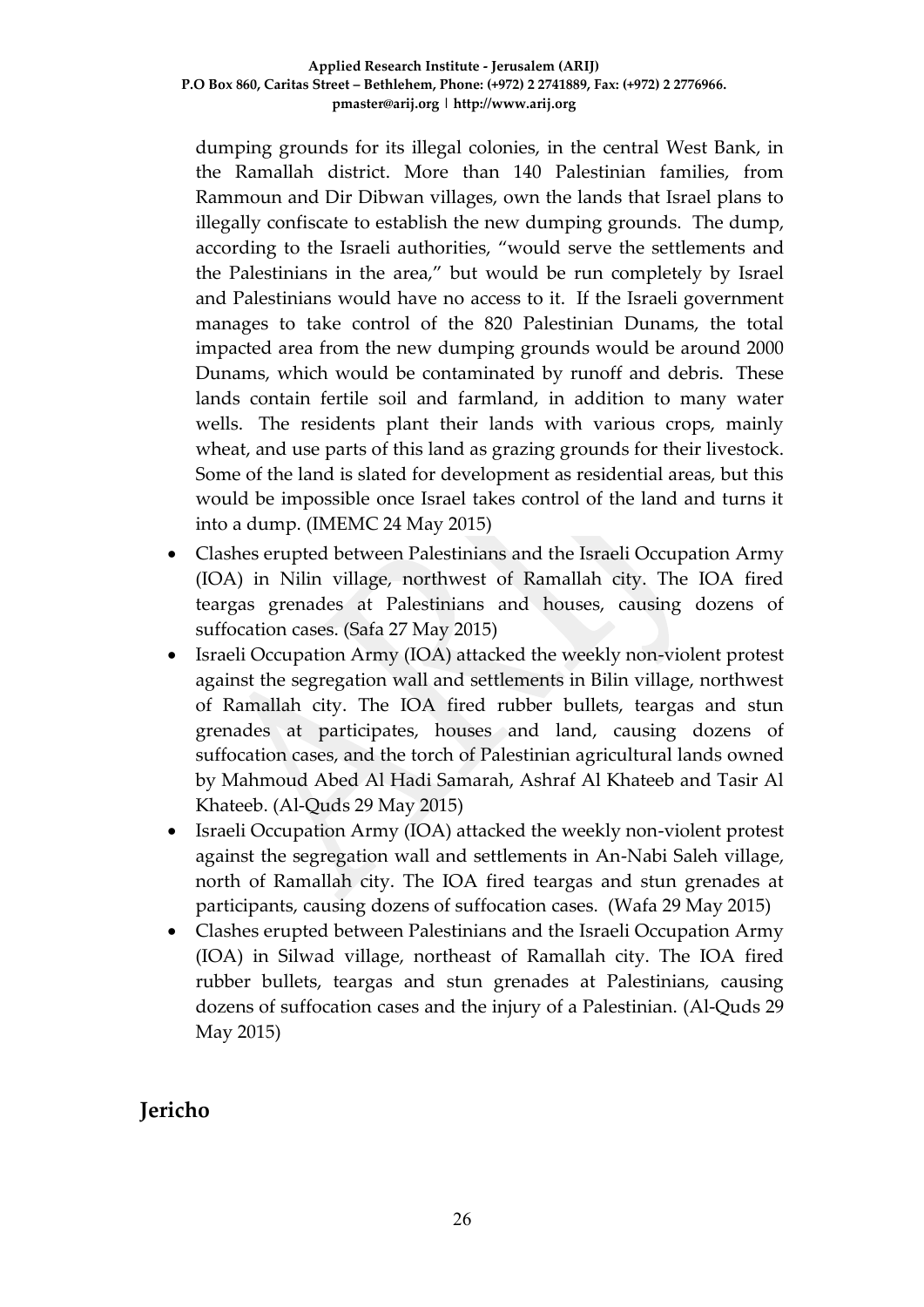- Israeli Occupation Army (IOA) destroyed 7 vegetable stalls at the borth side of the Israeli bypass road No. 90 which link between Al Jifttlik village and Az Zubeidat village, north of Jericho city. (Al-Quds 21 May 2015)
- Israeli Occupation Authorities handed out military orders to demolish 10 houses in Al Fasayil village, north of Jericho city. The targeted houses are owned by: Ibrahim Mohammad Salem, Ahmed Musa Abiyat, Ali Salem Hassan, Musa Suliman, Suliman Masalam Sawarka, Daoud Salamah Abiyat, Ibrahim Salamagh Abiyat, Yousif Musa Nawawrah, Ali Hussen Abiyat and Mahmoud Ibrahim Abu Gharbish. According to the orders, the Palestinians have to leave their houses within the next 3 days. (Al-Quds 28 May 2015)
- Israeli Occupation Authorities handed out military orders to demolish four Palestinian houses in Al-Jiftlik village, north of Jericho city. The targeted houses are owned by Mahmoud Mut'eb Ad'es, Rashed Murshid, Omar Abu Rizqa and Mut'ab Atawnah. (Al-Quds 28 May 2015)

## **Salfit**

- Israeli settlers escorted by the Israeli Occupation Army (IOA) stormed and toured in Khirbet Qarqash, east of Bruqin village, west of Salfit city, and took photos for the area. (NBPRS 3 May 2015)
- Israeli settlers lets go their pigs at Palestinian agricultural land in Bruqin village, west of Salfit city, causing the damage in the planted. (NBPRS 3 May 2015)
- Israeli Occupation Army (IOA) stormed and searched dozens of Palestinian houses in Rafat village, west of Salfit city, questioned the residents and took photos for the houses. (Maannews 5 May 2015)
- Israeli Occupation Army (IOA) erected a military checkpoint at the entrance of Az-Zawiya village, west of Salfit city. The IOA stopped and searched Palestinian vehicles and checked ID cards. (Maannews 6 May 2015)
- Israeli settlers living in Elkana settlement razed tens dunums of Palestinian land in Mas-ha village, west of Salfit city. (Pal Info 7 May 2015)
- Israeli settlers razed tens dunums of Palestinian land in Mas-ha village, west of Salfit city. The targeted land located near Elkana settlement. (ARN 10 May 2015)
- Israeli settlers set fire in 90 olive trees in Sarta village, west of Salfit city. (PNN 20 May 2015)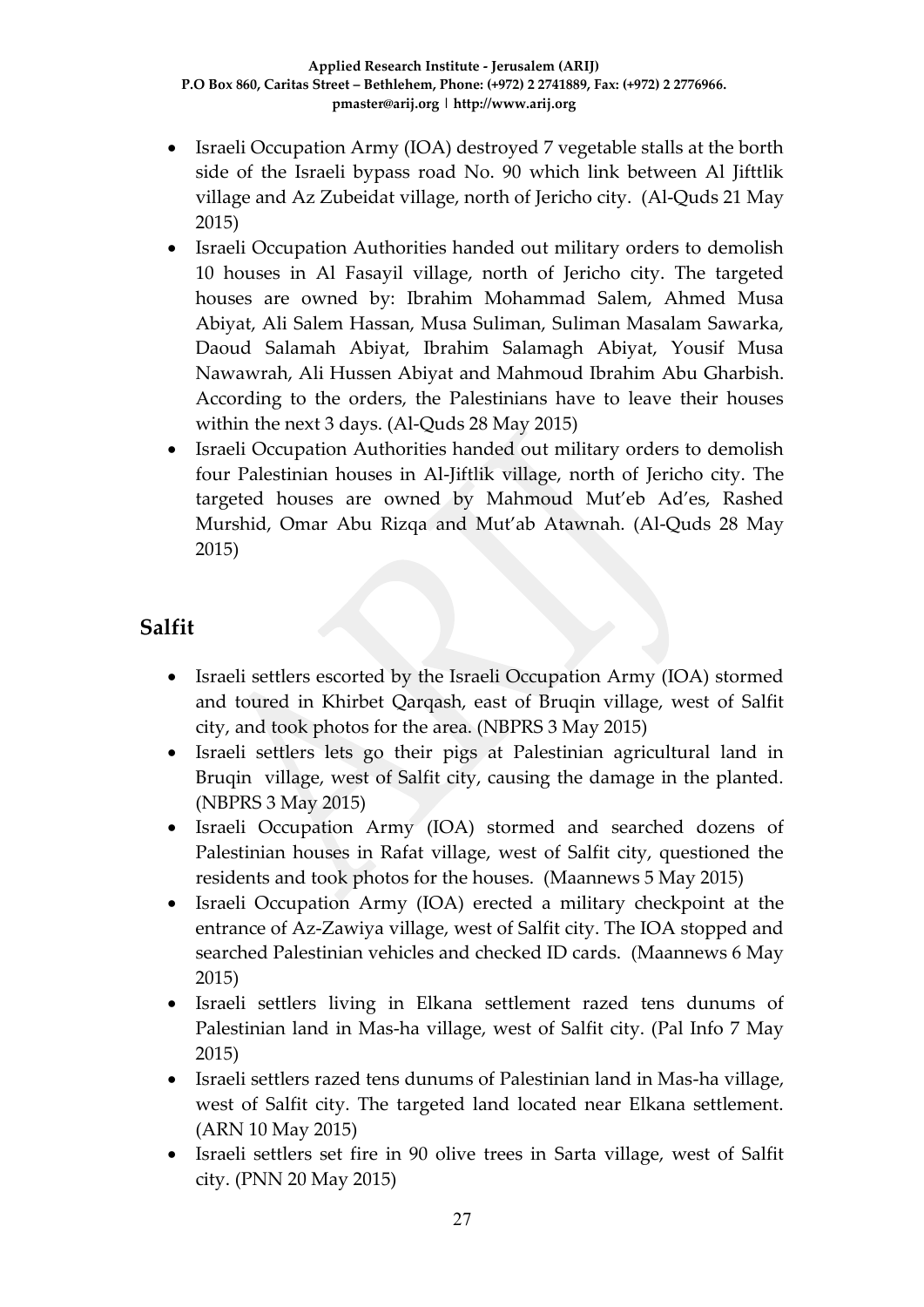Israeli settlers living in leshem Israeli colonial neighborhood put the remnants of shoveling dirt and stones in Palestinian agricultural land planted with olive trees in Rafat village in Salfit governorate. (PNN 27 May 2015)

### **Tulkarem**

 Israeli Occupation Army (IOA) stormed and searched a Palestinian house in Tulkarm city and questioned the residents. The targeted house is owned by Fathi Al Qar'awi. (RB2000 28 May 2015)

## **Nablus**

- Israeli Occupation Army (IOA) stormed and searched 10 Palestinian houses in Beit Furik village, east of Nablus city. the targeted houses are owned by: Iyad Hinni, Ashraf Anad Hinni, Ribhi Hinni, Mufid As-Sinawi, Ra'fat Ma'zouz Hinni, Shaher Al-Akhras, Ala Nasasrah, Wael Al-'awartani, Badran Az-Zalmut and Rawad Al Aramsha. (RB2000 1 May 2015)
- Israeli Occupation bulldozers and Army destroyed tens of dunums of Palestinian agricultural land in Khirbet At-Tawel area, east of Aqraba village, southeast of Nablus city, during their military trainings. (NBPRS 3 May 2015)
- Clashes erupted between Palestinians and the Israeli Occupation Army (IOA) in Beit Furik village, east of Nablus city. The IOA fired rubber and live bullets, teargas and stun grenades at Palestinians, causing dozens of suffocation cases and the injury of a Palestinian. During the clashes, the IOA invaded and searched dozens of Palestinian houses. (RB2000 4 May 2015)
- Israeli Occupation Army (IOA) invaded Al-Badhan village, northeast of Nablus city. The IOA erected a sudden checkpoint near the village, stopped and searched Palestinian vehicles and checked ID cards. (PNN 5 May 2015)
- Israeli Occupation Army (IOA) carried out military trainings at several areas in Ein Shibli village, east of Nablus city. The IOA fired missiles at land. (Al-Quds 5 May 2015)
- Israeli settlers carried out a demonstration at the Israeli Bypass road, south of Nablus city. The demonstration started from Yizhar road junction to Huwara military checkpoint. (Maannews 5 May 2015)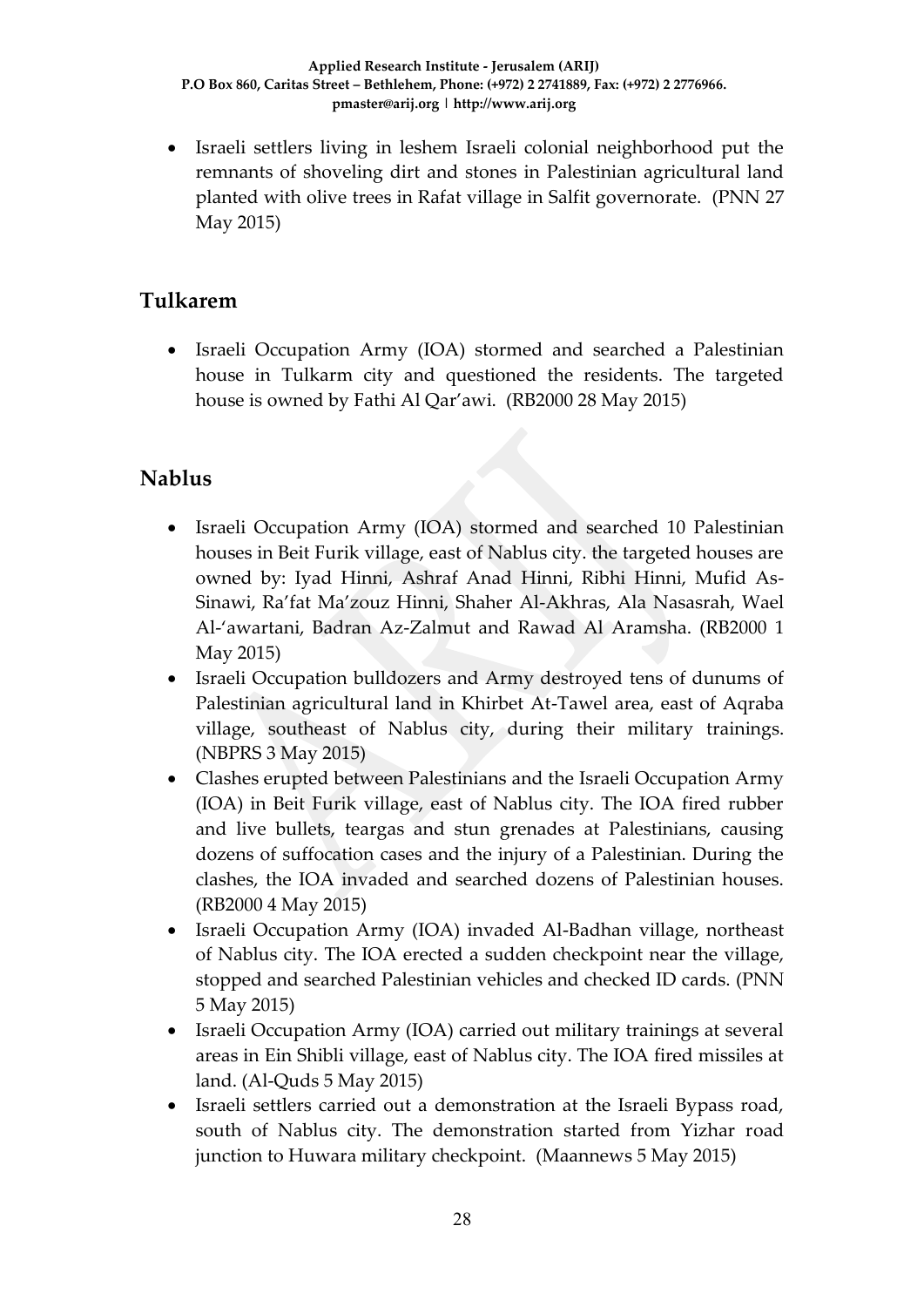- Israeli Occupation Army (IOA) raided Rujeib village in Nablus governorate and assaulted a Palestinian Police officer; Ahmed Hafid Suliman Dwikat. (Maannews 6 May 2015)
- Israeli settlers tried to kidnap Rajeh Nasser Alla from Halhul town, north of Hebron city after stopping him near Havat Jil'ad outpost, west of Nablus city. (Maannews 6 May 2015)
- Israeli settlers living in Hallamesh settlement hurled stones at a Palestinian vehicle owned by Dr. Jawad An-Naje, the Consulter of Palestinian Primer Minister, while he was in his way to Nablus city. (Maannews 7 May 2015)
- Israeli Occupation Army (IOA) closed Huwara military checkpoint, south of Nablus city. The IOA prevented the Palestinians from crossing the checkpoint. (Raya 7 May 2015)
- Israeli Occupation Army (IOA) demolished "Ash-Sheikh Abu Kamal tomb" in Beit Dajan village, east of Nablus city and confiscated its stones. (Maannews 10 May 2015)
- Israeli Occupation Army (IOA) invaded the eastern neighborhoods of Nablus city and Balata refugee camp. Clashes erupted between Palestinians and the IOA. (Al-Quds 13 May 2015)
- Israeli settlers living in Yesh Koshesh and Ahiya outposts escorted by the Israeli Occupation Army (IOA) razed Palestinian land in Jalud village, south of Nablus city. The targeted lands surrounded the aforementioned outposts. (Shasha News 13 May 2015)
- Israeli settlers destroyed three olive trees and removed fence surrounded a land in Al-Yanun village, south of Nablus city. (Shasha News 13 May 2015)
- Israeli Occupation Authorities decided to demolish the electricity network at the southern part of Qusra village, south of Nablus city. The Israeli Authorities handed out a the military order to the Municipality of Qusra. Also, the Israeli Authorities handed out military orders to demolish a Palestinian house and a water well. The targeted house and well are owned by Said Nimir Said and Abed Al Hamed Yousif Kharosh. (Maannews 13 May 2015)
- Israeli settlers living in Ytzher settlement set fire in Palestinian agricultural land in Burin village, south of Nablus city. as a result, dozens of trees were torched. (Al-Quds 15 May 2015)
- Israeli settlers escorted by the Israeli Occupation Army (IOA) stormed Joseph tomb, east of Nablus city and preformed Talmudic rituals. Clashes erupted between Palestinians and the IOA, where the IOA fired teargas grenades at Palestinians, causing dozens of suffocation cases. (Al-Quds 15 May 2015)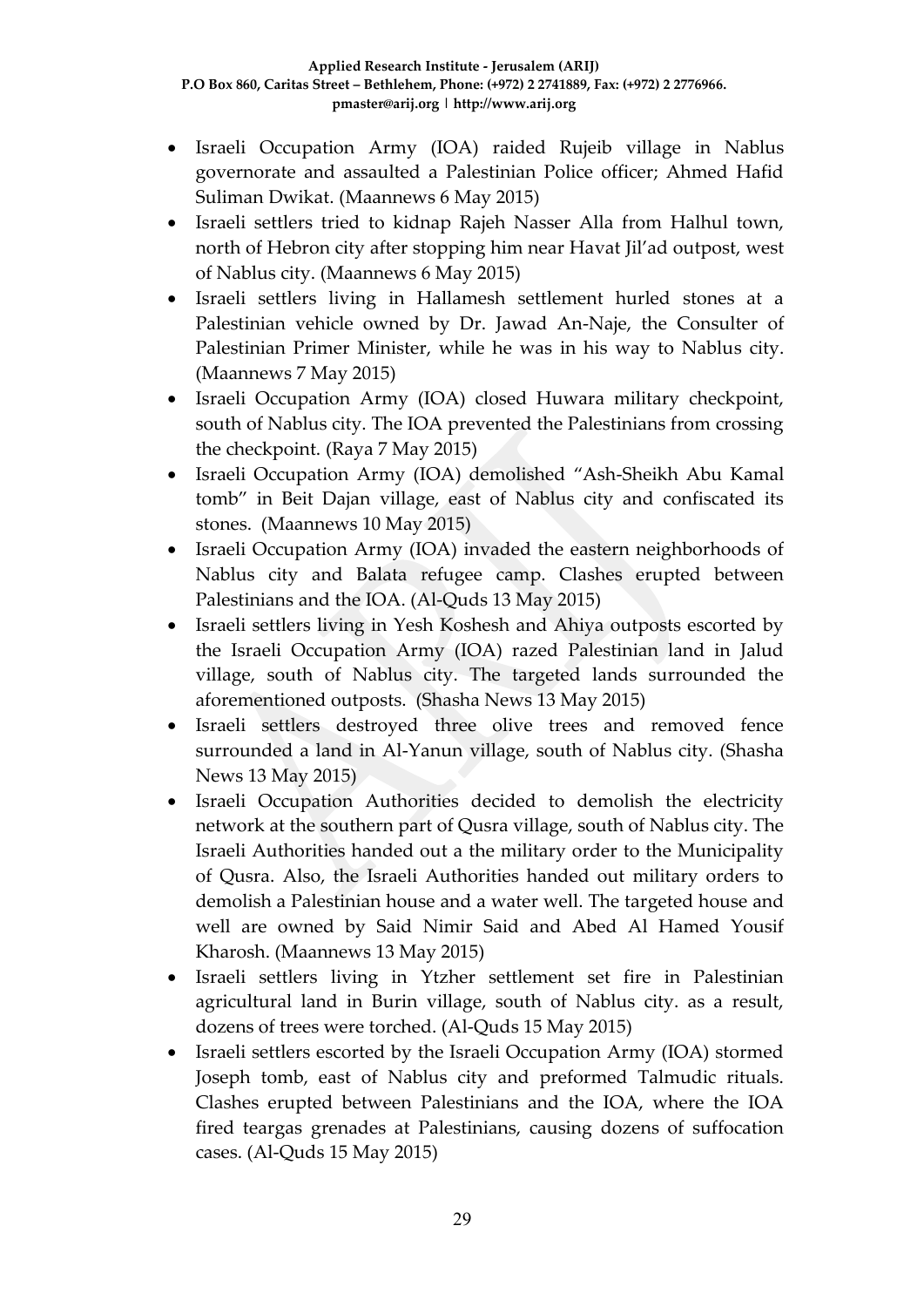- Israeli Occupation Army (IOA) attacked a non-violent protest at Huwara military checkpoint, south of Nablus city. The IOA fired rubber bullets, teargas and stun grenades at participants, causi9ng dozens of suffocation cases and the injury of 2 journalists. (Al-Quds 16 May 2015)
- Israeli Occupation Army (IOA) set up 50 military tents at Ad-Dawd hill near Aqraba village, southeast of Nablus city. (Safa 20 May 2015)
- Israeli Occupation Army (IOA) stormed Beit Furik village, southeast of Nablus city. (Maannews 21 May 2015)
- Israeli Occupation Army (IOA) closed all the entrances of Burin village, south of Nablus city, and declared the village as "closed military zone". The IOA prevented the Palestinians from entrain or leaving the village. (Raya & Wattan 21 May 2015)
- Israeli Occupation Authorities handed out three military orders to uproot 300 olive trees from Palestinian land located near Alon Moreh settlement, in Salem village, east of Nablus city. The targeted trees ares owned by Bassem Ishtiya. The Israeli Authorities claimed that the trees planted near the settlement. (Al-Quds 24 May 2015)
- Israeli settlers escorted by the Israeli Occupation Army (IOA) stormed and toured in Al Mas'oudiya park, northwest of Nablus city, and carried out provocative actions. (Al-Quds 26 May 2015)
- Israeli settlers living in Yestzher settlement occupied 10 dunums of Palestinian land in Huwara village, south of Nablus city and planted the land with grapes. The targeted land is owned by Yassen Mutai Hussen Ali. (Maannews 27 May 2015)
- Israeli Occupation Army (IOA) closed Beit Furik military checkpoint, east of Nablus city, and tightened its procedures at the entrance of Beit Dajan village. The IOA prevented Palestinians from crossing the checkpoint or to entrance or leave Beit Dajan village. (Maannews 27 May 2015)
- Sa'id Asmar (25 years) from Aqraba village, southeast of Nablus city, was injured after the Israeli Occupation Army (IOA) assaulting him while he was near Azun village in Qalqiliyah governorate. (Safa 28 May 2015)
- Eight dunums of Palestinians agricultural land were destroyed after the Israeli settlers living in Itamar settlement lets go their pigs at land in Awarta village, south of Nablus city. (NBPRS 31 May 2015)
- Israeli bulldozers escorted by the Israeli Occupation Army (IOA) started to construct an Israeli bypass road (length 150 meters) on Palestinian land in Al Barijma area, east of Asira Al Qibliya village, south of Nablus city. the new road will link an Israeli military tower to the water tank in the village. Noted that the construction of this road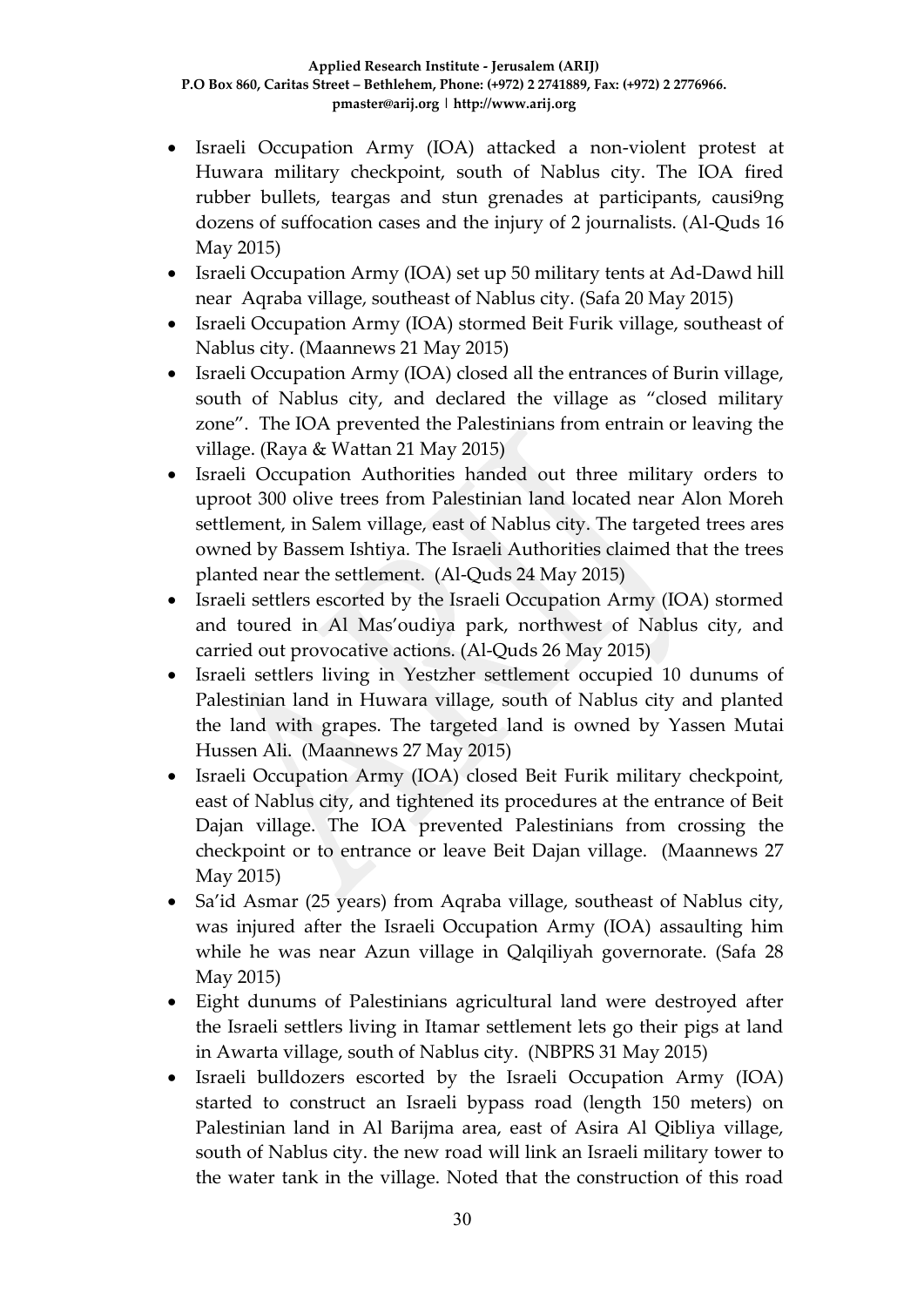will prevent dozens of Palestinian farmers from reaching their land in the aforementioned area. (Pal Info 31 May 2015)

 Israeli Occupation Amy (IOA) closed Hawara, Za'tara and Beit Ibia military checkpoints in Hebron governorate. The IOA prevented Palestinians from crossing these checkpoints. (Orient FM 31 May 2015)

## **Gaza**

- Israeli Occupation Army (IOA) opened fire at Palestinian farmers while they were working in their land, east of Rafah city, south of Gaza strip. (Wattan 1 May 2015)
- Israeli Occupation gunboats opened fire at Palestinian fishing boats while they were sailing less than 4 miles away from Gaza shore. (Al-Quds & RB2000 1 May 2015)
- Israeli Occupation gunboats opened fire at Palestinian fishing boats while they were sailing at As-Sudaniya shore, northwest of Gaza strip. (Al-Quds 2 May 2015)
- Israeli Occupation Army (IOA) opened fire at Palestinian farmers while they were working in their land, near the border fence, north of Johr Ad-Dik area in Gaza strip. (Al-Quds 2 May 2015)
- Israeli Occupation gunboats opened fire at Palestinian fishing boats while they were sailing at As-Sudaniya and Al Waha shores, northwest of Gaza strip. (Al-Quds 3 May 2015)
- Israeli Occupation Army (IOA) opened fire at Palestinian farmers while they were working in land, east of Al-Khaza'a town, east of Khan Younis city, south of Gaza strip. (Al-Quds 3 May 2015)
- Israeli Occupation Army (IOA) and bulldozers staged 130 meters into the eastern part of Izbit Abed Rabah, east of Jabaliya town, north of Gaza strip. (Al-Quds 4 May 2015)
- Israeli Occupation Army (IOA) opened fire at Palestinian farmers while they were near the border fence, east of Khan Younis city, south of Gaza strip. (Al-Quds 4 May 2015)
- Israeli Occupation Army (IOA) attacked a non-violent protest against Gaza closure, at the eastern part of Ash-Shaja'iya neighborhood in Gaza city. The IOA fired teargas grenades at Palestinians. (Al-Quds 4 May 2015)
- Israeli Occupation Army (IOA) opened fire at Palestinian farmers while they were working in their land, east of Khan Younis city, south of Gaza Strip. (Al-Quds 6 May 2015)
- Israeli Occupation Army (IOA) and bulldozers staged 150 meters into the eastern part of Ash-Shuka neighborhood in Rafah city, south of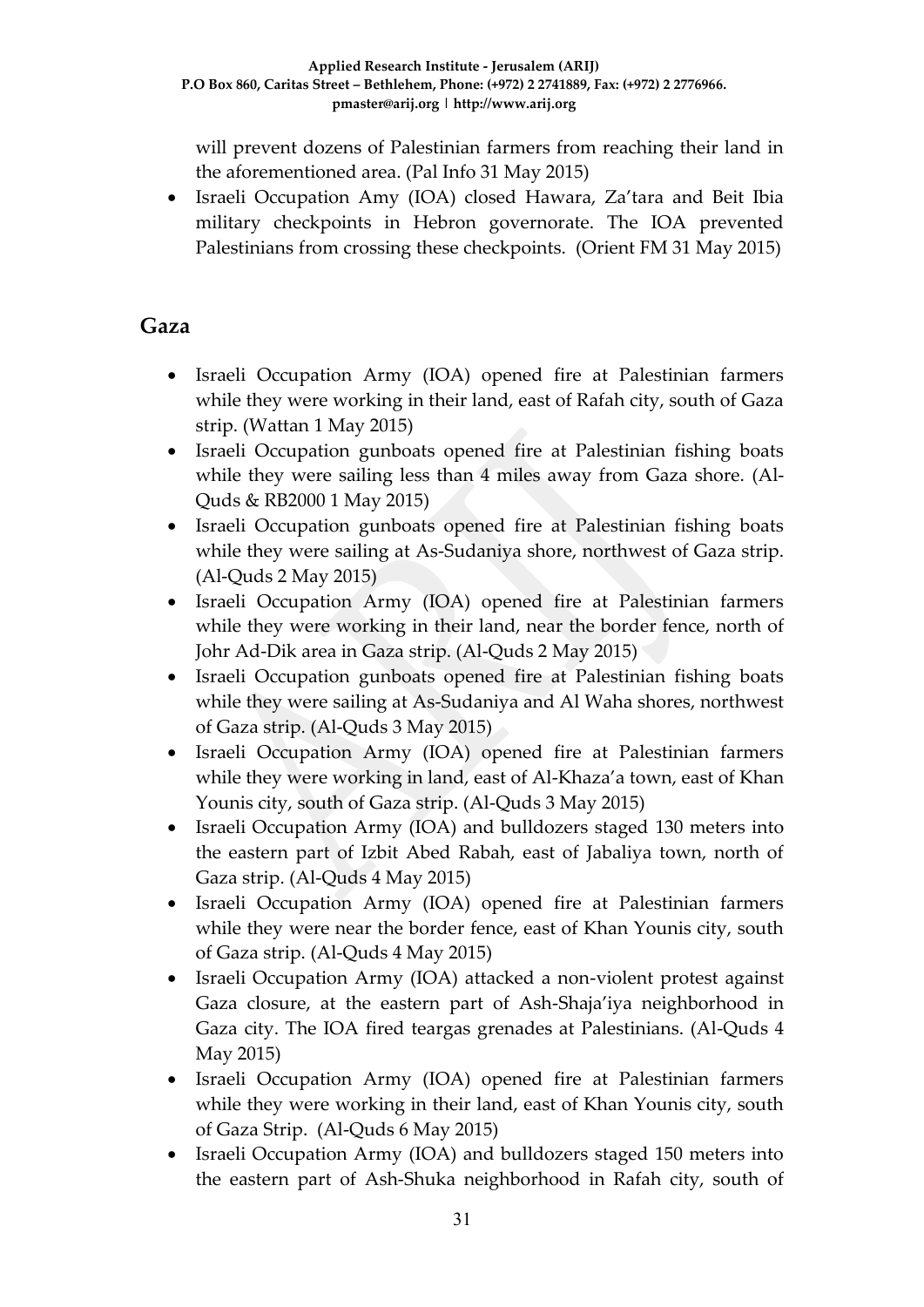Gaza strip. The Israeli bulldozers razed land and opened fire at land and houses in the aforementioned area. (Pal Info 7 May 2015)

- Israeli Occupation gunboats opened fire at Palestinian fishing boats, while they were sailing at Deir Al Balah shore, and 4 miles away from the shore. (Maannews 7 May 2015)
- Israeli Occupation Army (IOA) opened fire at Palestinian agricultural land, southeast of Deir Al Balah city in the central of Gaza strip. (Maannews & Pal Today 7 May 2015)
- A 17 years old Palestinian was injured after the Israeli Occupation Army (IOA) opened fire at him while he was near the border fence, north of Beit Lahiya town, north of Gaza strip. (Maannews 8 May 2015)
- Israeli Occupation gunboats opened fire at Palestinian fishing boats while they were sailing at Gaza shore. As a result, a Palestinian fisher man was injured. (Maannews 8 May 2015)
- Israeli Occupation gunboats opened fire at Palestinian fishing boats while they were sailing at As-Sudaniya shore, northwest of Gaza city. (ARN 10 May 2015)
- Israeli Occupation gunboats opened fire at Palestinian fishing boats while they were sailing at As-Sudaniya shore, northwest of Gaza city. (Al-Quds 12 May 2015)
- Israeli Occupation Army (IOA) opened fire at Palestinian farmers while they were working in their land near the border fence, north of Juhr Ad-Dik area, east of Gaza city. (Al-Quds 12 May 2015)
- Israeli Occupation Army (IOA) opened fire at Palestinian farmers while they were working in their land, east of Khan Younis, Deir Al Balah and Al-Burij refugee camp in Gaza strip. (Al-Quds 13 May 2015)
- Israeli Occupation Army (IOA) opened fire at Palestinian farmers while they were working in their land, east of Ash-Shuja'ahiy neighborhood, east of Gaza strip. (Al-Quds 14 May 2015)
- Israeli Occupation Army (IOA) opened fire at Palestinian farmers while they were working in their land, north of Beit Hanoun town, north of Gaza strip. (Al-Quds 14 May 2015)
- Israeli Occupation gunboats opened fire at Palestinian fishing boats while they were sailing at As-Sudaniya and Al Waha shores, northwest of Gaza strip. (Al-Quds 15 May 2015)
- Israeli Occupation Army (IOA) attacked a non-violent protest to mark An Nakba day, east of Gaza city. The IOA fired live bullets at participants, causing the injury of 3 people. (Al-Quds 15 May 2015)
- Israeli Occupation Army (IOA) opened fire at a group of Palestinians while they were near the border fence, east of Khan Younis city, south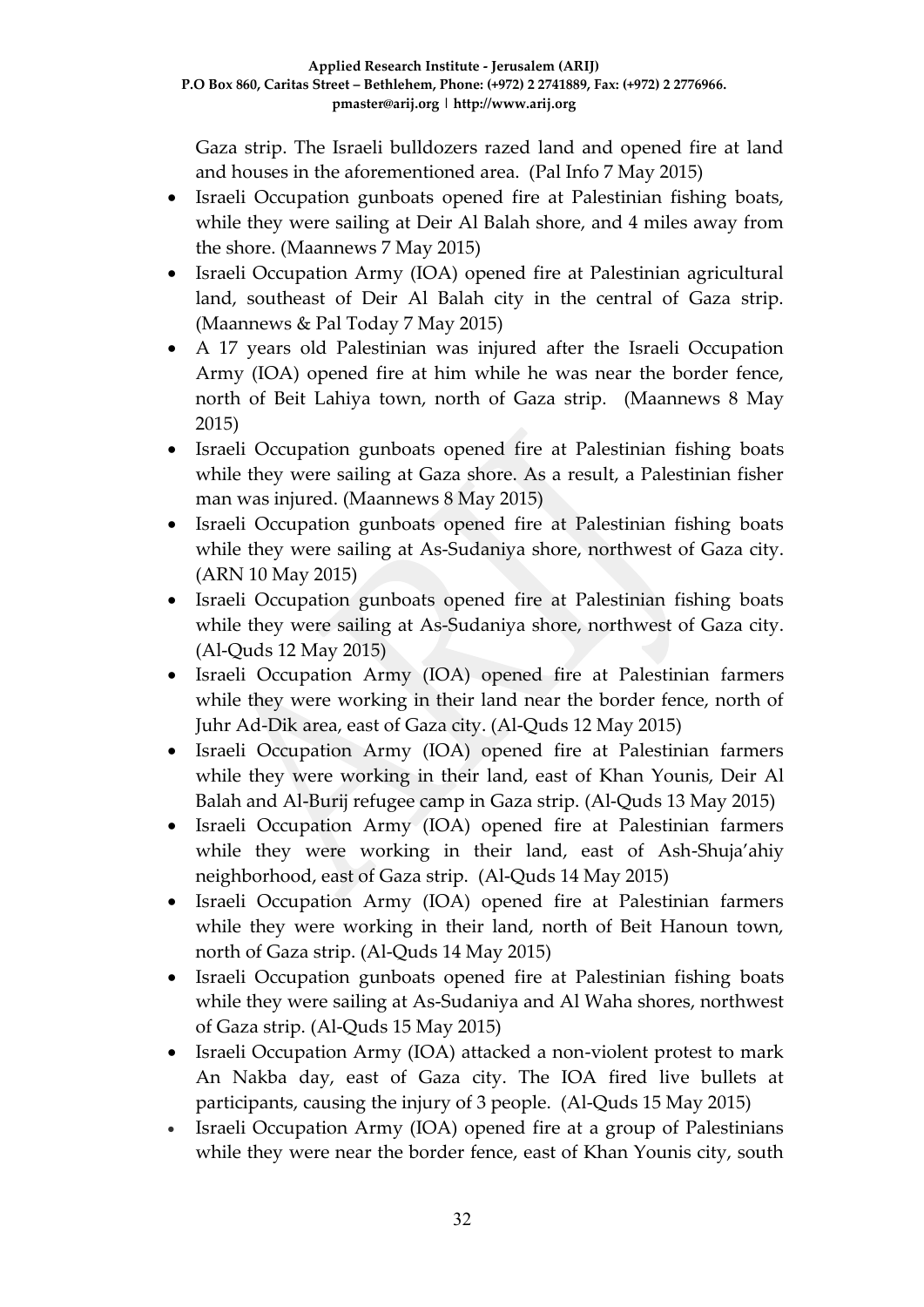of Gaza strip. As a result, a Palestinian was injured. (Al-Quds & Maannews 15 May 2015)

- Israeli Occupation gunboats opened fire at Palestinian fishing boats while they were sailing at Deir Al Balah, Beit Lahiya and Khan Younis shores in Gaza strip. (Al-Quds 16 May 2015)
- Israeli Occupation Army (IOA) opened fire at Palestinian farmers while they were working in their land, north of Juhr Ad-Dik area and east of Al Magaazihj refugee camp in the central of Gaza strip. (Al-Quds 16 May 2015)
- Israeli Occupation gunboats opened fire at Palestinian fishing boats while they were sailing at As-Sudaniya and Al Waha shores, northwest of Gaza strip. (Al-Quds 16 May 2015)
- Israeli Occupation gunboats opened fire at Palestinian fishing boats while they were sailing at As-Sudaniya shores, northwest of Gaza strip. (Al-Quds 17 May 2015)
- Israeli Occupation gunboats opened fire at Palestinian fishing boats while they were sailing at Rafah and Khan Younis shores, south of Gaza strip. (Al-Quds 17 May 2015)
- Israeli Occupation gunboats opened fire at Palestinian fishing boats while they were sailing at As-Sudaniya and Al Waha shores, northwest of Gaza strip. (Maannews & Al Quds 18 May 2015)
- Israeli Occupation Army(IOA) opened fire at Palestinian farmers while they were near the border fence, north of Juhar Ad-Dik area in the central of Gaza strip. (Al-Quds 18 May 2015)
- Israeli Occupation gunboats opened fire at Palestinian fishing boats while they were sailing at Beit Lahiya, Ash-Sheikh 'ajloun, An-Nasriyat and Az-Zawaida shores in the Gaza strip. , (Al-Quds 19 May 2015)
- Israeli Occupation Army (IOA) staged 100 meters into the southeastern part of Deir Al Balah city in the central of Gaza strip, and opened fire at houses and land. (ARN 20 May 2015)
- Israeli Occupation gunboats opened fire at Palestinian fishing boats while they were sailing at As –Sudaiya shore, northwest of Gaza strip. (ARN 20 May 2015)
- Israeli Occupation Army (IOA) opened fire at Palestinian farmers while they were working in their land, east of Khan Younis and Rafah cities south of Gaza strip. (ARN 20 May 2015)
- Israeli Occupation gunboats opened fire at Palestinian fishing boats while they were sailing at As-Sudaniya shore, northwest of Gaza strip. (Raya 21 May 2015)
- Israeli Occupation Army (IOA) opened fire at Palestinian farmers while they were working in their land, at Abu Samra area, east of Gaza city. (Sama News 21 May 2015)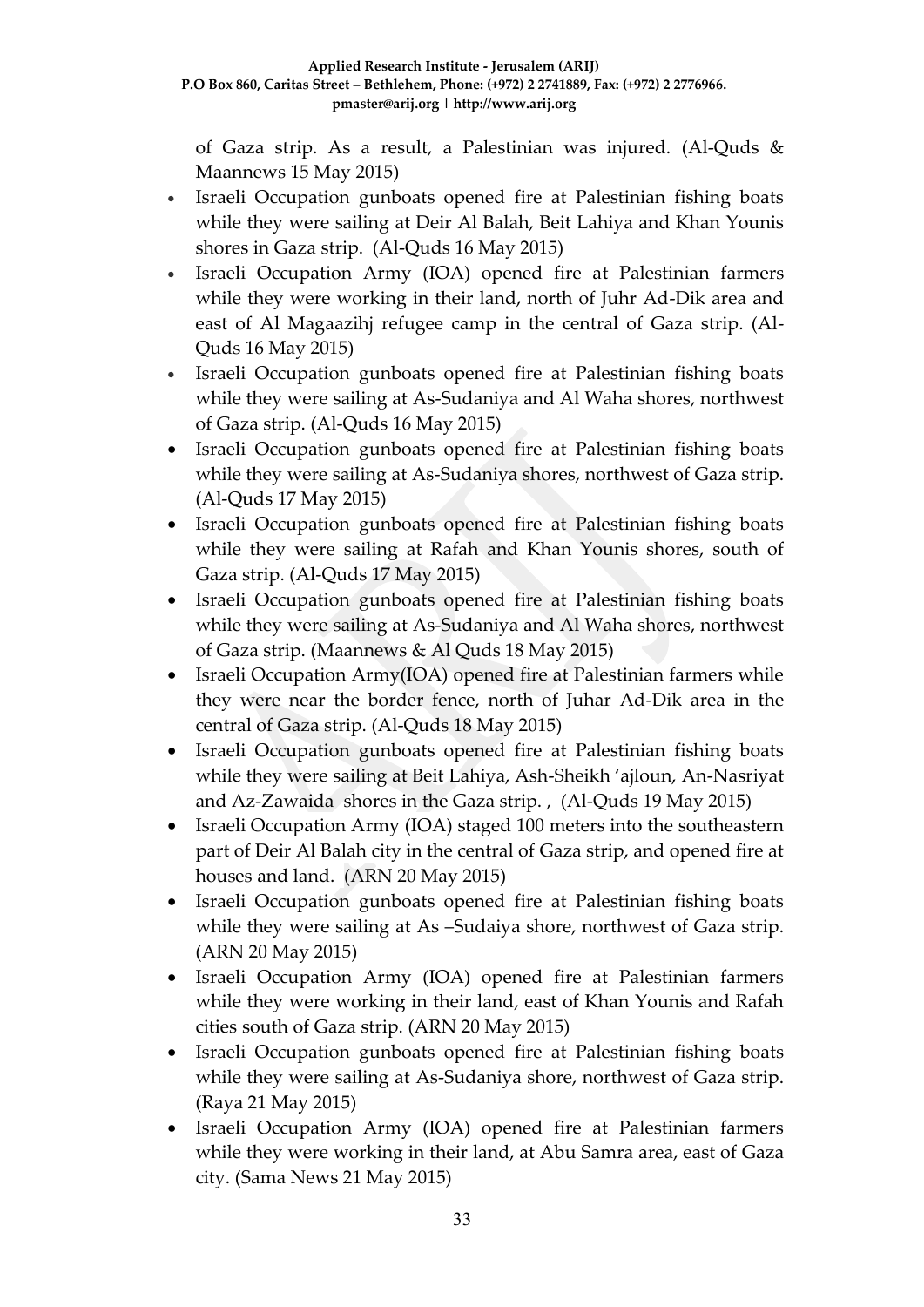- Israeli Occupation gunboats opened fire at Palestinian fishing boats while they were sailing at As-Sudaniya shore, northwest of Gaza strip. (Al-Quds 22 May 2015)
- Israeli Occupation Army (IOA) opened fire at Palestinian farmers while they were working in their land, east of Khan Younis city, south of Gaza strip. (ARN 23 May 2015)
- Israeli Occupation gunboats opened fire at Palestinian fishing boats while they were sailing at An-Nasriyat and Az Zawida shores in the central of Gaza strip. (Al-Quds 23 May 2015)
- Israeli Occupation Army (IOA) opened fire at Palestinian farmers while they were near the border fence, northeast of Khan Younis city, south of Gaza strip. (Al-Quds 24 May 2015)
- Israeli Occupation gunboats opened fire at Palestinian fishing boats while they were sailing at As-Sudaniya, Ash-Sheikh 'Ajloun, and An-Nisriyat shores, northwest of Gaza strip. (Al-Quds 24 May 2015)
- Israeli Occupation gunboats opened fire at Palestinian fishing boats while they were sailing at Beit Lahiya shore, north of Gaza strip. As a result, two Palestinians were injured; Mohammad Ziyad Bakir (26 years) and Imad Muhseen Bakir (24 years). (Maannews 25 May 2015)
- Israeli Occupation gunboats opened fire at Palestinian fishing boats while they were sailing at Al-Waha shore, north west of Gaza strip. As a result, Islam Murad was injured. (Maannews & Al-Quds 27 May 2015)
- Israeli Occupation warplane launched missiles at several areas and location in Rafah and Khan Younis cities south of Gaza strip. (Maannews 27 May 2015)
- Israeli Occupation gunboats opened fire at Palestinian fishing boats while they were sailing at Beit Lahiya shore, northwest of Gaza strip. (ARN 28 May 2015)
- Israeli Occupation gunboats opened fire at Palestinian fishing boats while they were sailing at Deir Al Balah, Rafah and Kahn Younis shores in Gaza strip. (Al-Quds 30 May 2015)
- Israeli Occupation Army (IOA) opened fire at Palestinian farmers while they were working in their land, northeast of Al Burij refugee camp in the central of Gaza strip. (Al-Quds 30 May 2015)
- Israeli Occupation Army (IOA) opened fire at Palestinian farmers while they were working in their land near the border fence, at Wadi Al Salqa area, east of Deir Al Balah city in the central of Gaza strip. (Al-Quds 31 May 2015)

### **Others**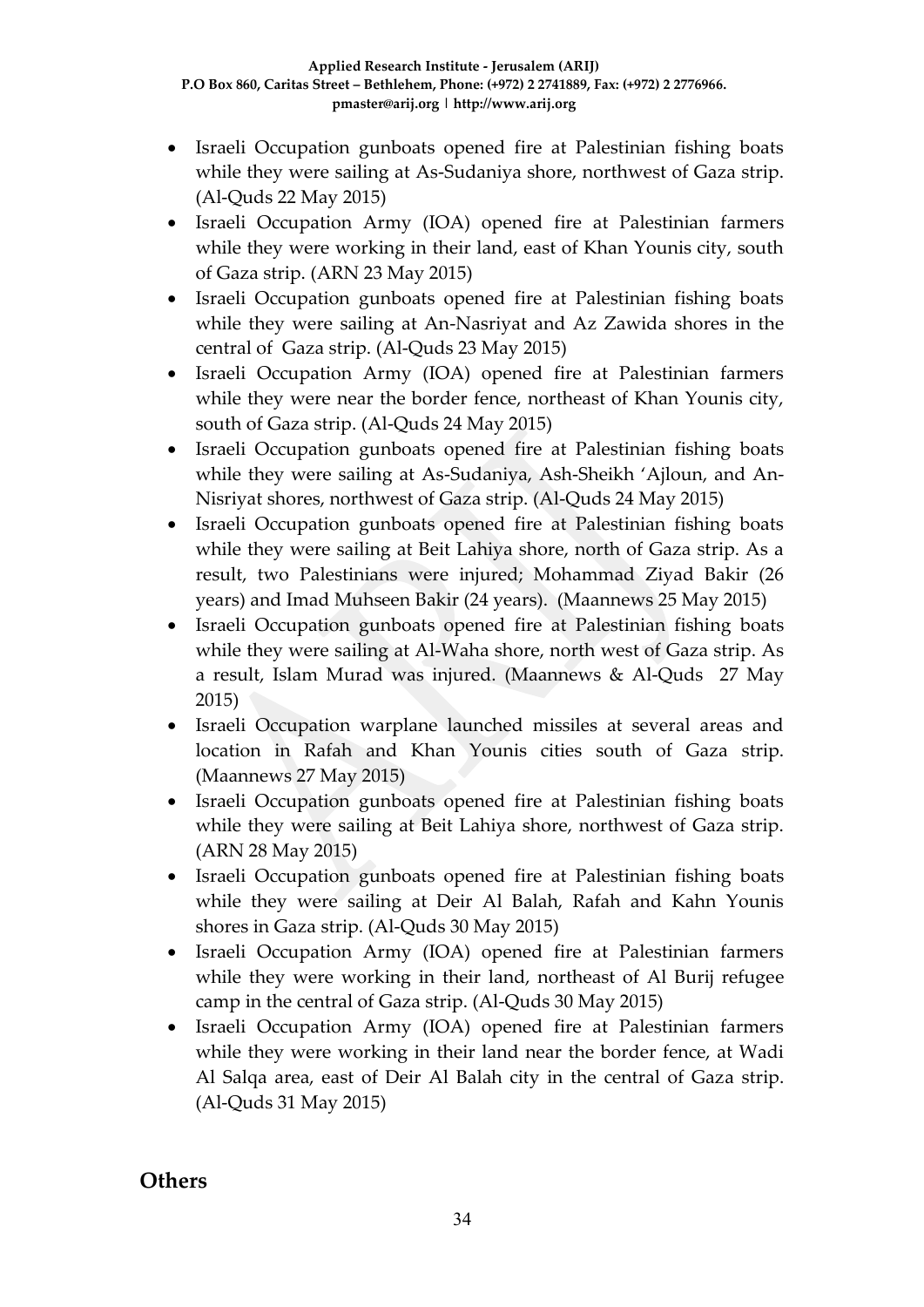2,026 settlement homes built on private Palestinian land, right-wing study finds. Study conducted in support of possible legislation to expropriate land from Palestinians in exchange for reparations. Some 2,026 structures in the West Bank were built on privately owned Palestinian land, according to a study conducted by the right-wing organization Regavim and submitted to Knesset members ahead of deliberations on legislation aimed at expropriating land from Palestinian owners. Regavim claims that its mission is to "preserve national lands." Until the recent election, it was run by Bezalel Smotrich, who has since joined Knesset on the Habayit Hayehudi roster. One of Smotrich's primary goals in the Knesset will be passing legislation to expropriate land from Palestinian owners in exchange for reparations. Smotrich will seek to pass such legislation before December 2015, the date on which the Supreme Court has ordered the government to evacuate the Amona outpost, and demolish nine houses in the settlement Ofra. Smotrich has even stated that demolishing the Amona outpost could likely cause a governing coalition to collapse. When similar legislation was passed in 2012, Prime Minister Benjamin Netanyahu thwarted it out of fear that it would lead to prosecution in the International Criminal Court in The Hague. Regavim supports the proposed legislation, claiming that demolishing a house or two would not solve the problem, which it says is much larger. The organization conducted a study, examining aerial photographs of private Palestinian land, which it then submitted to Habayit Hayehudi chairman Naftali Bennett and Knesset Speaker Yuli Edelstein (Likud). According to the report, the 2,026 structures located on private Palestinian land include 1,232 permanent homes and 794 mobile homes. Roughly 1,500 families live in these structures. The study was first reported by Arutz Sheva. The settlements mentioned in the report include Ofra with 530 houses, Beit El with 289, Eli with 166, Mechmesh with 133, Elon Moreh with 128, Psagot with 98, Kochav Ya'akov with 83, Kedumim with 71, Kokhav Hashahar with 65, Neve Tzuf with 52, Otniel with 47, Shavei Shomron with 45, Mitzpeh Yeriho with 45, Yitzhar with 43, Maon with 34, Tapuah with 27, Adam with 25, Beit Hagai with 25, Susya with 23, Neve Daniel with 19, Tekoa with 17, Har Bracha with 15, Nokdim with 15, Pnei Haver with 13, Ma'ale Amos with five houses, and Kedar with seven. In response to inquiries, Regavim issued a statement that read "it is irresponsible to publish data that appears in the report; any discussion on this sensitive issue should be conducted with appropriate discretion in the proper forum. Regavim has presented its stance on this issue to the officials relevant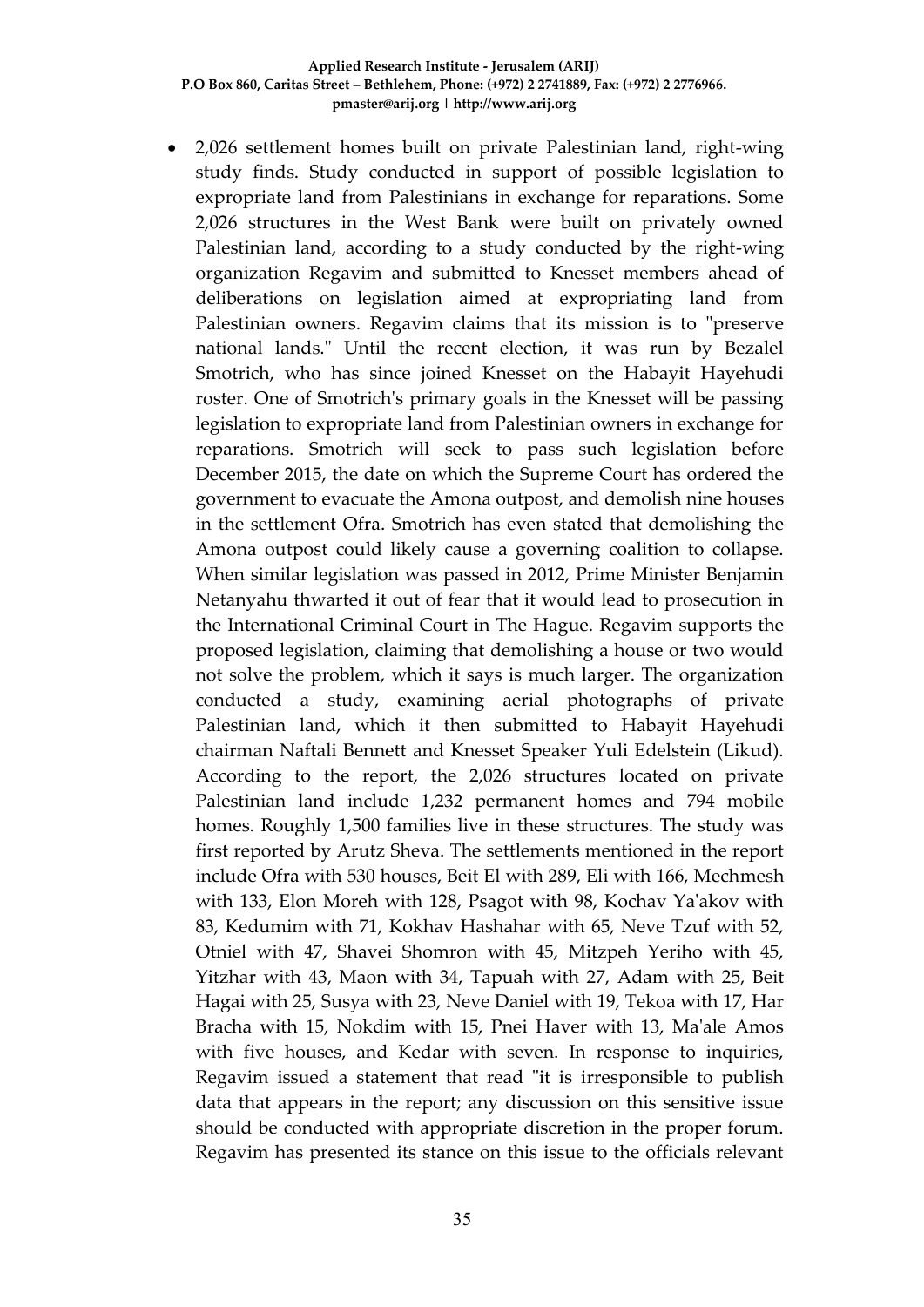in finding a solution for the complex situation that has arisen in these places." (**Haaretz** 3 May 2015)

- Jewish migration to Israel up 40% this year so far. Ukrainians and Russians account for surge as numbers leaving western Europe in first three months remains steady despite Paris attacks in January, report shows. Jewish immigration into [Israel](http://www.theguardian.com/world/israel) has surged more than 40% this year, but it is Ukrainians and Russians who are responsible for the rise, not western Europeans fleeing after the Paris attacks. Between January and March, 6,499 Jews arrived in Israel, the vast majority from Europe. But the figures produced in an interim report by the Jewish Agency for Israel, an NGO, reveal that the only substantial increase came from eastern [Europe](http://www.theguardian.com/world/europe-news) with numbers from western **Europe** remaining more or less steady. In all, 1,971 people came from [Ukraine](http://www.theguardian.com/world/ukraine) in the first three months of 2015, a 215% rise on the 625 in the same period last year. The number of Russians rose by almost 50% to 1,515. The numbers naturalizing from France – which  $\frac{\text{in } 2014}{\text{in } 2014}$  became the largest source of immigration to Israel for the first time with 7,000 Jews leaving – rose by 11% to 1,413. Anti-Semitism certainly plays a role, but so does the [declining economy](mailto:http://www.theguardian.com/world/2015/jan/16/french-jews-israel-exodus-reasons) and other social factors. As journalist Anshel Pfeffer pointed out in the Israeli newspaper [Haaretz](mailto:http://www.haaretz.com/jewish-world/jewish-world-features/.premium-1.654536), this "rise is actually in line with the gradual increase in immigration from France over the past four years" and is largely attributed to economic hardship. Reports in recent years of increasing anti-Semitism in western Europe and attacks on Jews have led to predictions of a record-breaking wave of immigration in 2015 – specifically from [France,](http://www.theguardian.com/world/france) following killing of four Jews in a Jewish supermarket in Paris two days after the Charlie Hebdo killings in January. At the time, the Israeli prime minister, Binyamin [Netanyahu, called on European](mailto:http://www.theguardian.com/world/2015/jan/11/netanyahu-israel-european-jews-open-arms)  [Jews](mailto:http://www.theguardian.com/world/2015/jan/11/netanyahu-israel-european-jews-open-arms) to emigrate to Israel en masse, saying he would "welcome them with open arms". About half a million Jewish people live in [France,](http://www.theguardian.com/world/france) making it the second largest diaspora population after the US. There was also a 43% rise in immigration from Britain in the first quarter of this year. But the actual number of people who moved was only 166. When you consider that there are around 300,000 Jews in the UK, this is not a statistically significant number. Immigration from North America decreased by 7%, with only 478 new arrivals in the first three months of this year. [\(The Guardian](http://www.theguardian.com/world/2015/may/03/jewish-immigration-israel-jumps-this-year-ukrainians-russians-europe-paris-attacks) 4 May 2015)
- **Palestinian building permits 'political'.** Approval of building plans for Palestinians in the occupied West Bank is subject to political considerations, Israeli defense officials have acknowledged. The admission came as a landmark court case seeks to challenge Israel's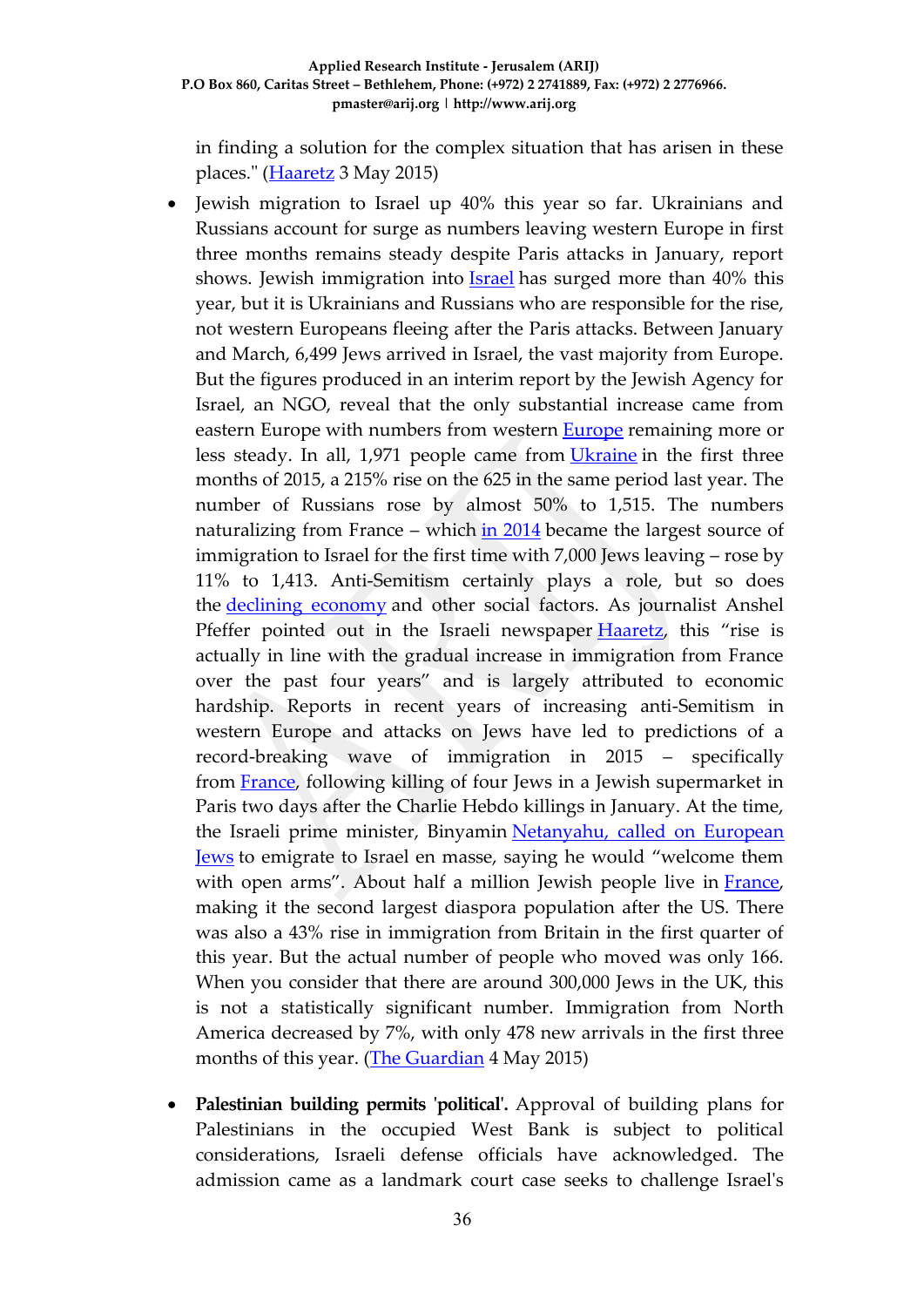housing policy in Area C, which covers 60 percent of the West Bank but is under full Israeli civil and security control. All building in Area C, whether by Palestinians or Jewish settlers, comes under the jurisdiction of the Israeli Civil Administration which has full control over all zoning and planning issues. In practice, almost all Palestinian applications for a building permit are rejected, with the Civil Administration granting only a handful of permits. In a written response to AFP regarding the legal case in which a Palestinian village and a coalition of NGOs are seeking to tackle Israel's policy of house demolitions, COGAT -- the defense ministry body to which the Civil Administration belongs -- admitted that planning issues required political approval. "Any construction in Area C, both Palestinian and Israeli, requires the approval of the qualified authorities, according to the law practiced in the region and in accordance with the Interim Agreement," it said, referring to the 1995 Oslo 2 agreement which divided the West Bank into areas A, B and C. "The Civil Administration's planning committee examines and promotes construction plans equitably, dependent on the fact that these plans meet the relevant planning criteria and their promotion is approved by the political echelon," it said, without giving further detail. Experts have long suspected that the Israel's housing policy in Area C is not just a civilian matter but has a political bias. In 2014, the Civil Administration granted just one Palestinian building permit, according to Israeli planning NGO Bimkom. In the same period, Israel carried 493 demolitions, displacing 969 people, UN figures show. Unable to get "legal" permission, Palestinians are faced with either leaving or building illegally. Israel regularly sends bulldozers to demolish hundreds of homes and other structures every year in a move sharply condemned by rights groups and the international community. The legal case, which is currently before the Supreme Court, seeks to return local planning issues to the Palestinians by reviving local and district planning committees which existed before the 1967 Six-Day War and were abolished by military order in 1971. Such a move would provide an answer for the problem of illegal building, and by extension impact on house demolitions, the petitioners say. [\(AFP](http://news.iafrica.com/worldnews/992186.html) 5 May 2015)

 New Government to Legalize settlement Buildings in the Israeli settlements in the West Bank. Coalition deal between Likud and Jewish Home establishes team to arrange legality of buildings and neighborhoods. According to coalition agreements, the new government to be sworn in next Wednesday is obligated to arrange the legal status of Jewish buildings in the settlements in the West Bank on land that was allegedly privately owned by Arabs. At the request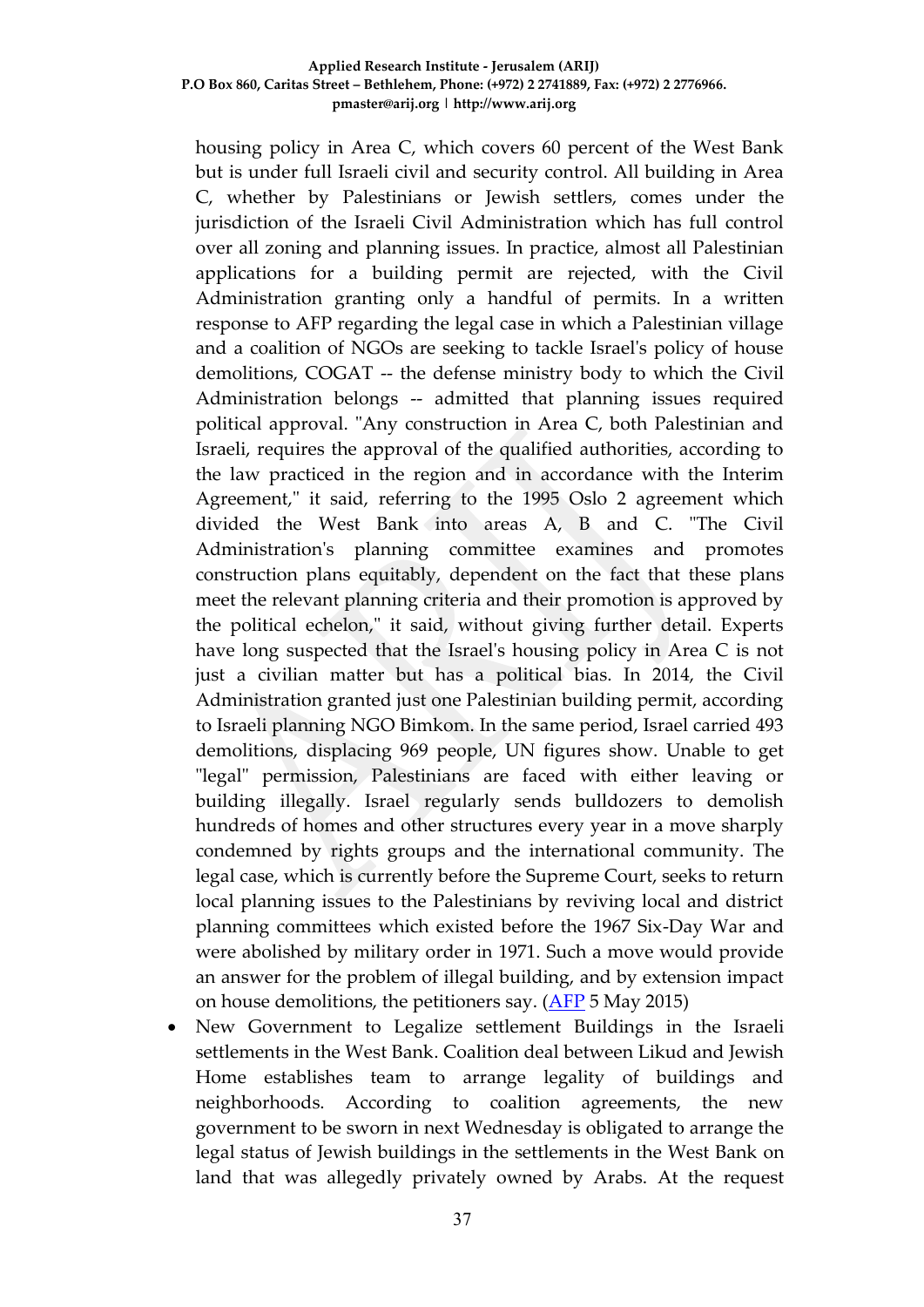of Jewish Home chairperson Naftali Bennett in coalition talks, Cabinet Secretary Avichai Mandelblit will head a special team that will draft a plan to legalize buildings and neighborhoods in the Israeli settlements in the West Bank that were established with government involvement and under the agreement of the state. The team, which will be established within a month of the new government being sworn in, is to submit its outline within 60 days of being formed. It will consist of Mandelblit, as well as professional representatives of Defense Minister Moshe Ya'alon (Likud), and Jewish Home MKs Uri Ariel and Ayelet Shaked, who are to be appointed agriculture and justice minister respectively. In the coalition agreement between Likud and Jewish Home, the government will be obligated to act to implement the findings of the team. The talk of legalizing the buildings and communities comes after the NGO Regavim presented MKs with aerial maps showing **[2,026 homes in settlements](http://www.israelnationalnews.com/News/News.aspx/194881)** in the West Bank that are in danger of demolition due to anticipated petitions by radical leftist groups. While **[Jewish Home's coalition deal](http://www.israelnationalnews.com/News/News.aspx/195118)** with Likud included establishing the team to legalize homes, it appears to have made no mention of the Jewish construction freeze, in an apparent abandonment of an earlier demand to lift the freeze. The covert freeze on building has reportedly been in place since late 2013, and has continued since then in the Israeli settlements in the West Bank and eastern Jerusalem, aside from a handful of building announcements in the capital, even as Jewish Home was in the last coalition government and Ariel served as housing minister. The Jewish presence in the region has been met with international criticism, but the **[2012](http://www.israelnationalnews.com/News/News.aspx/191459)  [Levy Report](http://www.israelnationalnews.com/News/News.aspx/191459)** conclusively proved that presence is legal according to international law. [\(Israel National News](http://www.israelnationalnews.com/News/News.aspx/195180#.VU2qYvmqqko) 8 May 2015)

 Israel's attorney general to block coalition deals aimed at funding settlements. Coalition agreements contradict opinion approved by Attorney General Yehuda Weinstein stating that the government must stop funding the Settlement Division. Attorney General Yehuda Weinstein is expected to oppose any distribution of funds as part of Likud's coalition agreements with Habayit Hayehudi and United Torah Judaism, particularly those earmarked for the World Zionist Organization's Settlement Division. In an opinion published in February, Deputy Attorney General Dina Zilber wrote that the government must stop funding the Settlement Division, either through the general budget or directly to the department. Consequently, the 2015 budget will not include funding of the division. Weinstein approved the opinion and is therefore expected to oppose its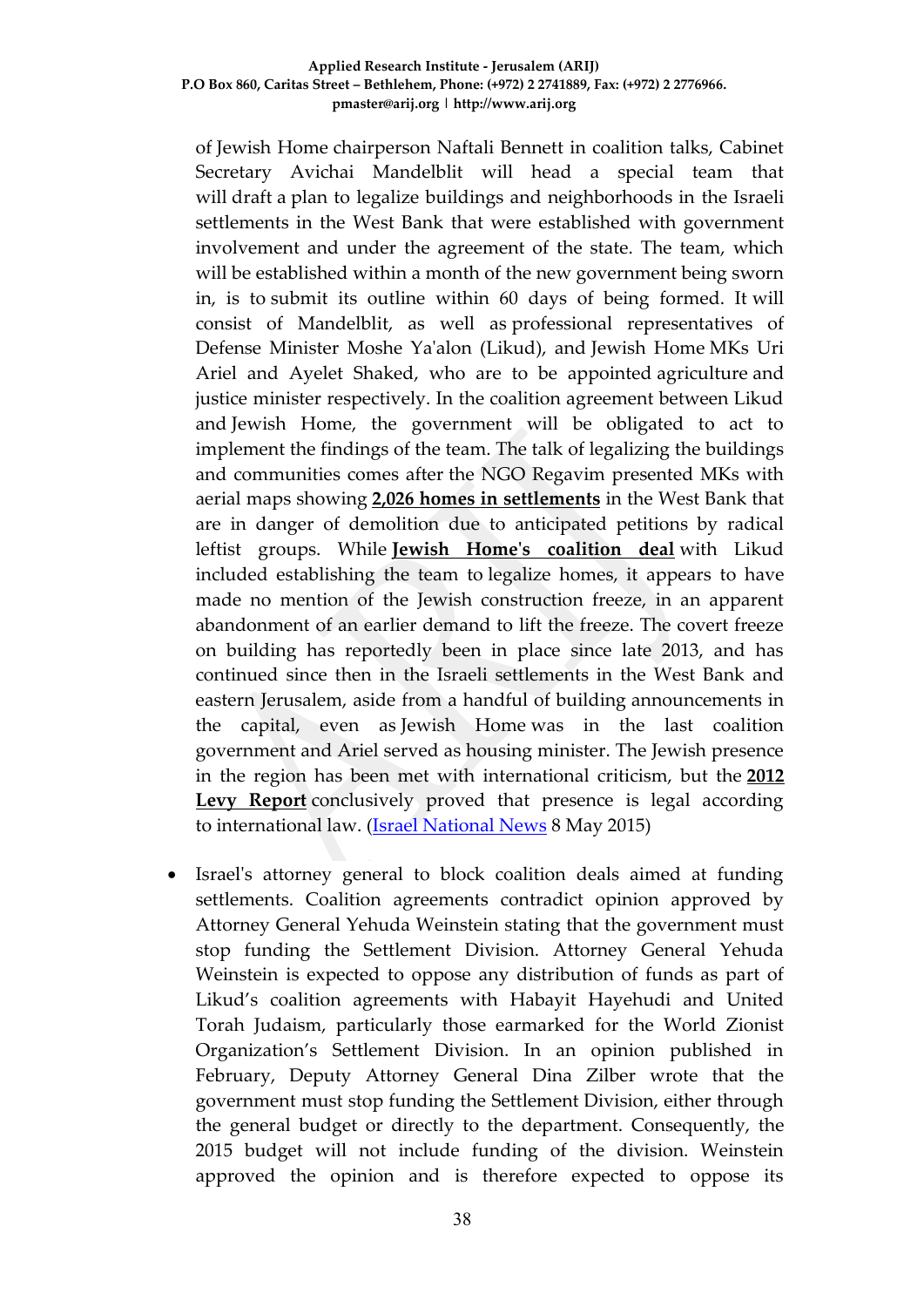contravention in the coalition agreements. Under the coalition agreement signed between Habayit Hayehudi and Likud late last week, 50 million shekels (around \$13 million) will be added to the budget of the WZO's Settlement Division, which funds infrastructure for West Bank settlements and which Agriculture Minister-designate Uri Ariel will control. According to a directive issued by the attorney general in April with regard to political agreements with funding ramifications, money is not to be earmarked in a way that gives the sense that it "belongs" to parties or factions, and a political agreement is not to be implemented at all if it earmarks funding to a specific entity. The directive was issued out of concern that such earmarking of funds could make the receiving entities dependent on the parties that wrote the agreement "to their benefit," and could also often constitute a cover for personal or political gain. The directive requires professionals in the various ministries to weigh in on any such political agreements before they are signed. Meanwhile, Prime Minister Benjamin Netanyahu's government faces its first challenge even before being sworn in later this week. Netanyahu will have to ensure that all 61 members of the coalition vote to amend the Basic Law on the Government tomorrow, in order to enable an increase in the size of the cabinet. Only then will Likud begin to hand out portfolios. This morning, the outgoing cabinet will be asked to approve Netanyahu's request to postpone implementation of the clause restricting the cabinet to 18 members. Netanyahu will also ask the cabinet to allow him to renew the controversial tradition of appointing ministers without portfolio to his new cabinet, along with increasing the number of deputy ministers. The outgoing cabinet is expected to ask the Knesset to move these amendments ahead by expedited legislation, and to vote on the second and third readings as early as Monday. MK Yair Lapid (Yesh Atid) said Saturday that his faction would petition the High Court of Justice against the move. As part of the coalition agreement, Likud and Habayit Hayehudi also agreed on the appointment of a team to review ways to legalize unauthorized settlement outposts and unauthorized buildings within settlements. The government has not promised to renew construction in West Bank settlements and in Jerusalem, despite Habayit Hayehudi's demand for such a commitment. The outposts team – which is likely to include the cabinet secretary, a representative of Defense Minister Moshe Ya'alon, and two representatives of Justice Minister-designate Ayelet Shaked and Ariel – will only have three months to formulate its recommendations. The coalition agreement features a special arrangement whose purpose is to prevent Shaked from obtaining total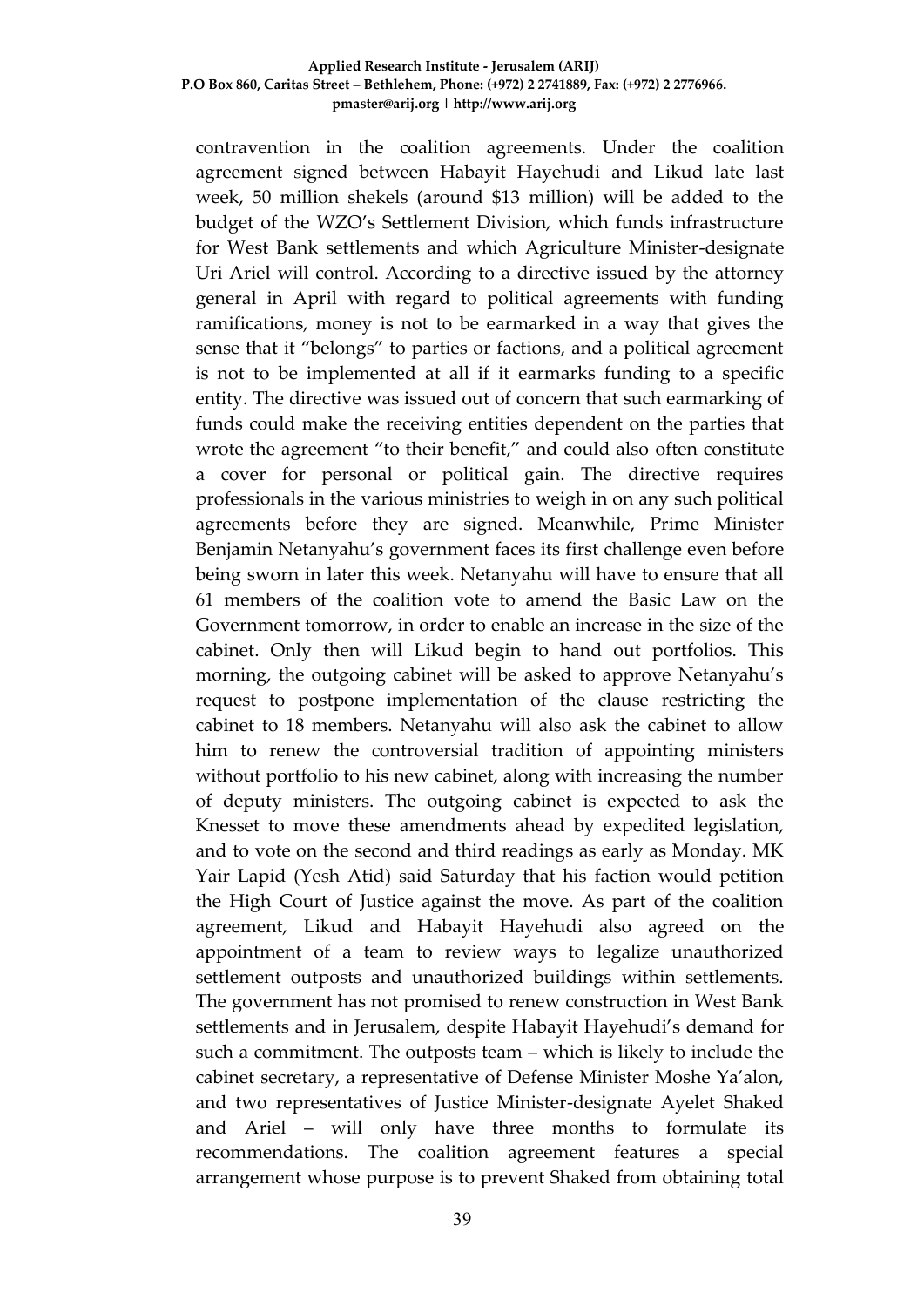control of the Ministerial Committee for Legislation (the body that determines which bills the coalition will advance and which will be blocked). As justice minister, Shaked will chair the committee. Likud took action to curb her power out of fear she will delay legislation that Prime Minister Benjamin Netanyahu supports, or accelerate the passage of controversial draft laws behind his back. Under the coalition agreement, Netanyahu will appoint a deputy to Shaked, with whom she must coordinate the committee's agenda. "If the deputy requests that a vote be delayed, it shall be delayed until a new arrangement is agreed between the deputy and the chairwoman of the committee, or until the prime minister decides otherwise," the agreement states. Habayit Hayehudi leader Naftali Bennett requested a billion-shekel addition to the budget of the Education Ministry, which he will head, but in the end his party will be allotted 630 million shekels to support its goals in the areas of education, welfare, settlement, culture, religion and agriculture. The money will come out of coalition funds that, prior to the 2013 election, Bennett referred to as "pocket change." The coalition agreement also stipulates that the government is "to examine claims of a rise in illegal missionary activities in Israel and the steps to deal with them, as needed." Likud and Habayit Hayehudi also agreed to establish a forum for communication among the parties in the coalition on the issue of religious services. The Gush Katif Heritage Center, meanwhile, will be allotted a three-year budget of 15 million shekels that will also cover the costs of commemorating the 10-year anniversary, later this year, of the disengagement from the Gaza Strip. [\(Haaretz](http://www.haaretz.com/news/israel/.premium-1.655665) 10 May 2015)

 **Israel's West Bank housing policy by numbers.** Since seizing the West Bank in 1967, Israel has held full control over all planning matters for both Palestinians and Jewish settlers in an area covering over 60 percent of the territory. Although settlers can secure building permits with ease, the opposite is true for Palestinians who are forced to build illegally, with Israel bulldozing hundreds of unauthorized structures every year, rights groups say. - Villages v settlements - Over 60 percent -- around 360,000 hectares or 890,000 acres -- of the West Bank is classified as Area C, where Israel has full control over security and also civilian affairs which are managed by the Civil Administration, a unit of the defence ministry. UN figures show there are an estimated 298,000 Palestinians living in Area C, grouped into 532 residential areas. There are also 341,000 Israelis living in 135 settlements and 100 or so unauthorized outposts. Less than one percent of Area C is designated for Palestinian development, compared to 70 percent which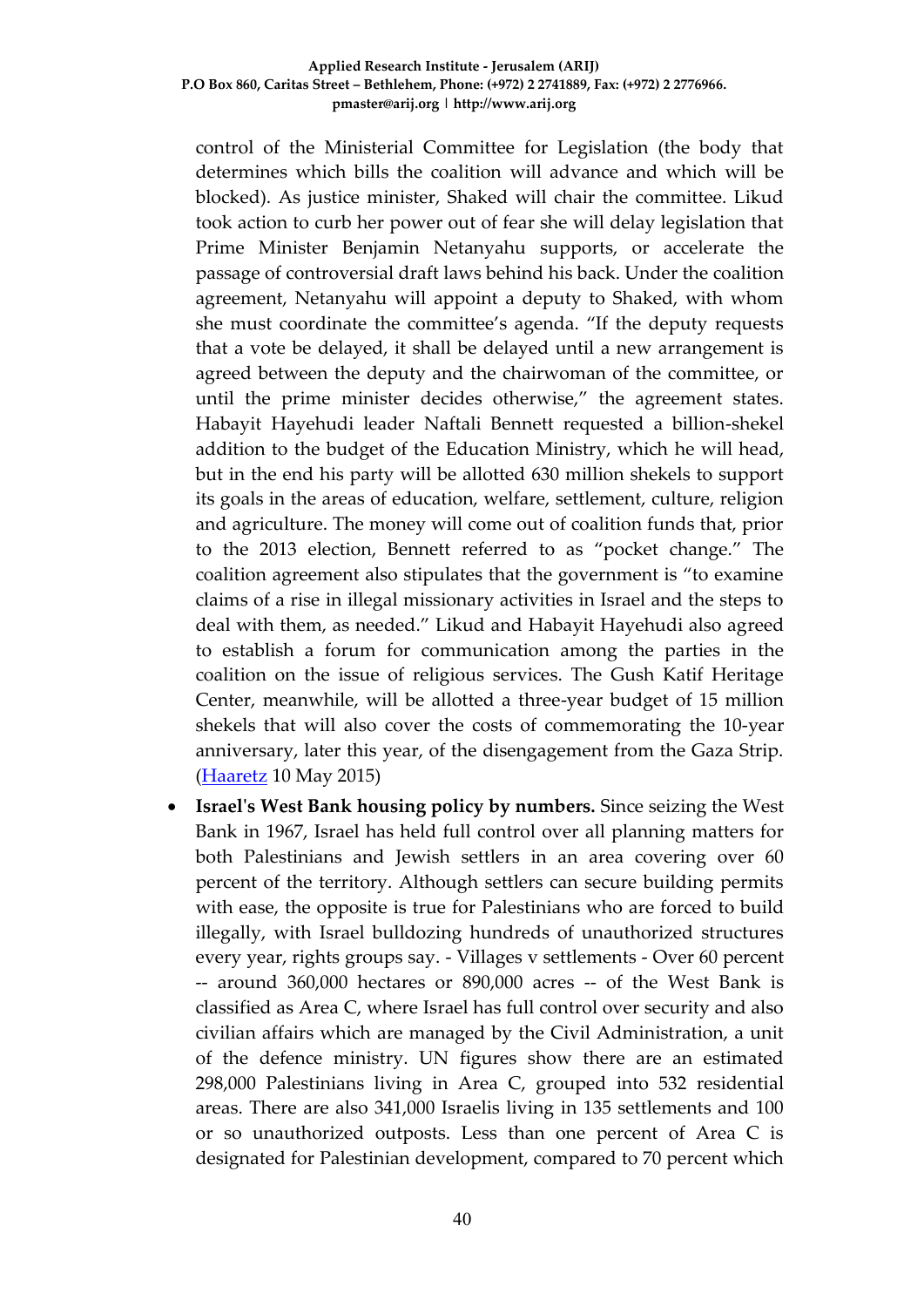falls within the domain of local settlements, the UN says. Palestinian construction in the other 29 percent of Area C is subject to severe restrictions and almost impossible to carry out. Demolition orders v permits - Since the 1993 Oslo peace Accords were signed, Israel has issued more than 14,600 demolition orders, according to Israeli planning rights watchdog Bimkom. So far, about 2,925 structures have actually been demolished. Bimkom architect Alon Cohen Lifschitz estimates there are an average of two structures per order, meaning that over the past two decades, Israel has issued demolition notices for nearly 30,000 Palestinian-owned structures. Last year, Israel issued 911 demolition orders on grounds of a lack of building permits. There are currently more than 9,100 outstanding demolition orders which can be implemented, Bimkom says. Structures can include anything from a house to an animal shed, a road or fence, foundations, infrastructure, cisterns, cemeteries and solar panels. Since 1996, Israel has granted only a few hundred building permits for Palestinian structures. According to Amnesty International, there were 76 building permits issued to Palestinians between 1996 and 1999. And from 2000-2014, only 206 building permits were issued, Bimkom says. In 2014, Israel granted a single building permit. Two-tier planning system - In Area C, a two-tier planning system operates based on ethnic-national background: a civil and representative planning system for Jewish settlers, and a military system without representation for Palestinians, Israeli NGO Rabbis for Human Rights says. In planning for Palestinian villages, the objectives are to limit land use and encourage dense construction, whereas in the settlements, the trend is often the opposite –- to include as much area as possible, producing particularly low density levels, it says. [\(Daily Mail](http://www.dailymail.co.uk/wires/afp/article-3075380/Israels-West-Bank-housing-policy-numbers.html) 11 May 2015)

 **High Court rejects petition to change Jerusalem parade route. Jerusalem Day march will pass through Old City's Muslim Quarter as planned, despite argument by NGOs that route change would help prevent violence and incitement.** The High Court on Monday rejected a petition to change the route of the annual Jerusalem Day march and prevent it from passing through the Muslim Quarter of the Old City, according to local media outlets. Two NGOs had argued that previous marches had led to calls for violence and provocations. The justices reportedly said they were committed to combating incitement and would take a zero-tolerance policy towards those shouting racist slogans. A police representative assured the court that law enforcement personnel were prepared to document instances of incitement and make arrests, said news sources. Petitioners said the parade would unfairly disrupt local residents' lives, as it would force them to stay in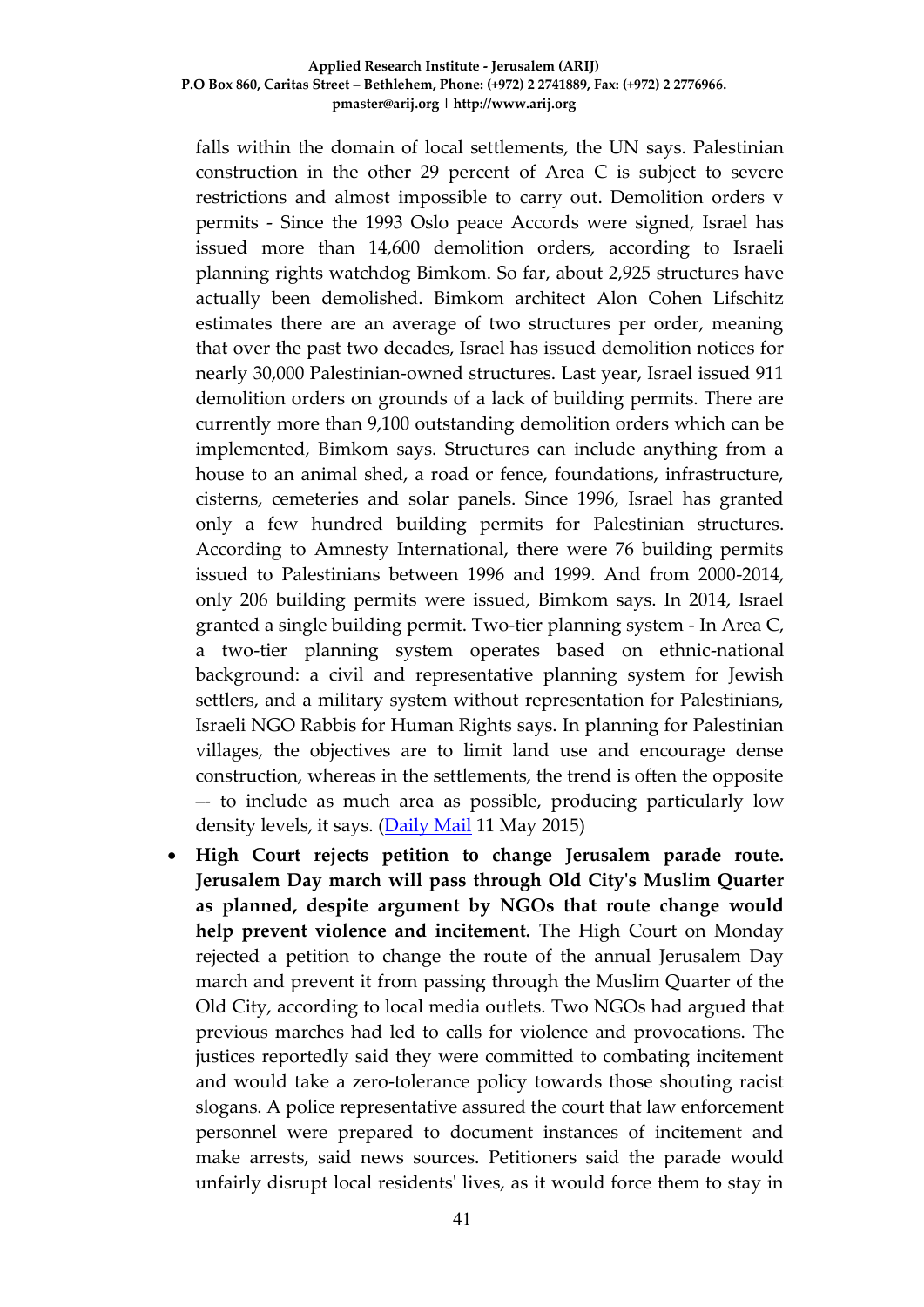their homes and close their businesses. The march is scheduled for Jerusalem Day on May 17, a national holiday commemorating the reunification of Jerusalem after the Six Day War in 1967. [Last year's](http://www.ynetnews.com/articles/0,7340,L-4524679,00.html)  [march](http://www.ynetnews.com/articles/0,7340,L-4524679,00.html) was marred by nationalistic violence. Masked Palestinian youths attacked police officers with stones and then barricaded themselves inside the Al-Aqsa Mosque. One officers sustained light injuries. Elsewhere, two young Jewish men were attacked in Jerusalem's Old City, they sustained light injuries and did not require medical attention. A young Arab man was also attacked, and said he was accosted by a group of Jewish youths. (Ynethews 12 May 2015)

 Netanyahu: Jerusalem is the capital of the Jewish people alone. Islamic extremism threatens city and entire world, premier says at Jerusalem Day ceremony; President Rivlin says Jerusalem belongs to all of it citizens – Arabs and Jews. Jerusalem was always the capital of the Jewish people alone – and not of any other nation, Prime Minister [Benjamin Netanyahu](http://www.haaretz.com/misc/tags/Benjamin%20Netanyahu-1.476753) said on Sunday night during a [Jerusalem Day](http://www.haaretz.com/misc/tags/Jerusalem-1.477062) address at Ammunition Hill. "This is our home and here we will stay," the prime minister added. That said, Netanyahu stressed that Israel ensures that Jerusalem will be an open and tolerant city. "Only under Israeli rule is the freedom of worship in Jerusalem guaranteed for all religions," he said. "Believers pray at their holy sites, not despite our control over the city but because of it." The prime minister described Jerusalem as a "touchstone that puts us to the test: To what extent are we willing to hold onto it and defend it?" Netanyahu vowed that Israel will never come to terms with terror and will hunt down its proponents. "We will fight incitement, which stems from denial of our attachment to Jerusalem and our heritage." "Who opposes our presence in Jerusalem?" the prime minister asked. "Those who refuse to accept out right to live as a sovereign nation in our country. They regard us as a foreign weed that needs to be pulled out of this ground." In a more conciliatory speech, President Reuven Rivlin said that, while Jerusalem for him is both "Zion and Zionism," it doesn't belong only to its history. "It belongs first and foremost to its people, to all its residents – secular, religious and Haredi; Arabs and Jews," Rivlin said. "In united Jerusalem there is a west and an east. It has no step-children." "We must be honest with ourselves when we look at the massive gulf between the west of the city and the east," the president urged his audience. "We may have united the city, but we have barely begun the task of bringing about its economic and social unity. "While western Jerusalem is achieving impressive progress and development, in the east we find neglect and despair." [\(Haaretz](http://www.haaretz.com/news/diplomacy-defense/1.656918) 17 May 2015)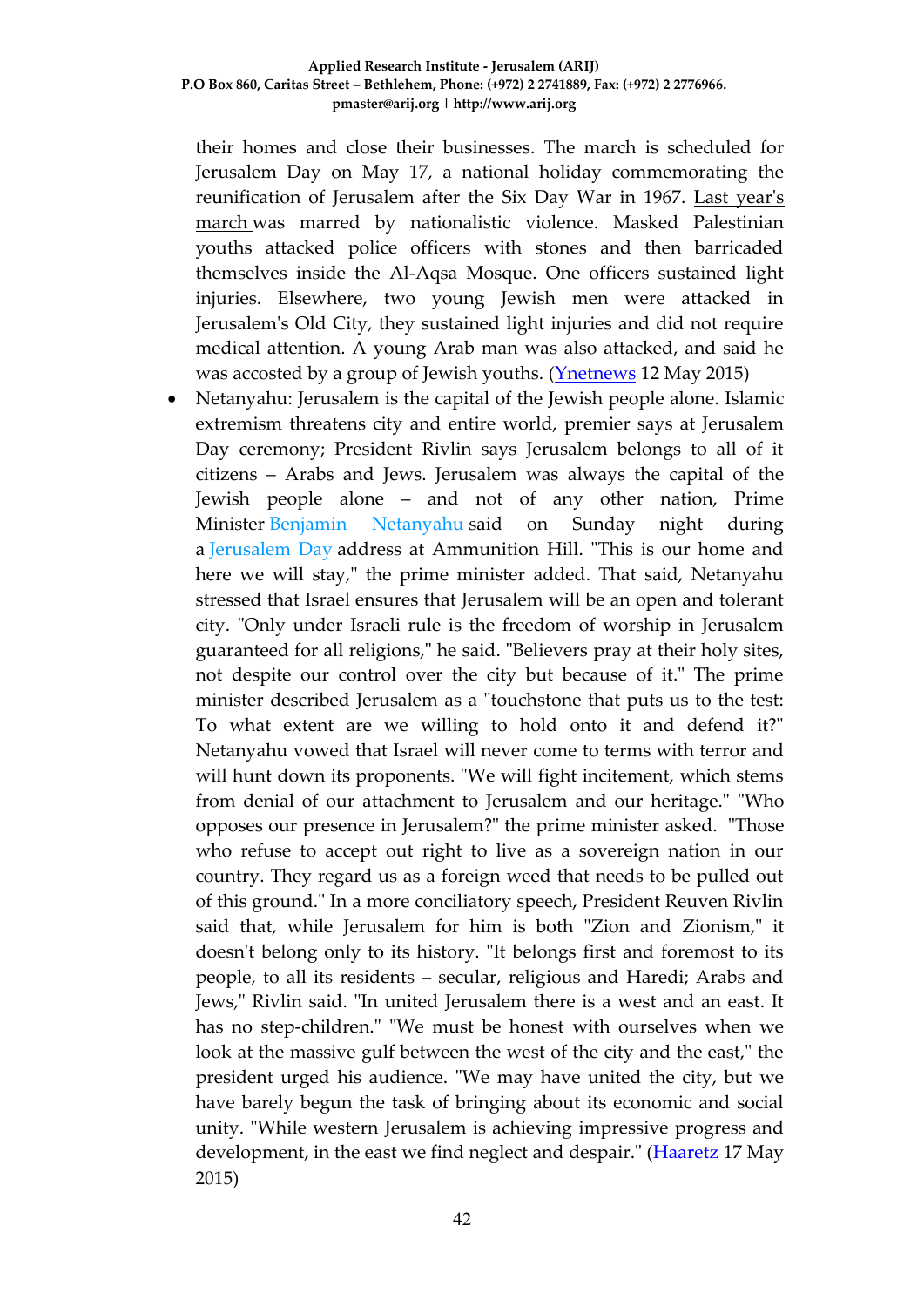- [Israeli](http://search.news.cn/language/search.jspa?id=en&t1=0&t=1&ss=&btn=0&ct=Yemen&n1=Israel&np=content) Prime Minister Benjamin Netanyahu said on Monday that Israel would continue to build houses throughout Jerusalem, including east Jerusalem where the Palestinians aspire to build the capital for their future state. Netanyahu was speaking during a special parliament session commemorating "Jerusalem Day," which was created to mark the "reunification" of the city after Israel annexed the eastern part in the 1967 Mideast war. The status of Jerusalem and Israel's construction in east Jerusalem, is a core issue in the Israeli-Palestinian conflict. A law adopted by Israel in 1980 refers to Jerusalem as Israel's undivided capital, but Israel's annexation of east Jerusalem is not recognized by the international community. "For the past 48 years the reunified city of Jerusalem has been the capital of Israel, so it has been and so it would be," Netanyahu said in his speech. "My approach is simple -- we build in Jerusalem," Netanyahu said, adding that he had in the past several months ordered to push construction in the east Jerusalem neighborhoods of Har Homa and Maale Hazeitim, Gilo, Ramat Shlomo and Pisgat Zeev. Addressing a rally Sunday, Netanyahu said Jerusalem has always been the capital of Jewish people alone, not of any other nation. [\(News Xinhuanet](http://news.xinhuanet.com/english/2015-05/19/c_134249898.htm) 19 May 2015)
- Program to segregate Israelis, Palestinians on West Bank buses suspended following criticism. Lawmakers across political spectrum blasted program, with some cautioning impact on Israel's image and others branding it as 'apartheid.' President Rivlin: Separation would have been 'unthinkable.' Prime Minister Benjamin Netanyahu and Defense Minister Moshe Ya'alon decided Wednesday to suspend a program to separate Israeli and Palestinian bus travel in the West Bank. The program, launched Tuesday, stipulated that Palestinian workers would have to return from Israel to the West Bank via the same checkpoint they left and will not be allowed to ride Israeli bus lines. Deputy Minister of Defense MK Eli Ben-Dahan (Habayit Hayehudi) said on Wednesday in the Knesset that he was "surprised" by the suspension of the program. Responding to a parliamentary question submitted by MK Ofer Shelah, Ben-Dahan said: "I didn't know. I wasn't updated. I only began serving as deputy minister this morning, it's not appropriate to send me to give an answer without me being aware of it." President Reuven Rivlin welcomed the suspension of a move that "could have led to an unthinkable separation between bus lines for Jews and Arabs." "As one who loves the Land of Israel, I have nothing but regret for the discordant voices that we heard this morning, supporting the separation between Jews and Arabs on the basis of ideas that have no place being heard or said," he said. "Such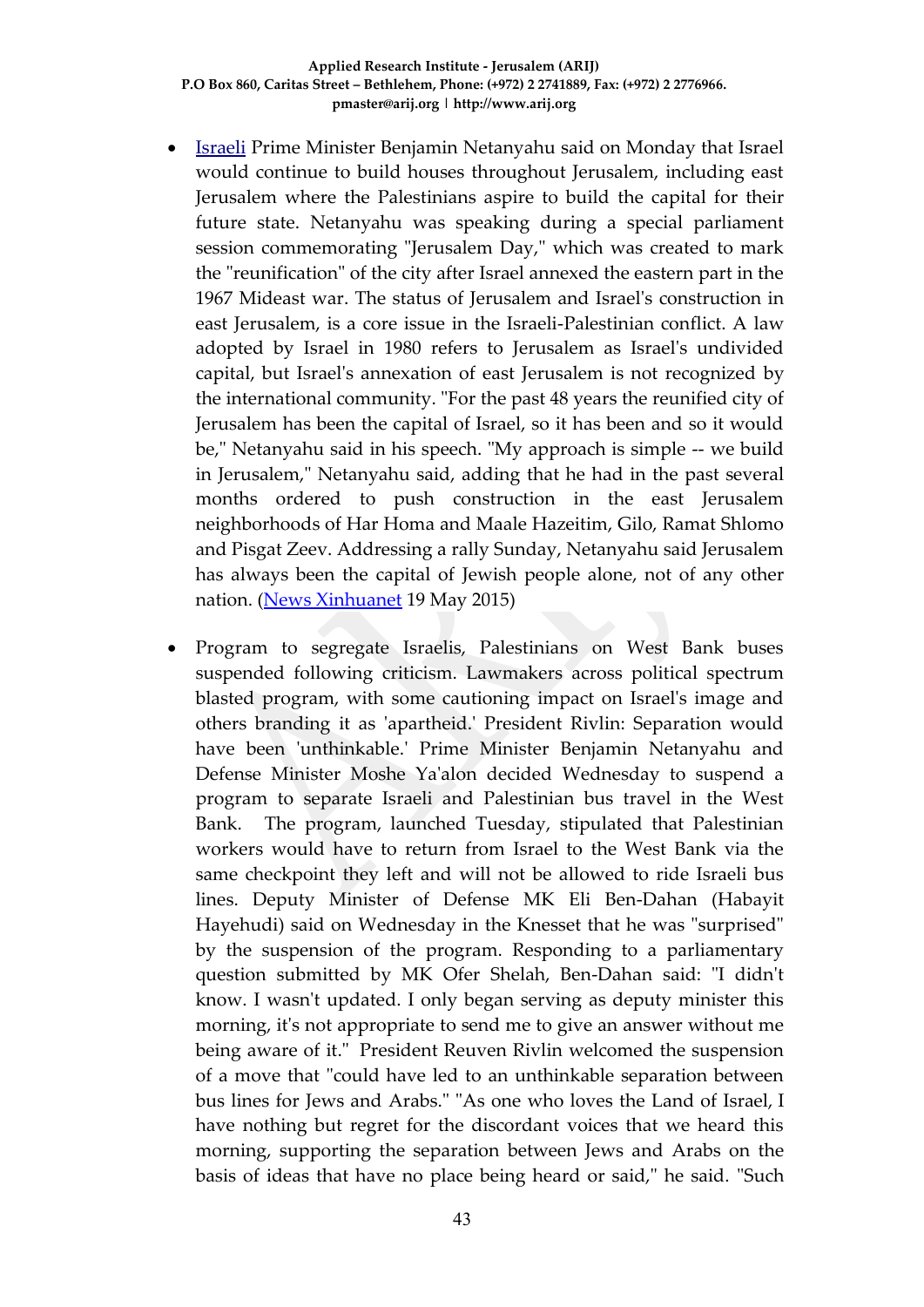statements go against the very foundations of the State of Israel, and impact upon our very ability to establish here a Jewish and democratic state," Rivlin added. "Such statements cause great damage to the State of Israel, and to the settlement movement. It is important we remember that our sovereignty obligates us to prove our ability to live side by side." Earlier on Wednesday, Zionist Union leader and opposition head Isaac Herzog said "separating Palestinians and Jews on public buses is a warrantless humiliation and a stain on… the country and its citizens." In a Facebook post, Herzog added that the move will fan the flames "of hatred toward Israel around the world." "This is another mistake by the prime minister, who… is giving in to a miserable decision that has nothing to do with the country's security," Herzog said, adding that such steps – which "cause unnecessary harm to Israel's image at such a sensitive time" – should have been avoided. "At this time, Israel needs cool-headed and responsible leadership, not haphazard, capitulating steps," he said. Former Likud Minister of Interior Gideon Sa'ar also criticized the program. The decision, he said, "causes great harm to the settlement [enterprise] in Judea and Samaria and to Israel's image around the world. It cannot remain in place." Sa'ar added that "since it's obvious this decision will be canceled" the program should be promptly scrapped to "minimize the grave damage to Israel and to the settlements." Zionist Union MK Shelly Yacimovich lashed out at what she called a "chilling" program: "There is no explanation that can erase the stain it casts on Israel," she said. "Dealing with security-related challenges is difficult, but such a blatant separation between Jews and Arabs is a violation of every international moral norm and will exact a heavy toll on Israel." Meretz leader Zehava Galon said that Ya'alon "gave in to pressure exerted by Jewish settlers, who complained over the large number of Palestinians on the buses." Ethnic separation on buses, she said, is "unacceptable in a democratic country." "This is what apartheid looks like," said Galon. "Separate bus lines for Palestinians and Jews prove that democracy and occupation cannot coexist." On the other side of political spectrum, Habayit Hayehudi MK Moti Yogev – who also chairs the subcommittee on Judea and Samaria in the Knesset Foreign Affairs and Defense Committee – welcomed the launch, saying it provides "better service and security to both populations." Yogev said Wednesday that the previous decision to allow Palestinians laborers to ride the buses used by West Bank settlers "caused sexual harassment, theft and even feelings of insecurity," while the overcrowded buses made it impossible "for the elderly and the young [passengers] who require public transit." Yogev added that those who criticize the program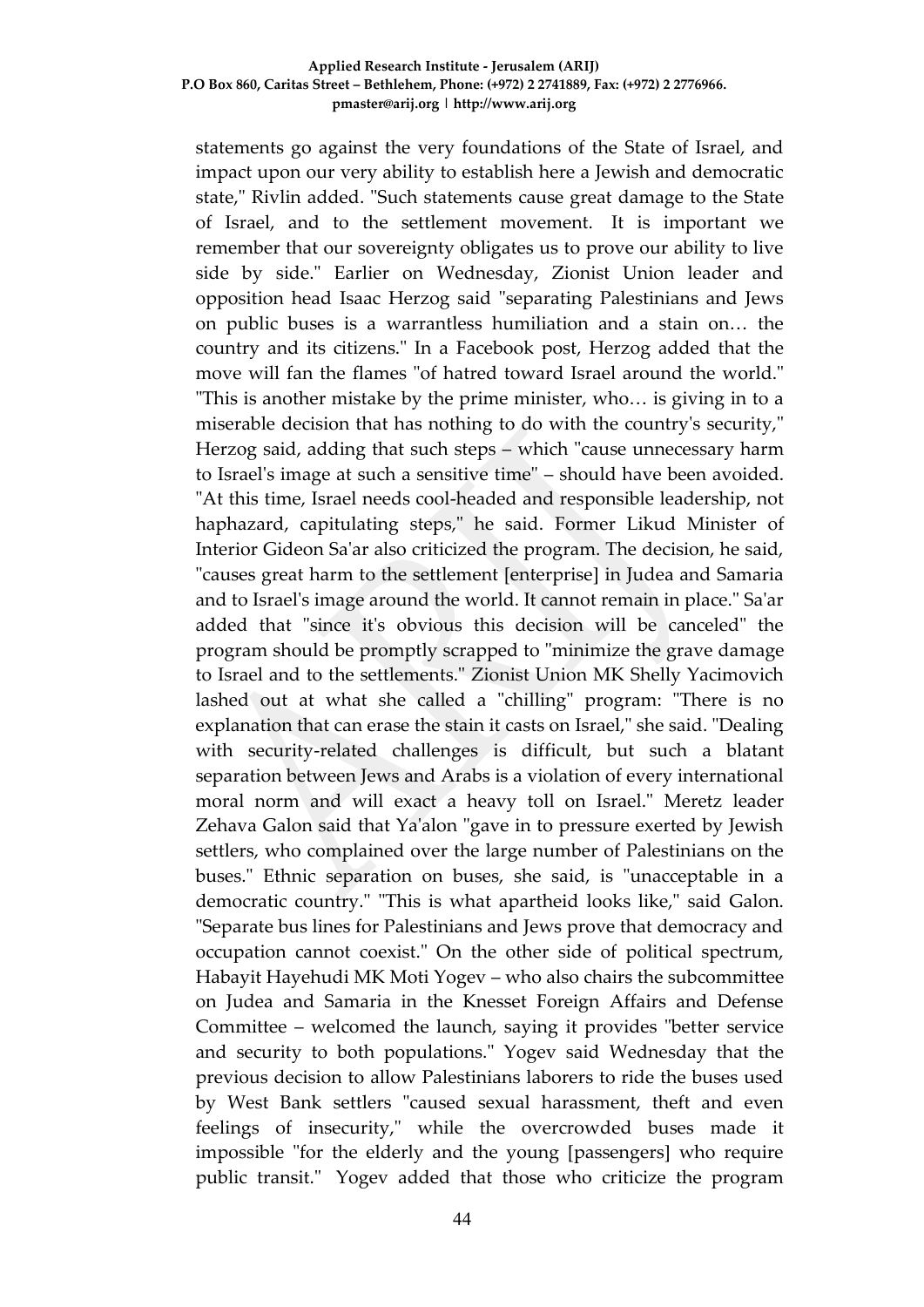"don't know the reality and their statements are "hypocritical, disingenuous and irresponsible." [\(Haaretz](http://www.haaretz.com/news/diplomacy-defense/1.657289) 20 May 2015)

 Israeli right-wing groups appeal planned Palestinian neighborhood in East Jerusalem. Organizations appealed District Court decision not to reject plans for the Arab Al-Sawahra neighborhood, first stage of largescale legal construction for city's Palestinian residents. Right-wing organizations are continuing their campaign against a plan to build a Palestinian neighborhood in East Jerusalem. B'Tzedek, Green Now and the Legal Forum for Israel have appealed to the Supreme Court against a District Court decision not to reject plans for the construction of a Palestinian neighborhood in Arab Al-Sawahra. The plan, approved by the regional planning board, is the first plan to allow large-scale legal construction for Jerusalem's Palestinian residents. The land approved includes 1,500 dunams which will be zoned for 2,500 residential units, including existing buildings that will receive legal permits and public areas for schools, public buildings, green areas and more. Although it is considered the municipality's flagship plan in efforts to improve the lives of East Jerusalem residents, right-wing entities on the city council and planning boards, with the help of ministers and lawmakers, have succeeded in delaying the plan's approval for several years. Chief architect Senan Abdelqader said the political maneuverings have delayed approval of the plan by at least four years. The main claim by the right wing was that the plan damages open spaces without thoroughly examining the need for housing units and without drafting an overall plan for the region. In recent years, Jerusalem Mayor Nir Barkat has pressed heavily for the plan's approval. When the plan was approved over the strenuous objections of right-wing city council member Aryeh King, Barkat removed King from the city coalition. However, King has recently returned to the coalition. In the appeal filed with the Supreme Court, the rightist organizations argue that the plan was approved by local and regional planning boards even though it damages green areas of great ecological importance and despite the fact that no construction reserves survey for the area was carried out to determine the need for residential units. City hall rejected the criticism and said the plan is a "clear expression of Israeli sovereignty over all the parts of the city and strengthens the unification of Jerusalem." The municipality added that "in a planning void from the city, a harsh and dangerous reality could develop with the approval of localized plans under court orders without any comprehensive vision." Since 1967, the state has built about 10 new Jewish neighborhoods on land over the Green Line in Jerusalem, but no new neighborhoods have been built by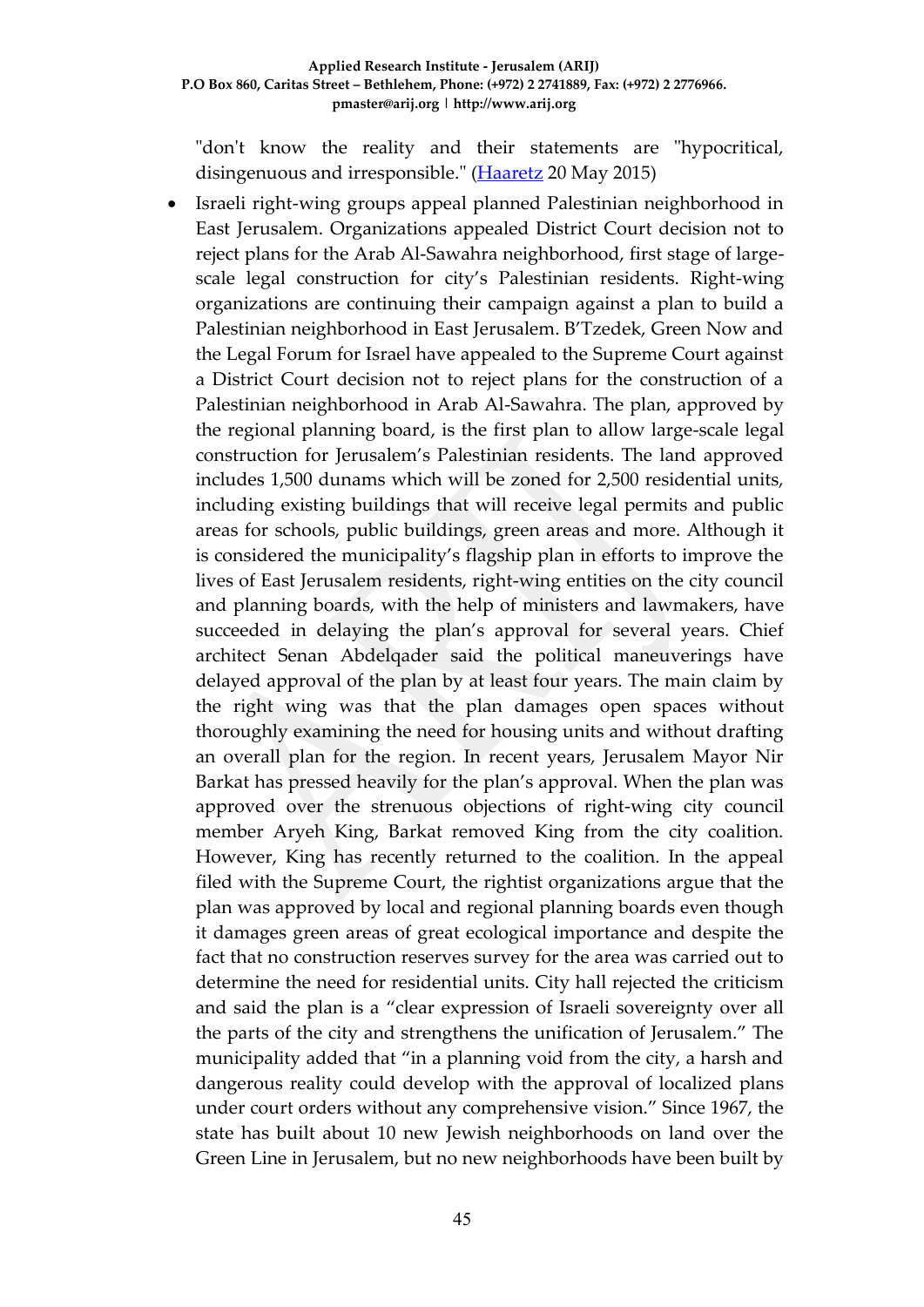the state for Palestinian residents. Even the Arab Al-Sawahra covers privately-owned land and does not involve the state building infrastructure and issuing tenders. However, land owners will be able to form an association and apply for construction permits under the plan. This means it will be a long time before the construction actually begins, and it is unlikely all the planned units will ever be built. [\(Haaretz](http://www.haaretz.com/news/israel/.premium-1.657255) 20 May 2015)

 Settlers turning West Bank church compound into new outpost. The site, situated near a Palestinian refugee camp on a major route linking Bethlehem and Hebron, was purchased by right-wing activist Aryeh King three years ago, Haaretz has learned. Right-wing activist Aryeh King has purchased an abandoned church compound near the Aroub refugee camp between Hebron and Jerusalem, and is refurbishing it ahead of establishing a new [settlement](http://www.haaretz.com/misc/tags/Israel%20settlements-1.477056) outpost at the site, Haaretz has learned. King, who specializes in buying Arab-owned real estate, purchased the property three years ago from its church owners. Massive reconstruction of the compound, which can house 20 families, has been going on for the last few months to ready it for settlers to move in. There are several security guards on the site posing as workers. A new fence has been built, despite a stop-work injunction having been issued by the Civil Administration, since there was no building permit for the fence. None is needed for the refurbishing because the buildings, which stand at the side of Route 60, were constructed long ago, in the late 1940s. Sources say King has not decided when to populate the compound. Even if settlers move in without coordinating the move with the army, sympathetic politicians are expected to quickly exert pressure to recognize King's ownership of the site and allow the newcomers to remain. Such a process took place at a building in Hebron in 2007 and led to a long legal battle, with Defense Minister Moshe Ya'alon ultimately granting approval for permanent settlement of the site. King's purchase was kept secret and only a few people were informed, including officials in the Amana settlement movement and the head of the Gush Etzion Regional Council, Davidi Perl. People involved in the project were instructed not to inform the army about their activities there. Security at the compound was handled by private guards, without involving the army. There are numerous security cameras all around. The compound's location is of strategic importance to settlers, since there is only one settlement, Karmei Tzur, amid numerous large Arab villages between the Etzion Bloc and Hebron. Populating the compound would enable the settler movement to consolidate its hold on the southern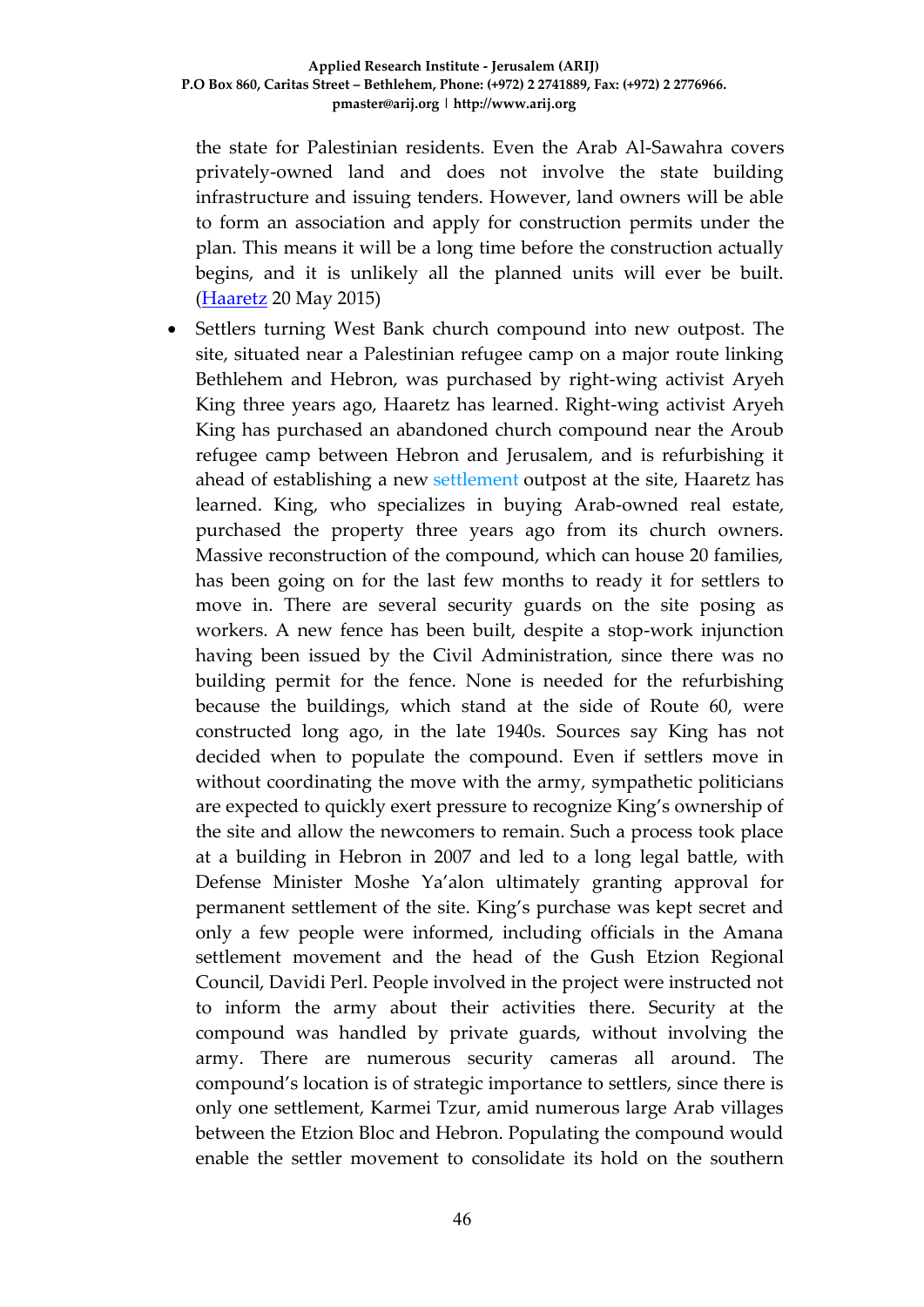part of the Bloc. It would also allow the settlers to spread out from the site, since there are over 500 dunams (125 acres) of land nearby, which was given to nearby Kibbutz Migdal Oz in 2005. On the other side of the highway are Jordanian state lands belonging to an agricultural school. The land is in use by Palestinians. but the Civil Administration did some mapping there in 2008, and plans for the area are unclear. There are also plans to build a road that bypasses the refugee camp, which would enhance access to the compound. The site includes eight buildings, including a large central structure and several smaller ones. Over the years, a Presbyterian church operated there. Twenty years ago the church was turned into a hostel, but the business venture failed and the place was abandoned and left in ruins – although a Palestinian from the Aroub camp stayed in one of the buildings. The compound was built by Thomas Lambie, an American missionary who worked in Ethiopia before coming to Palestine in 1947. He established a hospital for people with tuberculosis at the site, on which he was buried after his death in 1954. King declined to comment for this report. A source in the Gush Etzion Regional Council told Haaretz that the property "is owned by the Swedish church and belongs to them; it doesn't belong to us." Dror Etkes, an NGO activist who tracks the settlement project in the territories, responded to this development by saying that it will be an opportunity for Prime Minister Benjamin Netanyahu to clarify whether he is [for or against a two-state solution,](http://www.haaretz.com/news/diplomacy-defense/.premium-1.657407) since this new settlement sits on a major route linking Bethlehem and Hebron and will impede any attempt to reach an agreement with the Palestinians. [\(Haaretz](http://www.haaretz.com/news/diplomacy-defense/.premium-1.657700) 22 May 2015)

 Israel axes controversial West Bank land procedure in wake of petition. State attorney's office rescinds practice that let Civil Administration declare West Bank land state property without telling Palestinians. The state attorney's office has rescinded a Civil Administration practice under which it could declare an area state land without informing Palestinians who might have asserted a claim to the land. Since 1999, the Civil Administration has made use of the procedure, known as "blue line," in which a team of legal experts, cartographers and inspectors would review maps from the 1980s on which land had been declared state land, and redraw the maps with the precision of the digital age. The process has been carried out with respect to land adjacent to West Bank Jewish settlements in anticipation of their future expansion, and in cases in which old construction plans had never been carried out and the settlements intended at this later stage to start construction. A total of 262 parcels of land have been dealt with to date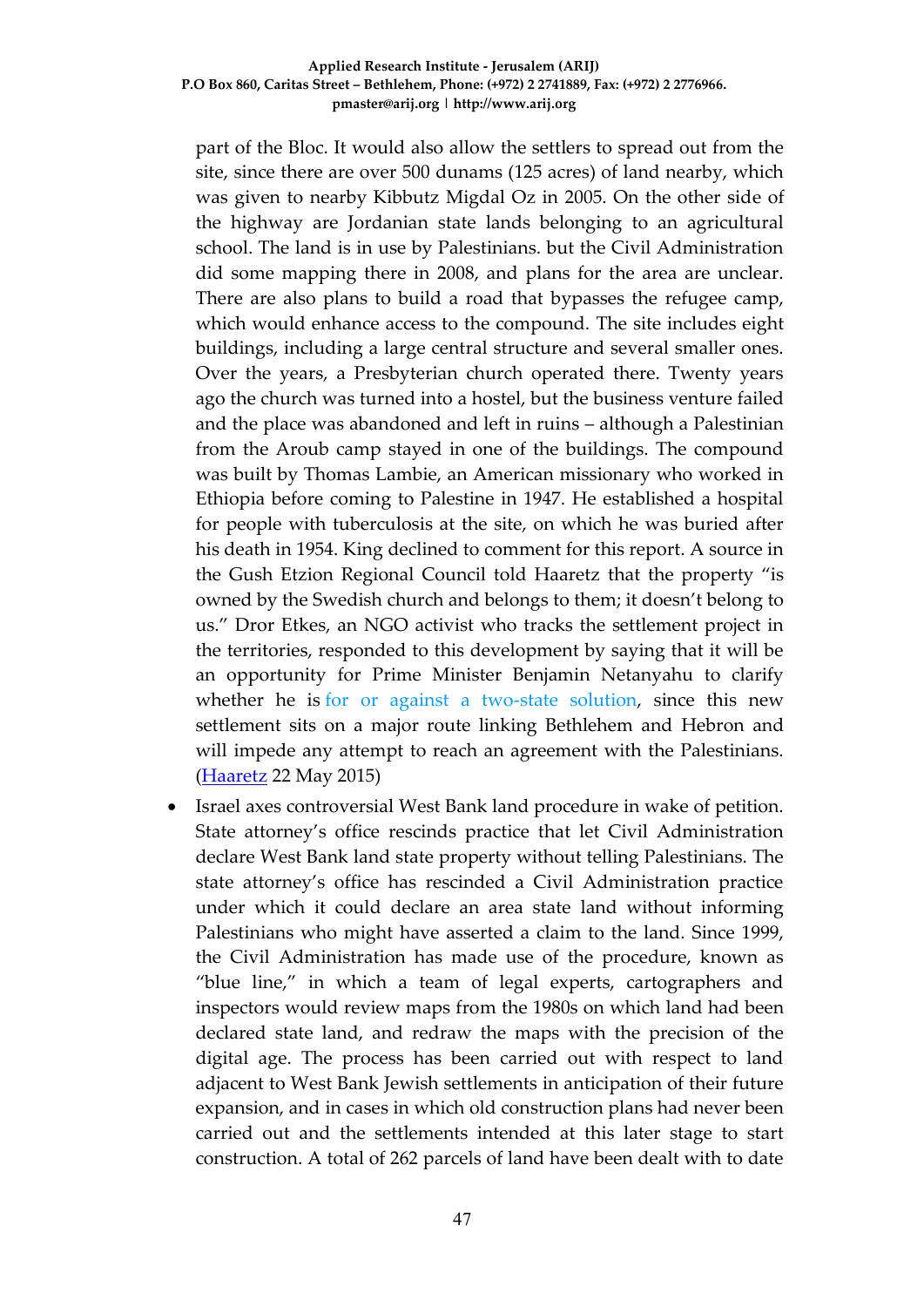employing this procedure. Over the years, however, it has become apparent that in the guise of injecting precision into which land has been declared state land, the Civil Administration has added land that was not declared state land in the past. The results of the blue line procedure have not been made public and there was no opportunity to appeal the way in which the lines were drawn. In practice, the procedure bypassed the Palestinians in the area. By contrast, in other instances in which land is declared state land, the Civil Administration posts a map showing its boundaries and informs the heads of nearby West Bank Palestinian villages. In such cases, there is a right to appeal the decision within 45 days and neighboring Palestinians are given an opportunity to present evidence that the land is in fact privately owned. In November, the Israeli human rights organizations Bimkom-Planners for Planning Rights and Yesh Din-Volunteers for Human Rights, along with the heads of the Palestinian villages Zawiya, Luban al-Sharqiya and Karyut in the northern West Bank near the settlement of Eli, challenged the blue line practice before the High Court of Justice. The petitioners contended that the master plan approved for Eli in 2012 included "blue line" that added 221 dunams (about 55 acres) to state land in the area. It should also be noted that the master plan also removed 60 dunams (some 15 acres) that had previously been designated state land from that designation, meaning that the land was acknowledged to be privately-owned Palestinian land. Complicating matters, however, there were more than 100 homes of Jewish settlers built on the 60 dunams, but the Civil Administration has not ordered them demolished. In advance of a May court hearing in the case, the state attorney's office informed the High Court that it had decided to rescind the Civil Administration's blue line practice and replace it with a new procedure: The results of the blue line procedure will be made public and may be appealed to the Civil Administration. The petitioners, represented by attorneys Michael Sfard and Shlomit Zacharia, have said they are not satisfied with the change and are demanding that the state be required to make a formal designation of state land in these instances. At the hearing, the justices asked the state to give additional consideration to its position. The case is pending. [\(Haaretz](http://www.haaretz.com/news/israel/.premium-1.658863) 31 May 2015)